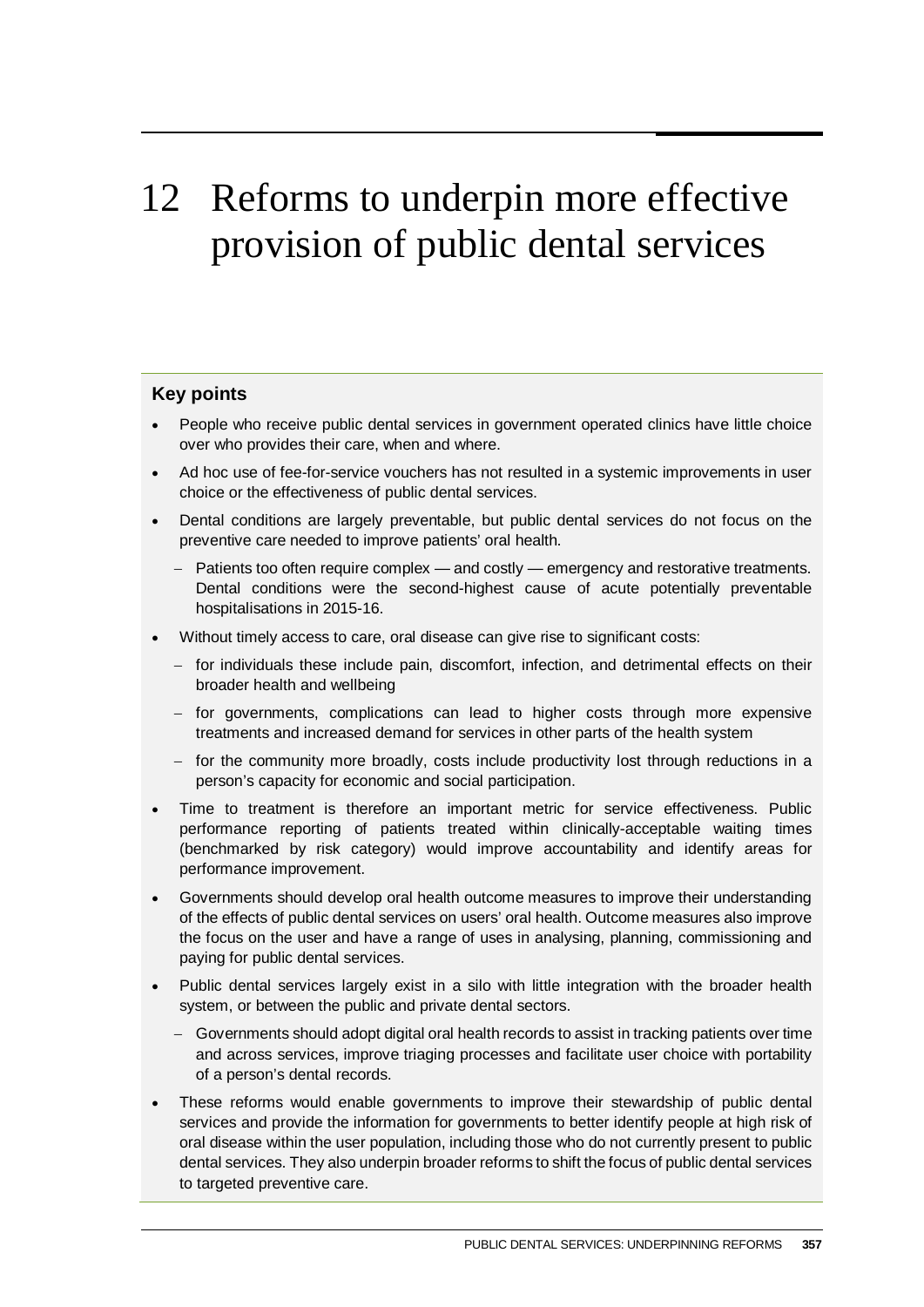Access to high quality, timely dental care can alleviate oral health problems, reduce pain and improve a person's quality of life. The most common barriers to accessing dental care are cost, including dental fees, and the location of a dental practice, particularly for people living in remote areas. Limited access to dental care can result in dental problems going untreated, giving rise to a range of other costs, including increasing pain and difficulty eating, and potentially avoidable hospital admissions. Dental conditions were the second-highest cause of acute potentially preventable hospitalisations in 2015-16 (AIHW 2017a).

State and Territory Governments are primarily responsible for delivering public dental services, with funding support from the Australian Government through the Child Dental Benefits Schedule (CDBS) and National Partnership Agreements. In 2015-16, State and Territory Government expenditure on dental services was \$761 million and Australian Government expenditure was \$792 million (AIHW 2017c). Australian, State and Territory Governments have developed a National Oral Health Plan that is intended to provide strategic direction and a framework for collaborative action (COAG Health Council 2015). While the National Oral Health Plan outlines guiding principles for improvements to the oral health system, it does not contain mechanisms to translate the plan into practice.

Unlike hospital care, public dental services are not open to all through universal access arrangements. Public dental services provide safety net access to basic dental care for eligible users who face financial and other barriers to accessing care, such as some people with disability. People with low-incomes are able to access public dental services with eligibility leveraging off criteria for other government services.<sup>1</sup> In March 2014,<sup>2</sup> there were approximately 5.3 million adults holding relevant concession cards (unpublished data from the Department of Social Services), representing about 23 per cent of the Australian population. Eligibility is somewhat wider for children.<sup>[3](#page-1-2)</sup> As at 1 January 2014, there were approximately 3.1 million children eligible for the CDBS (Australian Government 2016c), representing an additional 13 per cent of the population. Hence, in the most recent comparable year, 2014, approximately 36 per cent of the population was eligible for publicly funded dental services.

-

<span id="page-1-0"></span><sup>&</sup>lt;sup>1</sup> Eligibility for adults is determined through holding a concession card (a Commonwealth Health Care Card or Pensioner Concession Card, and in New South Wales and Queensland a Commonwealth Seniors Health Card which has a broader eligibility criteria). These concession cards are typically issued to those receiving Commonwealth social security income support payments such as the Age pension, Disability Support Pension or Newstart allowance. In the Northern Territory eligibility also includes all remote residents living 100 kilometres or more from a private dental practice, and identified special needs groups (such as rheumatic heart disease and cancer patients).

<span id="page-1-1"></span><sup>2</sup> More recent data are available for adult concession card holders. In March 2017 there were 5.5 million card holders, representing a similar proportion (23 per cent of the population) to that observed in March 2014 (DSS 2017c). More recent public data on the number of children eligible for the Child Dental Benefits Schedule are not publicly available.

<span id="page-1-2"></span><sup>3</sup> All children are eligible for public dental services in New South Wales, South Australia, Tasmania and the Northern Territory. Various age limits apply in the other states and the ACT. The Australian Government's CDBS is a means-tested program for children.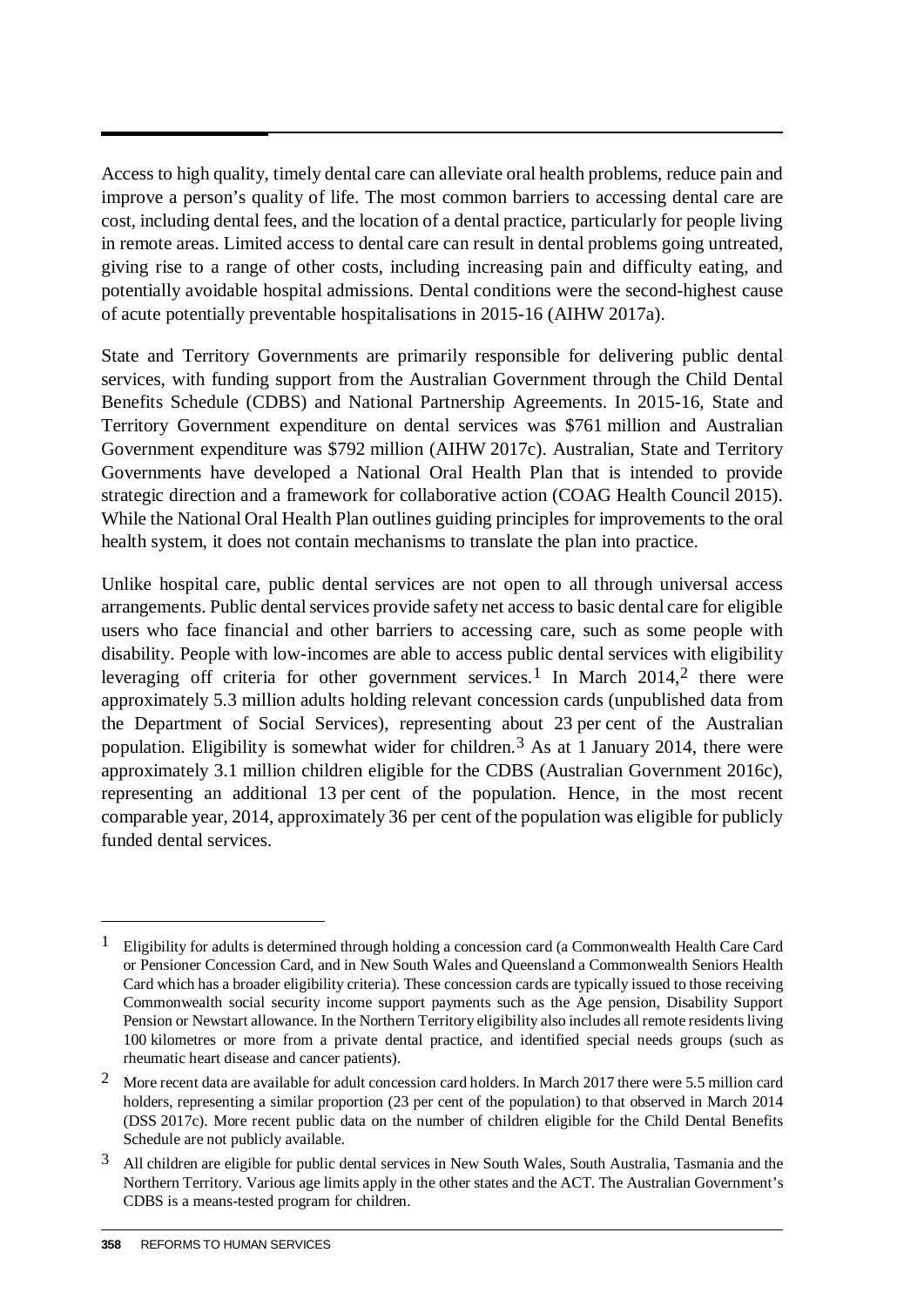The remaining two thirds or so of the Australian population are ineligible to receive publicly funded dental services. They access dental care through the 13 100 private dental providers who operate throughout Australia (ABS 2016b). These providers usually practise in small, sometimes single dentist, clinics, although this is changing with the emergence of larger practices that are often associated with health insurance companies. Patients pay for the dental care they receive, sometimes with contributions from their private health insurance covering all or part of the cost.

Public dental services are provided predominately through public dental clinics. State and Territory Governments own and operate these clinics and staff them with salaried dental professionals. The current emphasis on government provision of public dental services can limit the ability of patients to choose their dental professionals and the time and location of treatment.

Many participants to the inquiry, including the Australian Dental and Oral Health Therapists' Association (ADOHTA sub. DR526), Australian Healthcare and Hospitals Association (AHHA sub. DR561) and cohealth (sub. DR584), argued for more funding for public dental services. High levels of demand and government funding constraints mean that public dental services focus on seeing the most urgent cases first and place patients seeking general care on a largely 'first come, first served' waiting list. At the end of June 2017, there were some 100 000 adults in New South Wales alone waiting for general dental care in the public system — of which, about one quarter were not seen within the clinically-accepted benchmark time (Centre for Oral Health Strategy 2017a). While waiting times for non-urgent public dental care vary across jurisdictions and over time (with variations in funding), public patients can wait up to three years to receive care (SCRGSP 2017).

Moreover, not everyone eligible for public dental care seeks it. Between 2014-15 and 2015-16, only 31 per cent of the eligible population in Victoria accessed public dental services or joined the waiting list (VAGO 2016). Uptake of the CDBS has also been low only 30 per cent of eligible children accessed services in 2014 (ANAO 2015; Australian Government 2016c).

Compared with some other parts of the health system, public dental services have not been a major focus for governments. Public dental services face difficulties in tracking patients over time, and exist in a silo, with little integration with the broader health system. Performance reporting is limited, not comparable between jurisdictions, and does not include patient outcomes. There is therefore considerable scope to improve accountability to those who fund public dental services (governments and users).

This chapter sets out some initial priorities for reform that would underpin a set of broader reforms outlined in chapter 13.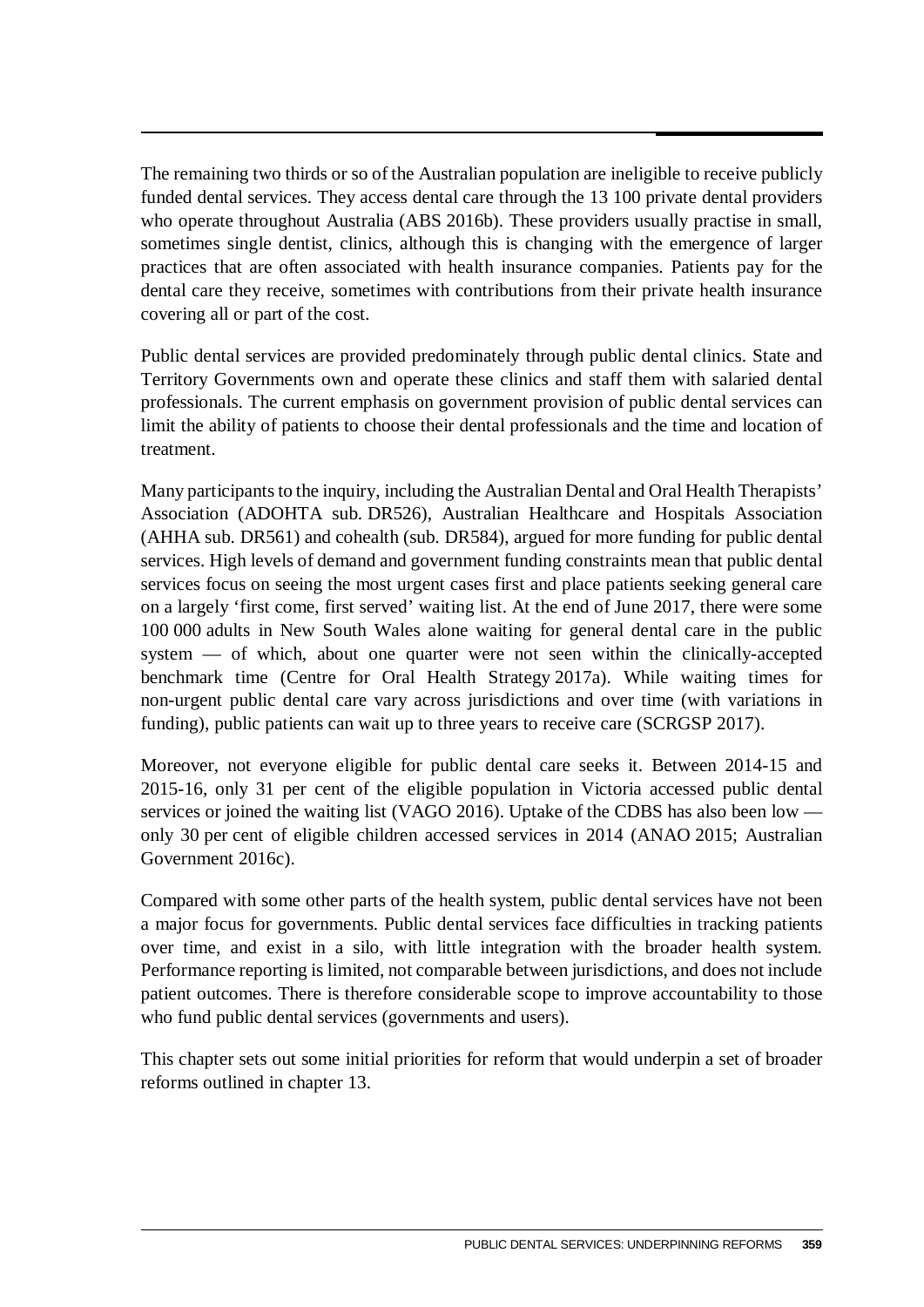# **12.1 The potential avoidable costs of oral disease**

Oral disease costs individuals through pain, discomfort and infection, and has a detrimental effect on their broader health and wellbeing. Oral disease reduces a person's capacity for economic and social participation, and imposes costs on the broader community through  increased demand in other parts of the health system and decreased productivity (figure 12.1).



Figure 12.1 **A stylised pathway of dental health care and the costs**

**a** Oral disease covers a range of disorders, from mouth ulcers and oral cancer to teeth and mouth trauma. The two main forms of oral disease are dental caries (tooth decay) and periodontal (gum) disease, which are largely preventable and reversible if treated early. The Australian Institute of Health and Welfare (AIHW 2002) noted that about 90 per cent of all tooth loss can be attributed to untreated dental caries and periodontal disease.

Many dental conditions are preventable (VAGO 2016). Ensuring timely access to preventive dental care can address conditions at an early stage and avoid the onset of oral disease. Prevention aims to eliminate or reduce the prevalence of oral health problems. Prevention can occur at several stages, both before and after oral disease has arisen. Broadly, there are three types of prevention (AIHW 2014a):

- primary prevention reduces the likelihood of developing oral health problems
- secondary prevention interrupts or minimises the progress of a problem at an early stage
- in cases where oral disease has already occurred, tertiary prevention halts the progression of further damage to teeth and gums.

Restorative treatment (like fillings) can be viewed as a form of tertiary prevention. However, this type of treatment does not address the root cause of oral disease (ADOHTA sub. DR526, North Richmond Community Health, sub. PFR 320). For instance, tooth decay can be prevented, reversed or arrested at several stages (Featherstone 2008). As such, oral health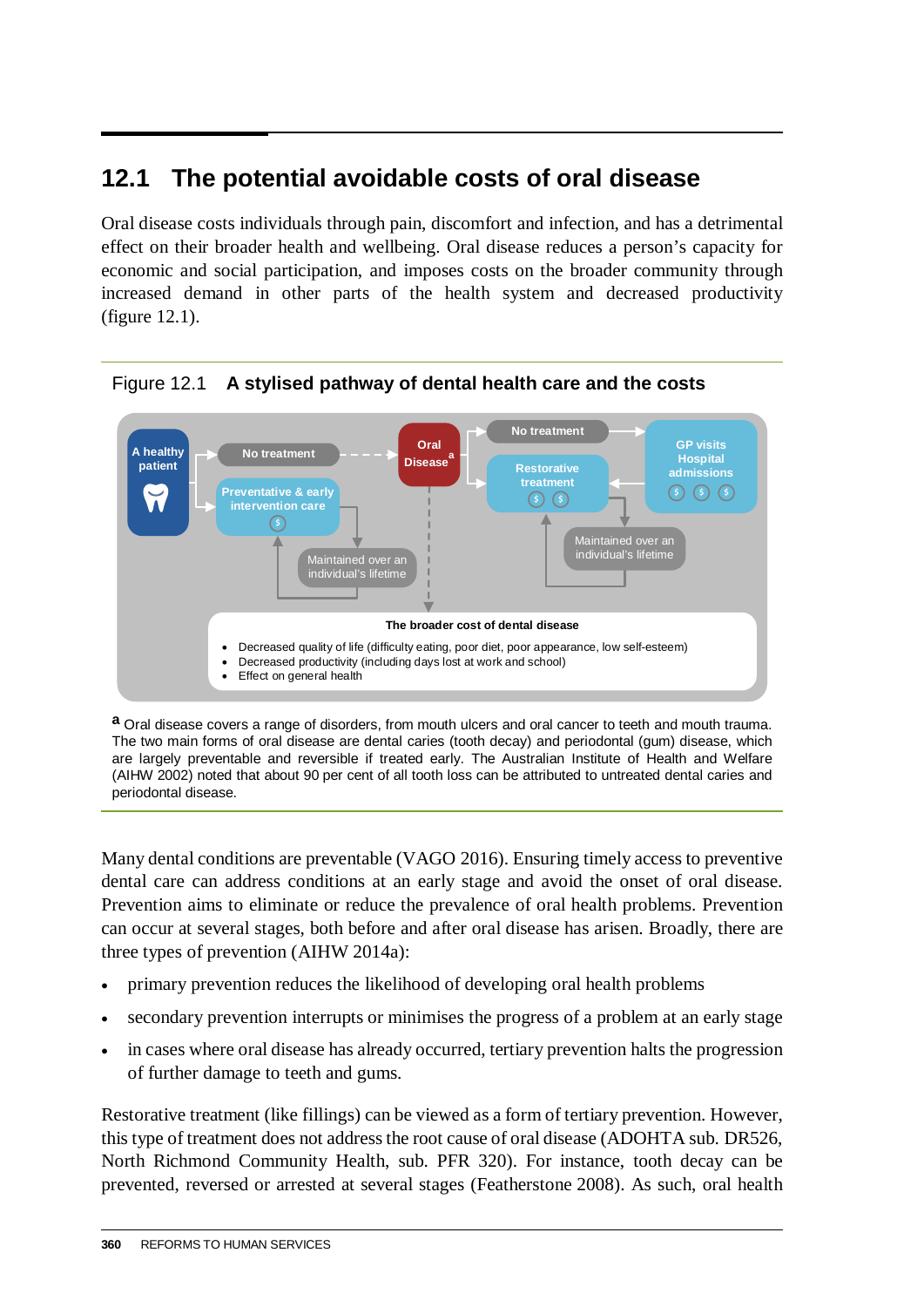conditions are well-suited to primary and secondary prevention. Tooth decay is an infectious disease that can be prevented by: eliminating established bacteria from the mouth (by personal and professional cleaning); increasing the resistance of teeth to decay (through fluoride application or fissure sealants); and control of the sugar composition within an individual's diet (Balakrishnan, Simmonds and Tagg 2000). Preventive approaches to care like the Caries Management System aim to shift the focus toward primary and secondary prevention:

The treatment goal of the CMS [Caries Management System] is to stop the progression of existing lesions, prevent new lesions, and reduce future needs for restorative care. (Warren, Curtis and Evans 2016, p. 107)

Preventive care can have benefits for all users, but these benefits vary between individuals according to their risk factors (box 12.1). The cost of preventive treatments do not vary to the same degree. As such, while the provision of preventive services to all patients may not be cost-effective, a *targeted* preventive approach to dental care (that focusses on individuals at high risk of worsening oral health) can be both clinically and cost effective. Severalstudies have shown the cost-effectiveness of such targeted preventive approaches to dental care (box 12.3).

However, the way governments currently manage their waiting lists for general care (on a largely 'first come, first served' basis) means that, for those at high risk of oral disease, their oral health deteriorates while waiting to receive care, resulting in potentially large avoidable costs to public dental users, governments and the community (discussed below).

The avoidable cost of oral disease has three important implications for the effective delivery of public dental services. First, the time to treatment is an important metric for service effectiveness (section 12.2). Second, governments need to identify people who are at high risk of oral disease (section 12.2) and commission services to lower barriers for, and engage with people reluctant to seek dental care (chapter 13).

Third, reforms to public dental services that shift the focus from treating existing conditions to delivering targeted preventive care and early intervention would improve the oral health of the eligible population. Reforms to give public dental users greater choice over their dental provider can generate incentives for providers to be more responsive to patients' needs to provide the right treatment at the right time. (Long-term reforms to introduce consumer-directed care and encourage the delivery of preventive care to public dental patients are discussed in chapter 13.)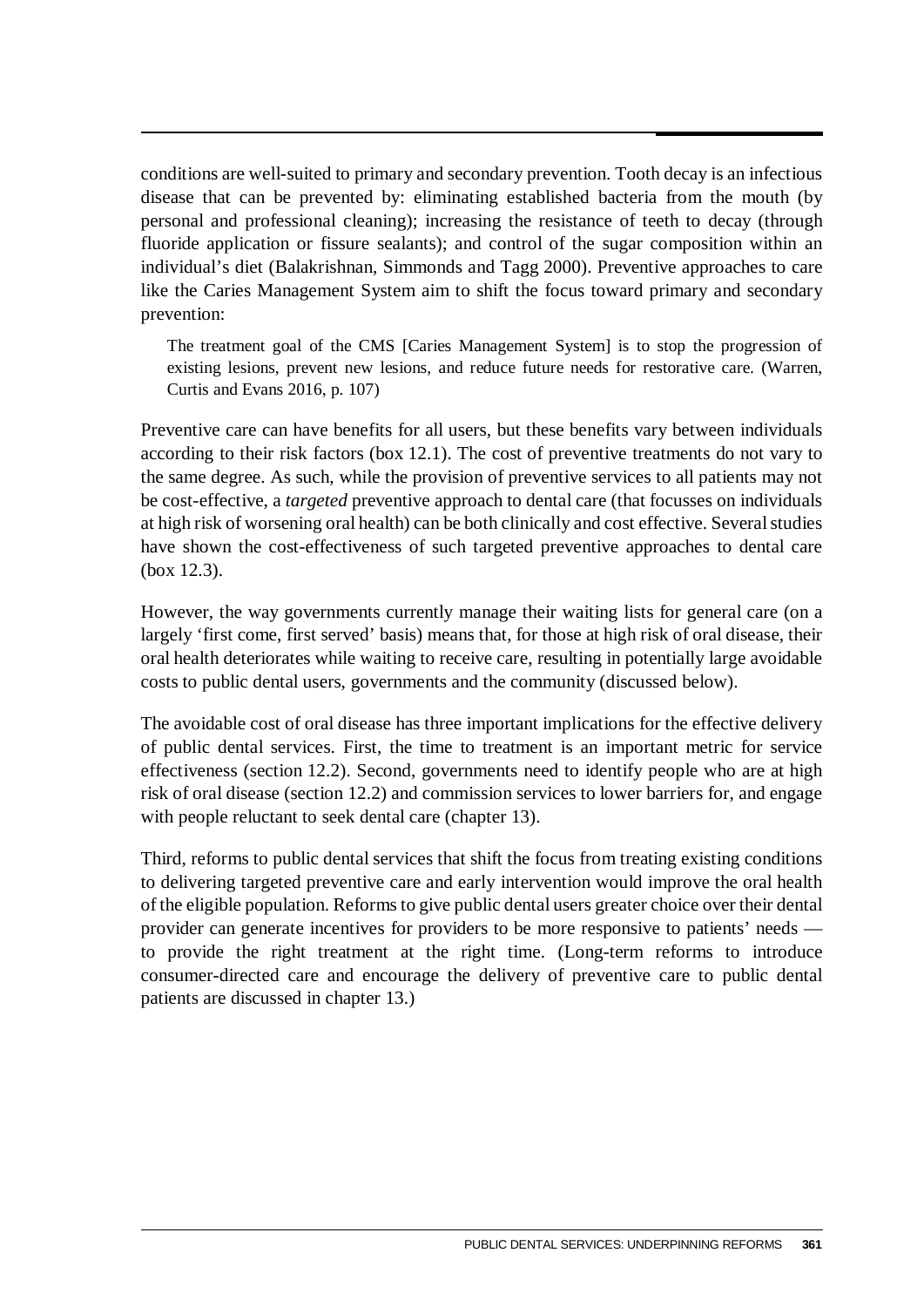### Box 12.1 **Who is at high risk of oral disease?**

Oral health is influenced by:

- behavioural factors, such as smoking and alcohol consumption, diet, stress, and hygiene
- biological factors, such as the shape and vulnerability of teeth to external influences, and other genetic conditions such as cleft lip and palate
- medical conditions, including taking medications that can alter the flow of saliva and increase the risk of dental caries (tooth decay)
- environmental factors, such as policies to support access to services and water fluoridation
- cultural factors
- socioeconomic factors, which affect an individual's ability to access dental treatment and preventive care, and have been linked to behavioural factors like sugar, tobacco and alcohol consumption.

The interaction of these factors determine an individual's risk of developing particular conditions and their oral health needs. The risk of developing common forms of periodontal (gum) diseases, for example, has been associated with: age, smoking, infrequent dental visits, low education and income levels, and some medical conditions (including diabetes and osteoporosis).

Sub-population groups may face multiple risk factors and, as a result, experience a high burden of oral disease. Based on survey and administrative data, de Silva et al. (2016) identified a range of risk indicators to identify communities at high risk of oral disease including, for example, personal behaviours of the population, use of services and disease outcomes. The authors suggested that these population level indicators could be used to develop a framework for assessing community level risk to use as a basis for allocating public dental services.

Targeting and individual risk assessment can play an important role in improving the oral health of the population. To help address oral health inequalities, the National Oral Health Plan identified four priority populations that experience the greatest burden of oral disease and most significant barriers to accessing care. The identified populations were:

- people who are socially disadvantaged or on low incomes
- Aboriginal and Torres Strait Islander people
- people living in regional and remote areas
- people with additional and/or specialised health care needs (including people living with mental illness, people with physical, intellectual and developmental disabilities, people with complex medical needs, and frail older people).

The plan also suggested that the frequency of check-ups and oral health care should be determined through individual risk assessments.

*Sources*: AIHW (2002); COAG Health Council (2015); DHSV (2011); de Silva et al. (2016).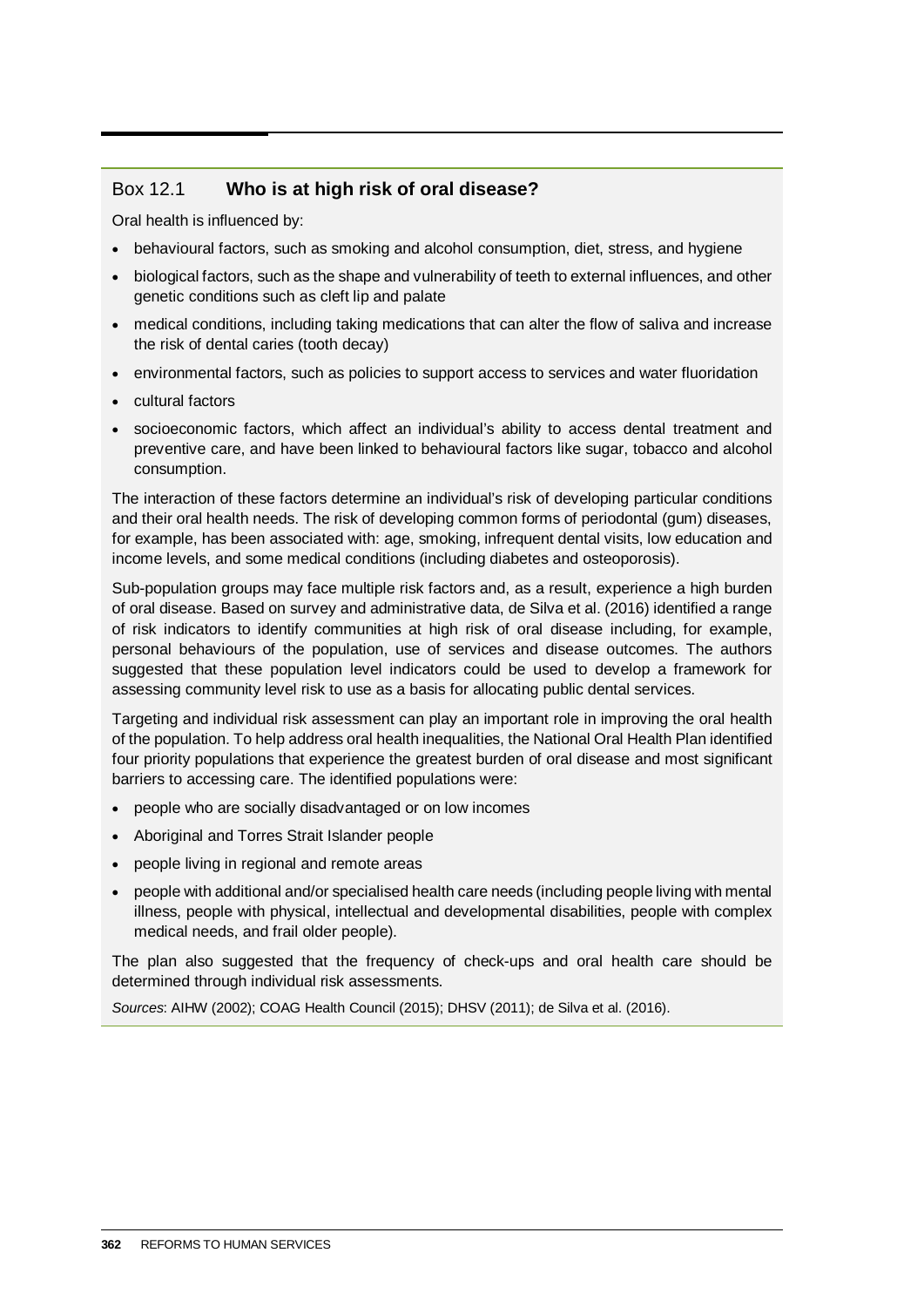# The costs to quality of life and general health

Poor oral health can lead to difficulties with eating, sleeping, socialising and working without pain or embarrassment. Dental conditions with cosmetic, but not necessarily painful, symptoms can also affect a person's wellbeing.

Dental disease can affect the way a person looks and sounds, with a significant impact on wellbeing – a person whose appearance and speech are impaired by dental disease can experience anxiety, depression, poor self‐esteem and social stigma which in turn may inhibit opportunities for education, employment and social relationships. (NACDH 2012, p. 15)

Poor oral health can affect an individual's overall nutrition and has been associated with a number of other diseases, such as heart and lung infections and stroke. Poor oral health can also cause complications when interacting with other conditions. For example, gum disease can affect a person's blood sugar intake and increase the risk of diabetic complications (CHC 2015).

These costs to individuals' wellbeing are difficult to quantify, but very real.

In 2013, about one quarter of surveyed adults reported feeling uncomfortable about their dental appearance (AIHW 2015c). In the same year, one fifth of surveyed adults reported avoiding eating certain foods because of problems with their teeth (AIHW 2015c). These issues were more prevalent among adults eligible for public dental care, with one third reporting feeling uncomfortable with their dental appearance and 29 per cent avoiding eating certain foods.

#### The costs to the economy from reduced productivity

Oral disease can have a negative effect on productivity through time lost due to dental problems and related treatments, that would otherwise be spent working or studying.

Using self-reported survey information on days missed from work or study and days of reduced activity because of dental problems in 2010, the Australian Research Centre for Population Oral Health (ARCPOH 2012) estimated that:

- there were approximately 2.4 million occasions per year of people taking half a day or more from work or study. Assuming that individuals were away on average for three quarters of a day, the average cost to the economy in lost productivity was estimated to be approximately \$453 million annually
- in addition, there were approximately 1.6 million occasions per year of people cutting down on their usual activity. Assuming that lost time for these individuals accounted for on average one quarter of their day, the average cost to the economy in lost productivity was estimated to be approximately \$103 million annually
- the combined cost to the economy from lost productivity was estimated to be in the order of \$556 million annually.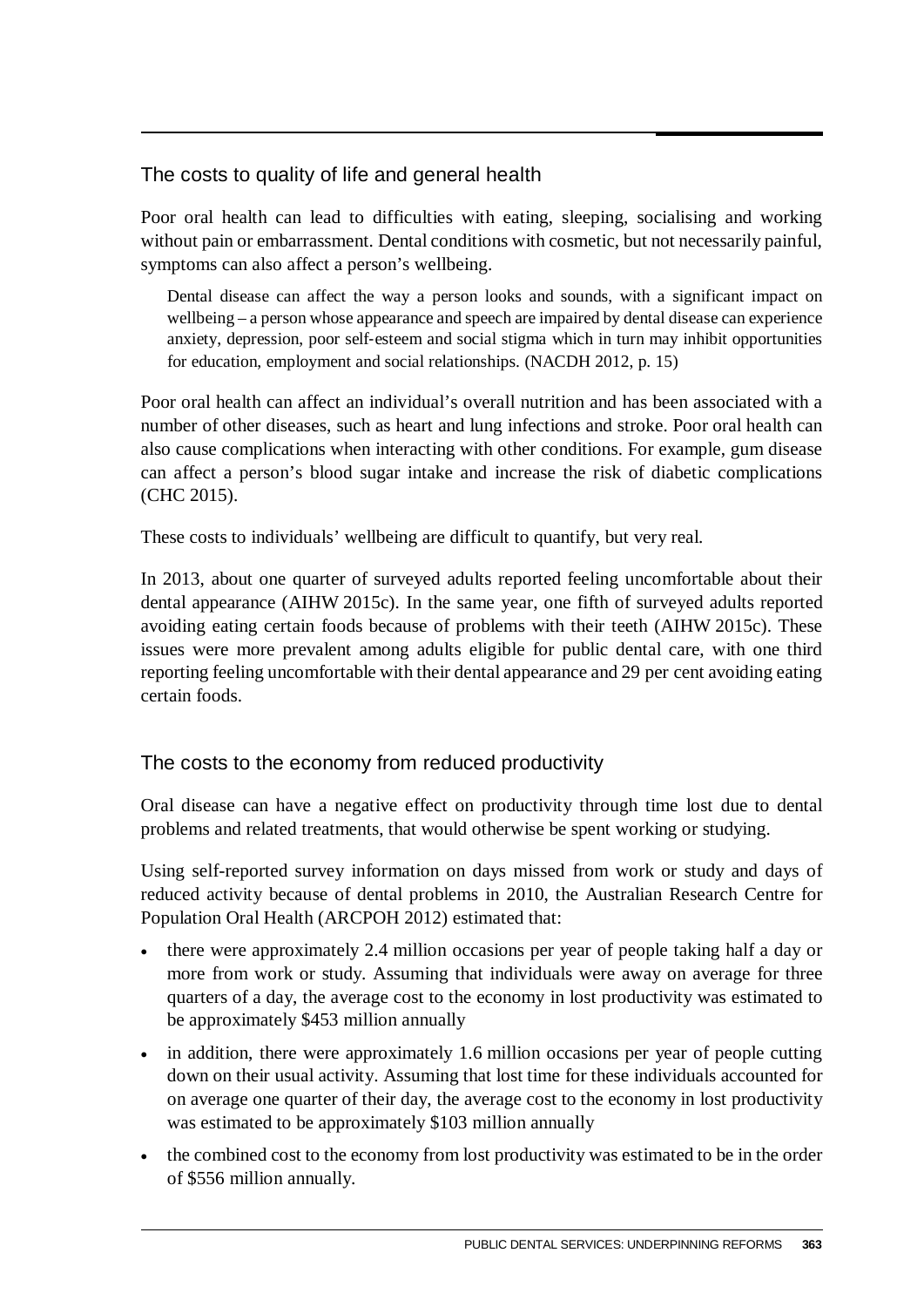Getting a handle on the true productivity lost from a lack of publicly-funded preventive care is difficult. On the one hand, not all of the estimated self-reported productivity costs will be for dental problems that were avoidable, and not all will be attributable to those eligible for public dental services. On the other hand, as noted by the Australian Research Centre for Population Oral Health (ARCPOH 2012), the analysis does not include the value of missed time and reduced activity for people not in paid employment or study.

# **The costs to the health system**

People who have untreated dental conditions may seek treatment for pain and infection from other health services, including GPs and hospitals. GPs and emergency departments are, however, generally unable to provide comprehensive urgent dental treatment, requiring patients to seek further care from a dental provider (Cohen 2013).

With little integration with the broader health system, public dental services face difficulties in tracking the health outcomes of their patients over time. The true cost to the health system from treating public patients for preventable oral disease is, therefore, not well understood. The limited information that is available tends not to distinguish the population eligible for public dental services from the wider population. For this reason, care is needed not to overstate the potential cost savings to the health system from publicly-funded preventive care.

#### Potentially preventable GP visits

In 2011, over 750 000 GP visits were estimated to be for dental problems and complaints. In these visits, GPs usually provided prescriptions for painkillers and antibiotics, referred patients to dentists, or provided advice on dental hygiene (NACDH 2012). Under the 2017 Medicare Benefit Schedule, the cost to the Australian Government of 750 000 visits to the GP for dental problems could be close to \$28 million annually.<sup>[4](#page-7-0)</sup> The demand for prescribed antibiotics also has cost implications for the Pharmaceutical Benefits Scheme, the size of which is unknown (NACDH 2012).

#### Potentially preventable hospitalisations

People who have untreated dental conditions also seek treatment for pain and infection in hospitals. As noted above, dental conditions were the second-highest cause of acute potentially preventable hospitalisations — accounting for about 67 000 admissions in 2015-16 (up from approximately 64 000 admissions in 2013-14) (AIHW 2017a). These are hospitalisations for conditions that potentially could have been avoided if timely and

-

<span id="page-7-0"></span><sup>4</sup> This highly indicative estimate of the cost to the Medicare Benefit Schedule assumes that each visit to the GP would take place at the GP's consulting rooms for less than 20 minutes and, therefore, would be eligible for benefit of a \$37.05 per appointment in 2017 (Department of Health 2017j).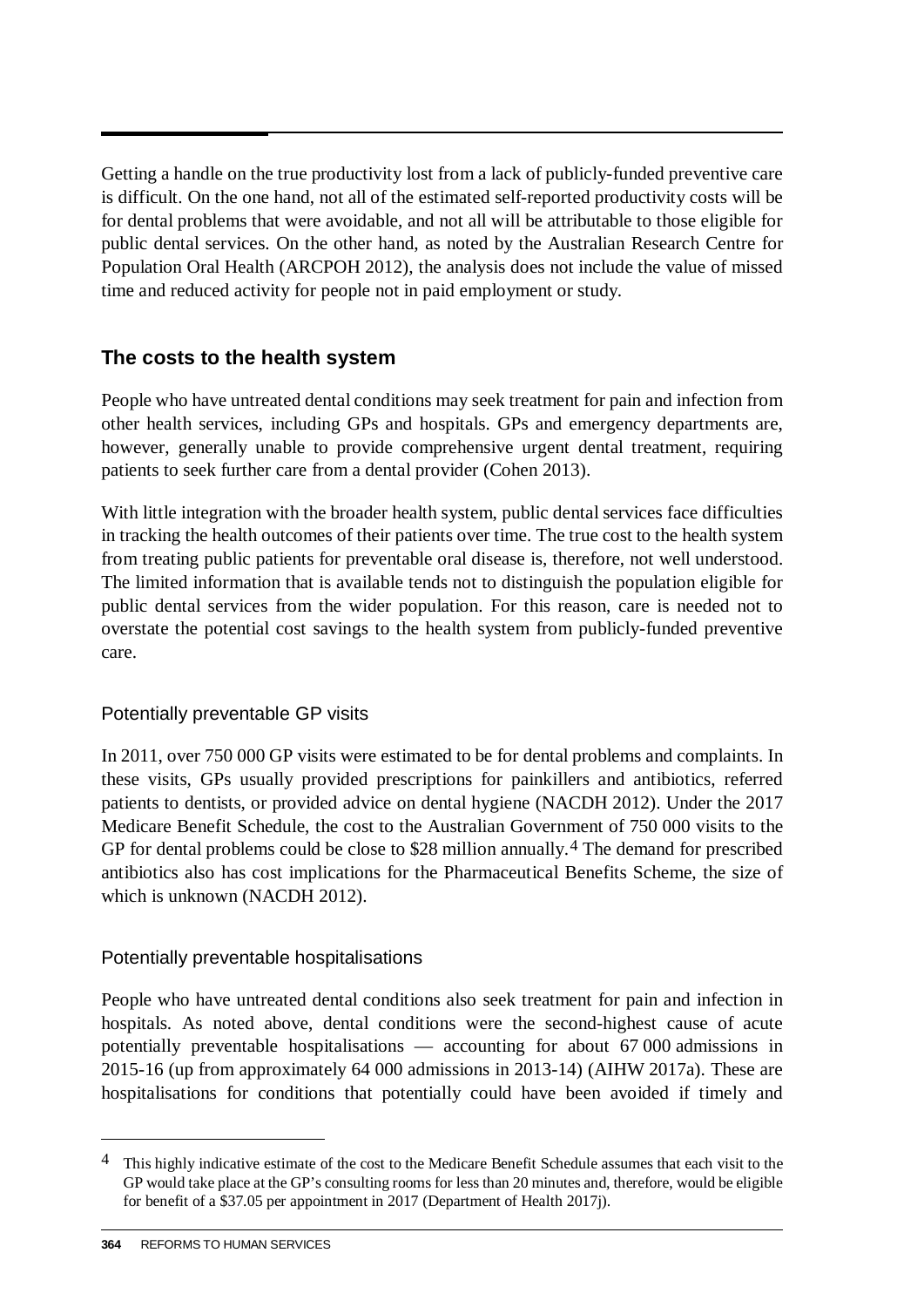adequate non-hospital care had been provided. These conditions include dental caries, periodontal disease, cysts and other disorders of teeth and supporting structures (Rogers 2016).[5](#page-8-0)

Using data from the Victorian Admitted Episode Dataset, Rogers (2016) found that in 2013-14 hospitalisation rates for potentially preventable dental conditions were highest among young children (particularly children aged 5 to 9 years), for whom the main cause was dental caries (tooth decay). The potential benefits from avoiding more costly interventions are not limited to children — the same data show that people aged over 65 accounted for almost 15 per cent of avoidable hospitalisations.

Rogers (2016) estimated that expenditure in public and private hospitals for approximately 15 000 potentially preventable dental hospitalisations was close to \$56 million in Victoria in 2013-14 — that is, an average cost of \$3733 per patient. Assuming this average cost, the estimated cost of the roughly 64 000 admissions nationwide that year would have been about \$240 million.<sup>[6](#page-8-1)</sup>

Public patients accounted for one third of all potentially preventable hospitalisations in Victoria (Rogers 2016). Extrapolating Rogers' (2016) results further, if patients eligible for public dental services accounted for one third of all acute potentially preventable dental hospitalisations nationwide, the cost of treating public patients in hospital for potentially preventable dental conditions would have been in the order of \$80 million in 2013-14.

The costs of oral disease occur over a lifetime

 $\overline{a}$ 

After the onset of oral disease, the cost of treating it continues over a lifetime. Oral disease (even when treated by fillings or periodontal treatments) will have irreversible lifetime effects and results in a cycle of treatment need.

Furthermore, the initial treatment will often result in a cycle of retreatment and repair with further irreversible damage and so carry a lifetime financial cost. The practice of dentistry is largely constructed around this cycle of repair and replacement. The major benefits from managing risk and preventing disease are not immediate but accrue over a lifetime. (Steele 2014, p. 33)

Poor oral health can track strongly from childhood to adulthood (de Silva-Sanigorski et al. 2012). Early detection and prevention may have lifetime benefits for individuals and, potentially, for the health system. While preventive care is often delivered by a dental professional, it can be particularly effective when combined with educational and outreach programs targeted at influencing the behaviour of selected cohorts, such as young people (box 12.2).

<span id="page-8-0"></span><sup>5</sup> Hospitalisation for dental conditions that are not considered to be preventable — such as, for impacted teeth, cleft lip and palate conditions, and disorders of tooth development — are excluded (Rogers 2016).

<span id="page-8-1"></span><sup>6</sup> Based on 2008-09 data on the average cost per admission, Richardson and Richardson (2011) estimated that the direct cost of 50 000 potentially preventable dental conditions admissions was approximately \$233 million annually.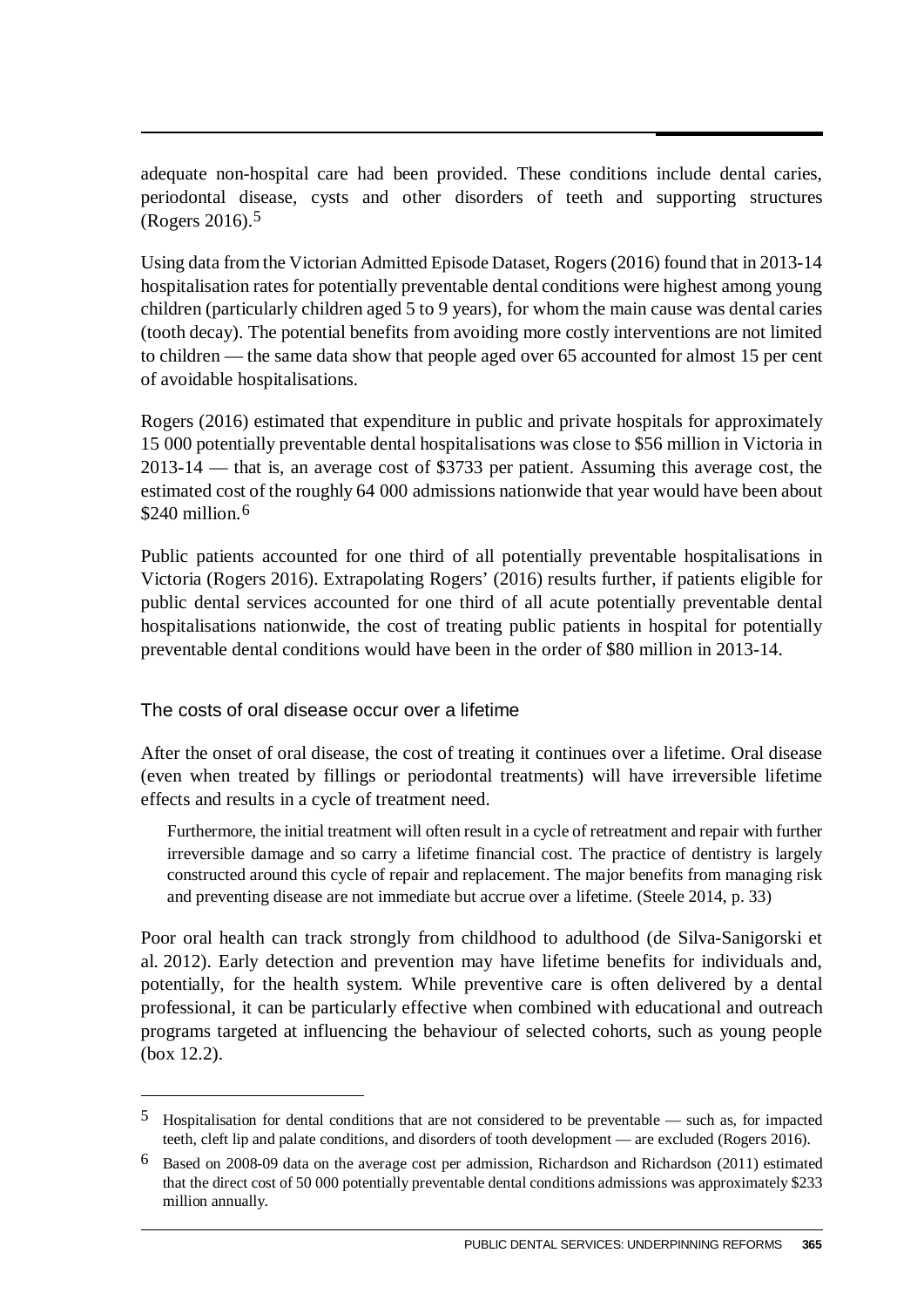### Box 12.2 **Behavioural influences on oral health**

Personal behaviour can have a significant influence on oral health – both positive and negative. For example, regularly consuming sugary drinks could negatively affect oral health. However, this could be counteracted to some degree by an otherwise healthy diet, combined with regular tooth brushing and dental check-ups.

The National Advisory Council on Dental Health (2012, p. 64) observed that 'for children in particular, behavioural influences can establish long-term patterns which can affect their oral health into adulthood'.

Commenting on the results from the 2012–14 national child oral health survey, Armfield et. al. (2016) noted that there was generally poor compliance with recommendations regarding oral health behaviours. For example, only about 40 per cent of parents reported that they started brushing their children's teeth with toothpaste at or around the recommended age of 2 years old. Visiting patterns were more positive; about 80 per cent of children had accessed dental care within the previous 12 months, and a similar proportion reported that the reason for their visit was for a check-up.

Governments acknowledged in the National Oral Health Plan (CHC 2015) that further efforts are required to enhance the oral health literacy of Australians. All governments run oral health promotion programs that are designed to improve oral health literacy and increase access to public dental services by those at high risk of oral disease. Oral health promotion can also be effective if used in concert with broader health promotion strategies. As the NT Government (sub. 593 p. 23) observed:

The risk factors for oral disease are shared by Australia's most prevalent chronic diseases (cardiovascular disease, obesity and tobacco-related illnesses), and there are likely to be significant efficiency gains from shared approaches which target Australia's most prevalent non-communicable diseases, such as nationally consistent preventive health policy.

Dental Health Services Victoria indicated that it is currently investigating using behavioural interventions (such as oral health education) for patients while they are on the waiting list for dental care (trans., pp. 247–9).

# **Targeted preventive care can avoid the larger costs of oral disease**

Preventive care has been generally accepted as a cost-effective way to deliver services as it can 'avoid' the onset of some oral diseases and the subsequent costs for individuals, governments, and the community (figure 12.1).

However, driven by high levels of oral disease and high demand for services, the public dental sector is focused on delivering urgent care (particularly for adults).

The current public dental system struggles to address the lifestyle and broader health issues affecting oral health and although an immediate dental problem can usually be alleviated, it can often be through the unnecessary removal of tooth structure, which invariably leads to other health and quality of life problems. (Calache, Hopcraft and Martin 2013, p. 17)

This can result in public dental services taking a surgical or 'drill and fill' approach to the management of symptoms of dental caries which may not lead to the best management of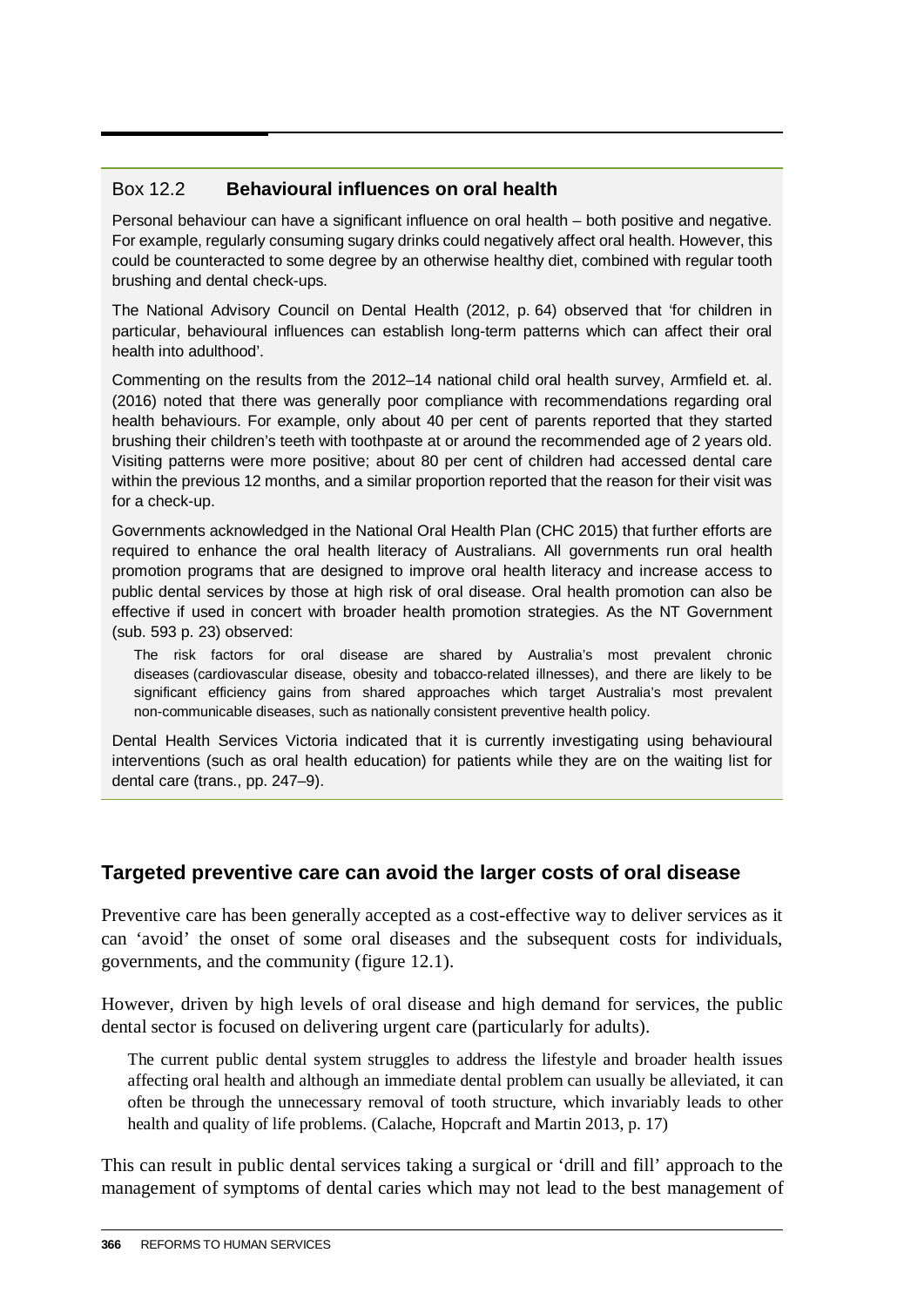the disease itself. In turn, this approach can increase the demand on public dental programs, leading to longer waiting times, and the ineffective use of public resources (Calache, Hopcraft and Martin 2013).

There is evidence that targeted preventive dental care that is based on an individual's risk profile can be a cost-effective approach to delivering dental services (box 12.3). Minimal intervention dentistry, for example, departs from the traditional surgical approach to focus on the risk assessment of individual patients and the early detection and prevention of oral disease. By focusing on early care, Calache, Hopcraft and Martin (2013) argued that adopting minimum intervention dentistry in Australia's public dental system could help to reduce the need for complex restorations and improve the oral health of public dental patients.

The National Health Service (NHS) in England is progressively introducing a risk-based preventive dental care pathway. The pathway focuses on managing risk, creating a healthy oral environment through providing preventive care, encouraging healthy behaviours, and engaging in continuing care. An initial oral health assessment informs a 'traffic-light' system indicating whether patients are at high (red), medium (amber) or low (green) risk of oral disease, and to tailor the care provided (including recall intervals). Evidence from the initial pilot suggested that the pathway was effective in reducing risk and improving patients' oral health (Steele 2014), but further research is needed to determine the cost-effectiveness of the approach (Hulme et al. 2016).

Targeted investment in preventive dental care is likely to have long-term benefits to individuals, governments and the wider community from preventing the onset of oral disease. The Victorian Auditor-General's Office (VAGO 2016) suggested that shifting the focus of services from treatment to prevention would represent a more cost-effective way to deliver public dental services.

However, the Victorian Auditor-General's Office also noted that there is a backlog of people with oral disease who require treatment, and getting the balance right between prevention and treatment is a longer-term objective. Previous injections of funding have done little more than clear pre-existing waiting lists, and in some cases have seen waiting lists increase as more patients sought treatment (VAGO 2016).

While patients with urgent care needs should continue to be prioritised for treatment, long-term reform is needed to shift the focus of the system towards providing preventive dental care for patients at high risk of oral disease.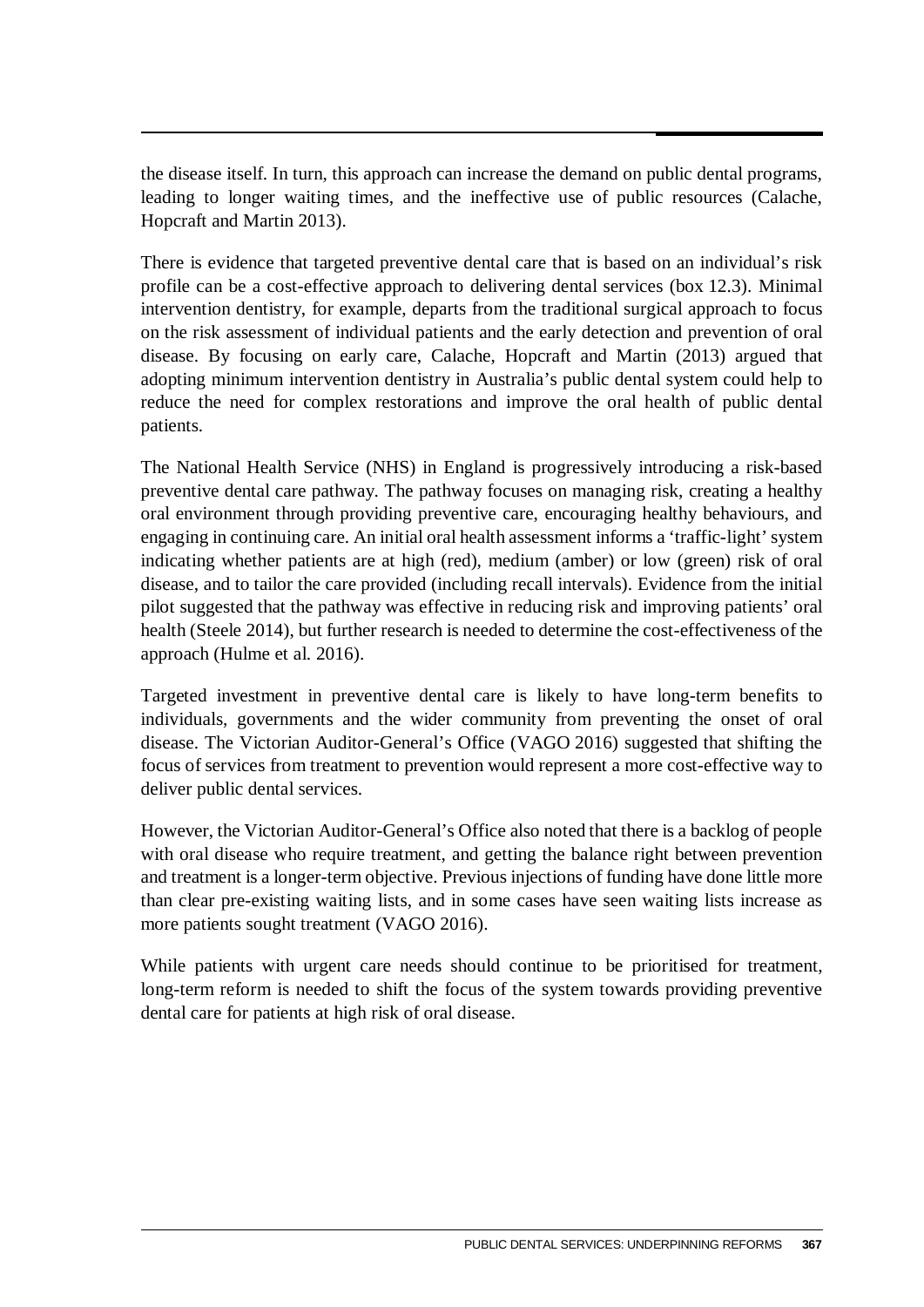#### Box 12.3 **The cost-effectiveness of preventive dental care**

The costs and benefits of preventing and treating oral disease occur over a lifetime. Similarly, the benefits to an individual's oral health of interventions to prevent oral disease may occur with a long lag time. Estimates of the long-term costs and benefits of prevention interventions are therefore challenging, and relatively few evaluations consider both the benefits and costs of an intervention (Morgan et al. 2012). To date, results have come from small-scale trials which cannot necessarily be extrapolated to apply to the broader population.

However, some clinical studies (outlined below) provide evidence that a targeted preventive approach to dental care can be clinically- and cost-effective. These studies tend to find that the benefits of preventive dental care are greatest for patients at high risk of oral disease, and are potentially *not* cost-effective for those at low risk.

#### **The cost-effectiveness of the Caries Management System**

Warren et al. (2010) evaluated the long-term cost-effectiveness of a three year randomised clinical trial of the preventive approach underpinning the Caries Management System (CMS) in private dental practices in New South Wales and the ACT. The CMS is a non-invasive program designed to prevent cavities arising from dental caries, to stop the progression of existing lesions, and reduce future needs for restorative care.

After adjusting for the baseline incidence of dental caries, the authors found the CMS significantly reduced the incremental number of decayed, missing and filled teeth (DMFT). Extrapolating the cost and outcomes beyond the study period, the incremental cost per DMFT avoided was estimated to be \$1795 over a patient's lifetime.

In the four years following the trial, patients at dental practices that maintained the CMS continued to have reduced caries risk and lower restorative needs (Evans, Clark and Jia 2016).

The CMS was found to be most cost-effective for high-risk patients, but not for low-risk patients:

When compared with standard dental practice in Australia, the CMS is most cost-effective in patients who have a high underlying incidence of developing dental caries. The CMS is unlikely to be cost-effective in patients with a low risk of developing dental caries unless the costs associated with the program can be constrained (for example, by assuming that the monitoring of caries activity is performed by a dental hygienist rather than a dentist). (Warren et al. 2010, p. 759)

#### **Cost-effectiveness of a telephone program in disadvantaged communities**

Pukallus et al. (2013) examined the oral health outcomes for children living in low socioeconomic areas in Queensland who received a telephone delivered education program to prevent early childhood caries. Early childhood caries are a significant problem in low socioeconomic populations, and can be costly to treat as young children may need to be treated under general anaesthesia or sedation. The costs of early childhood caries are compounded by higher caries rates in later childhood and adulthood.

The program provided oral health instruction to parents when their children were aged around 6, 12 and 18 months. Outcomes were compared to a usual care group of children from the same district who received care in the public dental system. By age 6 years, the telephone intervention program was estimated to have prevented 43 carious teeth and saved approximately \$113 000 in healthcare costs per 100 children.

Pukallus et al. (2013) concluded that a preventive intervention by telephone is likely to generate considerable and immediate patient benefits and cost savings to the public dental services in low socioeconomic areas.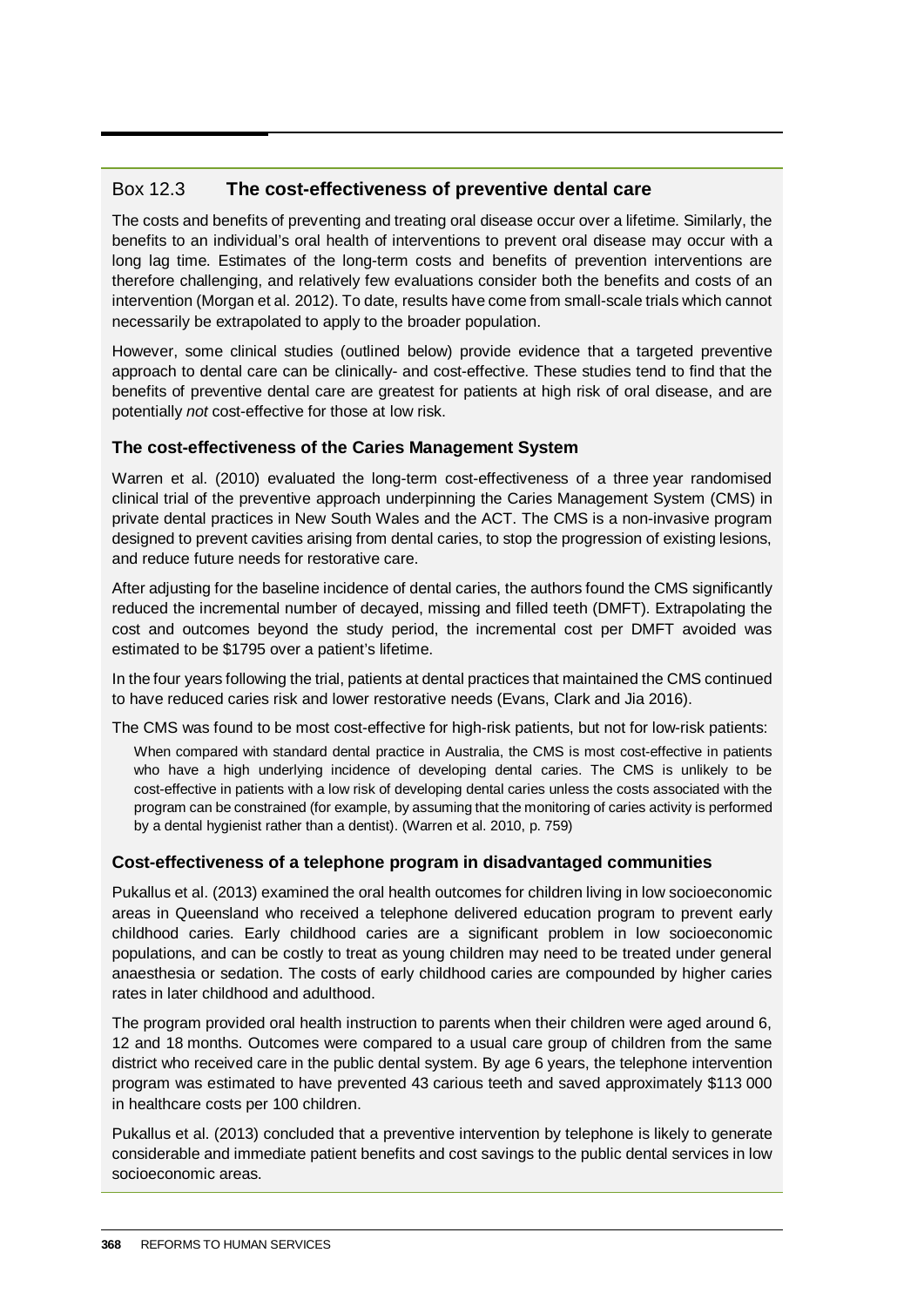# **12.2 Establishing the basis for improvement**

As the Commission's study report (PC 2016b) found, public dental services do not support users to seek timely treatment for oral health problems. The reforms to introduce consumer-directed care and to improve commissioning systems proposed in chapter 13 are intended to achieve this goal. However, before these proposed reforms can proceed, governments should improve the operation of the existing public dental services in three ways.

First, public dental services need to put in place ways to provide more timely care for people that have a high risk of developing or worsening oral health problems. Public dental services should benchmark waiting times for different types of users to ensure dental care can be accessed in an appropriate timeframe.

Second, public dental services should start measuring the outcomes of their services in terms of the oral health of their users.

Third, public dental services should adopt digital oral health records to improve linkages with the broader health system, and enable greater continuity of care.

In addition to underpinning long-term reform, these improvements would be beneficial and should be pursued in their own right. They would improve the accountability of existing public dental services to those who pay for them (governments and users through co-payments), and assist targeting of those at high risk of oral disease.

# **Benchmarking waiting times**

In addition to the patient's pain, there are a number of costs if oral health conditions go untreated that could potentially be avoided with more timely access to dental care (section 12.1). With that in mind, it is the *time* on the waiting list that is of most interest and not the number of people on the waiting list. As demand and the availability of resources can fluctuate over time, 'waitlists may not be inherently bad as long as the eligible patients are able to access the required care within desirable time frames' (Dudko, Kruger and Tennant 2016, p. 278).

The risk of escalating harm while awaiting treatment, and therefore the clinically-acceptable timeframe, will vary by patient. Therefore, public performance reporting should include benchmarked waiting times based on the maximum clinically-acceptable timeframe for treatment by risk (or triage) group. Dental Health Services Victoria (DHSV) outlined how such an approach could work and its role in monitoring the system:

An alternative approach to comparative waiting time performance metrics would be to further develop response time targets for patients of different triage categories. Triaging is already done for emergency public dental services with targets to treat within defined times. However, risk is not currently categorised when people go onto the waiting list – so their condition may deteriorate over time, rather than preventing the worsening of the most serious conditions.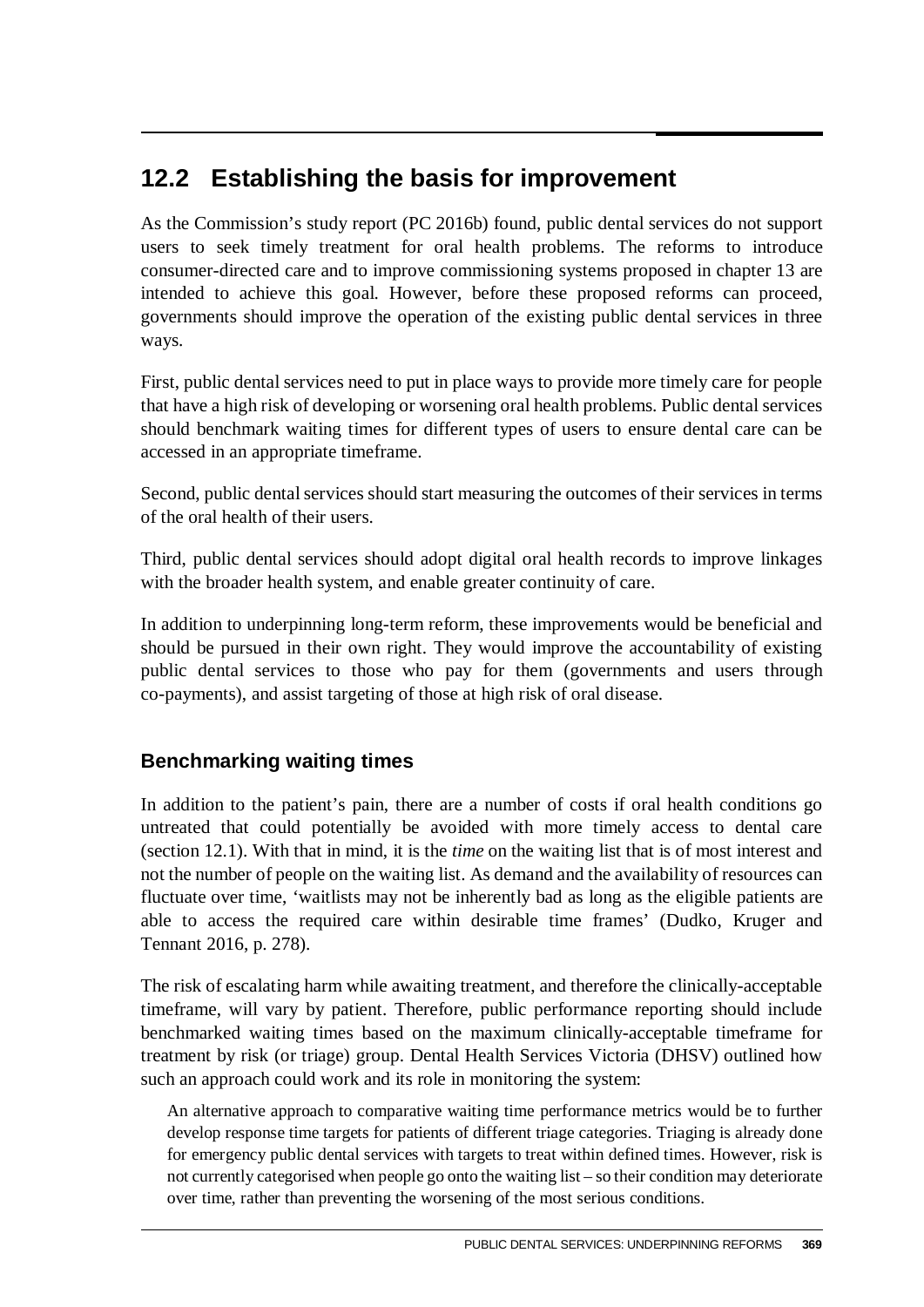As is done in other parts of the health system (notably, for elective surgery patients) dental patients — both hospitalised and in the community — should be prioritised in accordance with risk triage categories and with guidelines for such prioritisation and triaging. This would enable assessment and monitoring of waiting time targets, together with relative funding levels between jurisdictions, per risk-weighted patient. (sub. PFR366, p. 21)

The triaging systems used in Queensland and New South Wales go some way toward that proposed by DHSV. In New South Wales, access to dental assessment and treatment is based on dental treatment needs as well as socio-economic factors – an approach that cohealth (sub. DR584) emphasised. Adults can be classified as 'high treatment need' based on two clinical criteria: having three or more decayed (or 'carious') teeth or scoring poorly on an index of gum disease (Centre for Oral Health Strategy 2017b). The recommended treatment time for adults with high oral health need is 12 months from their initial assessment. The triaging guidelines also give priority to (among others):

- children with tooth decay or gum disease (recommended to be treated within 6 months)
- pregnant women with poor oral health (recommended to be seen within 3 months)
- people referred from a medical practitioner who require treatment for a medical condition, such as transplant surgery (recommended to be seen within 2 weeks).

The Australian Dental Association (ADA sub. DR545) argued that there was little value in splitting waiting lists by priority groups because it could create burdensome administrative costs and mean that minor dental issues are delayed until they need more complex and costly treatment. This concern highlights the need for the public dental services to include the potential deterioration in patient oral health as a factor in the prioritisation process. Prioritisation of urgent and general waiting lists, combined with appropriate benchmarks for maximum waiting times, should improve oral health overall. Waiting times that are benchmarked to the likelihood of deterioration are already used in Queensland (table 12.1).

All public dental services triage and prioritise access for patients in need of urgent care (box 12.4), but not all publicly report whether they meet their triage goals. For example, in Tasmania there are five triage categories with recommended appointment timeframes, but the only public reporting is on the urgent triage category (Tasmanian Health Service 2016). In contrast, Queensland publishes monthly reports for every clinic on the number of adults waiting or seen within clinically-acceptable benchmark times for all its priority categories (table 12.1). For example, in January 2017, 85 per cent of 'priority 2' category urgent patients seen in the Toowoomba dental clinic had been waiting less than the clinical benchmark time of 3 months (Queensland Health 2017c).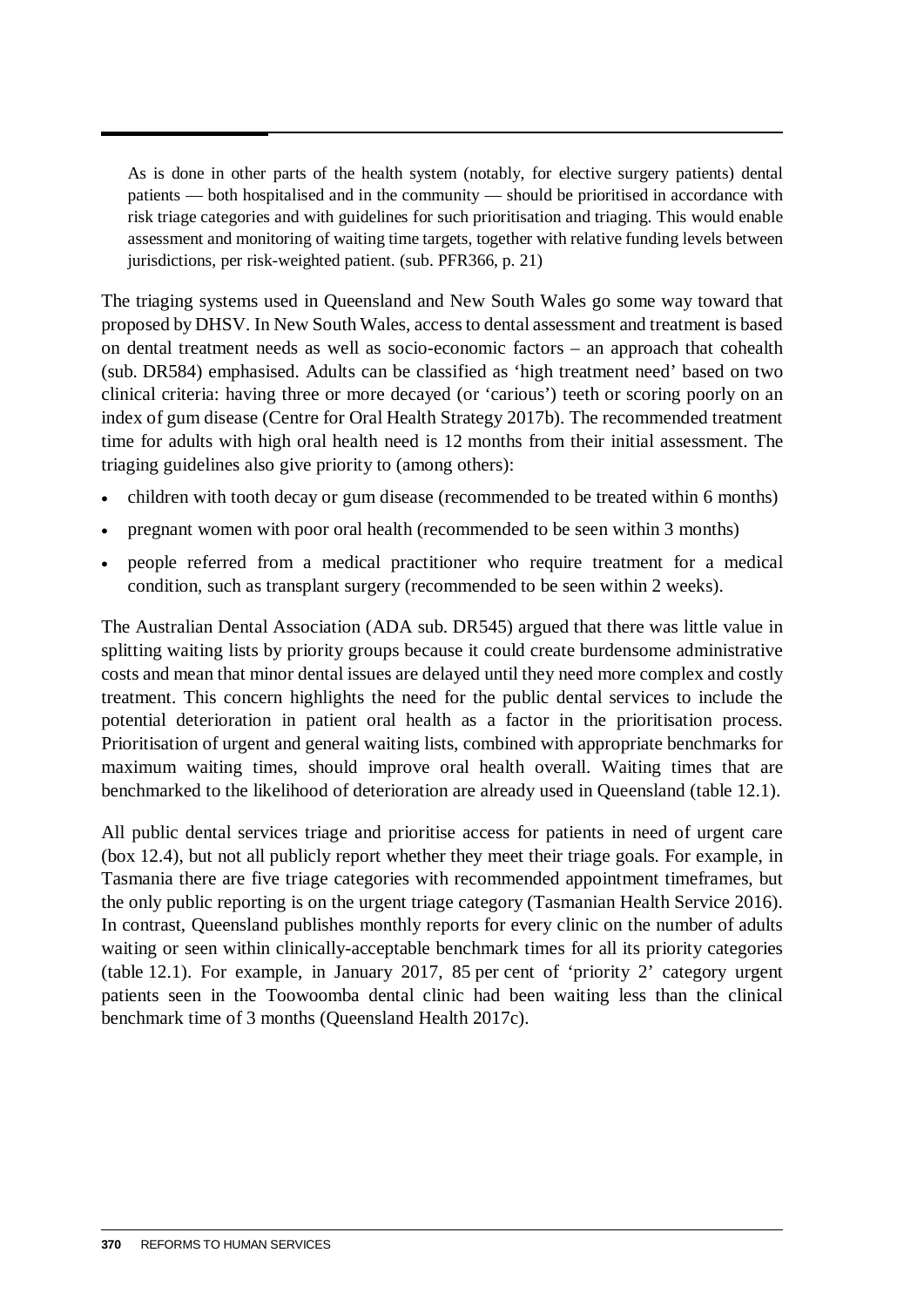| Table 12.1 | Clinical benchmarks for waiting times in Queensland public |
|------------|------------------------------------------------------------|
|            | dental services                                            |

| Clinical category                                                                                                | Benchmark waiting time |
|------------------------------------------------------------------------------------------------------------------|------------------------|
| Seeking clinical assessment:                                                                                     | 1 month                |
| a brief examination to prioritise patients clinical needs and allocate<br>patient to an appropriate waiting list |                        |
| <b>Priority 1:</b>                                                                                               | 1 month                |
| condition may deteriorate to become emergency, or dental care is<br>delaying other urgent treatment              |                        |
| <b>Priority 2:</b>                                                                                               | 3 months               |
| condition causes some pain or dysfunction but is not likely to<br>deteriorate quickly or become an emergency     |                        |
| <b>Priority 3:</b>                                                                                               | 12 months              |
| condition causes minimal or no pain or dysfunction, is unlikely to<br>deteriorate quickly or become an emergency |                        |
| General:                                                                                                         | 24 months              |
| non-urgent dental care, e.g. a check-up                                                                          |                        |
| Sources: Queensland Health (2015, 2017c).                                                                        |                        |

Regular publication of data allows thorough analysis to be conducted (such as comparisons across the State or over time), improving the usefulness of the data in assessing system performance, and is an essential element of good government stewardship (chapter 2). For users, improvements in accountability can encourage governments and service providers to better allocate resources, thereby improving the responsiveness and effectiveness, of service provision.

The frequency of publication, as well as the level (clinic, region or jurisdiction) should match the purpose for which the data are intended. For example, publication should be monthly and at the lowest level available, preferably for individual public dental clinics, to support increased user choice. As the Victorian Auditor-General's Office observed, while 'wait time data is accurate only at a point in time, making this data publicly available could assist patients in making decisions about accessing public dental services, as they could compare wait times at different [community dental agencies] in their region' (VAGO 2016, p. 28).

For performance monitoring it would be more appropriate to report on longer timeframes and at a higher level. This should be at least annually at the jurisdiction level, similar to the reporting in the *Report on Government Services*. Publishing these data would also be consistent with the Commission's *Data Availability and Use* report (PC 2017a), which recommended that governments release all non-sensitive publicly funded datasets. In particular, the Commission recommended that, subject to risk assessment and mitigation efforts, low risk data that could be used for program or agency performance management purposes should be released.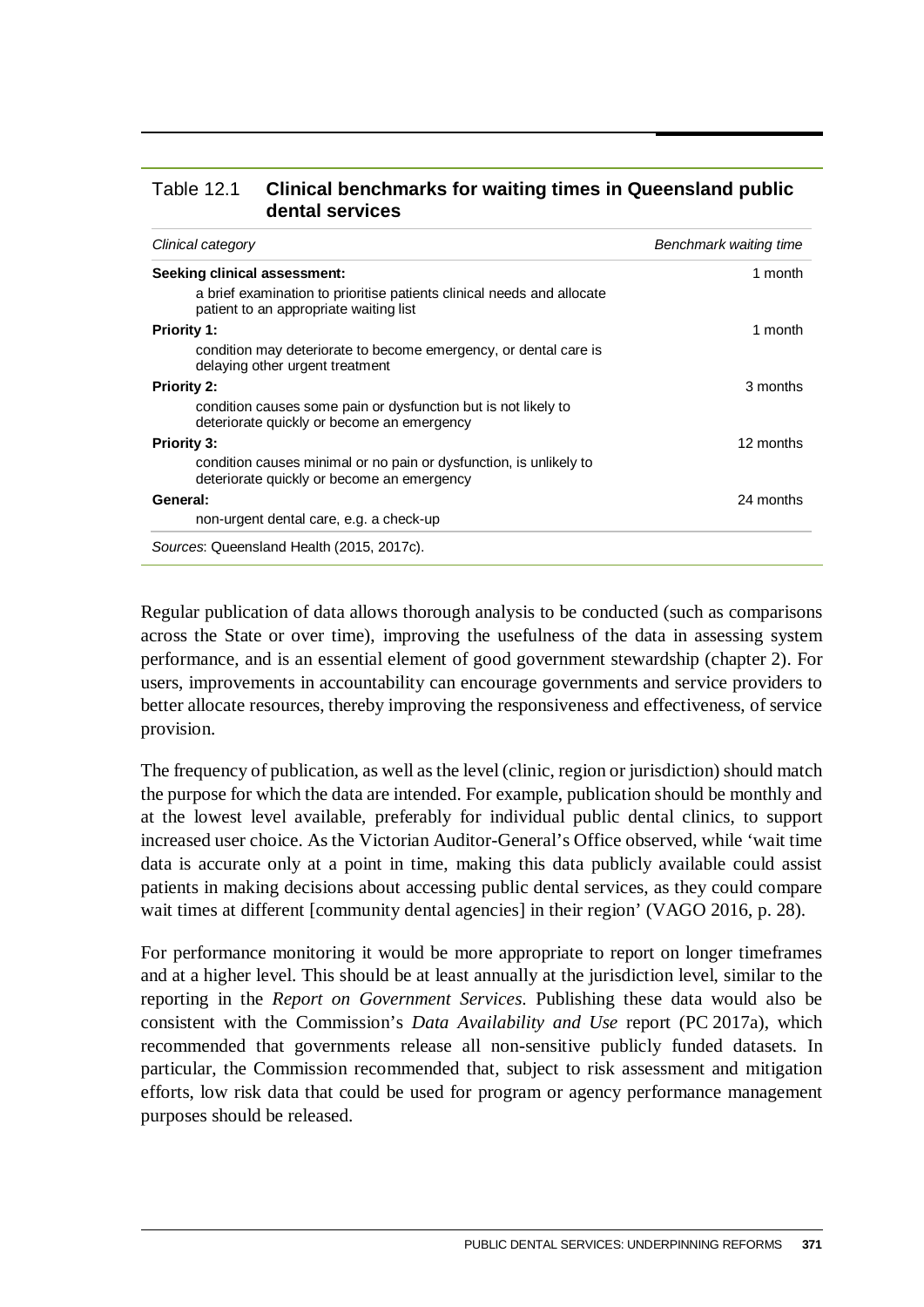### Box 12.4 **How patients are triaged by public dental services**

Public dental services in all jurisdictions triage patients with urgent dental problems. While each jurisdiction is different, all use an initial telephone assessment. Some jurisdictions make efforts to prioritise access to general care. Victoria, for example, prioritises specific population groups with greater treatment needs than the general population, including children, homeless people, and Aboriginal and Torres Strait Islander people.

#### **Telephone triaging**

In Tasmania triaging is conducted by trained receptionists over the telephone using triage software. Patients are asked questions about their symptoms, such as whether they have pain that wakes them during the night, or whether they have any swelling of the mouth or face. The triage software determines the severity of the complaint and determines the patient's priority for accessing care. There are a number of possible priorities, including: see today; see in 2 days; see in 3 weeks; see in 6 weeks; and add to the waiting list for general care (which, in Tasmania, could be up to three years) (SCRGSP 2017).

#### **A Relative Needs Index**

South Australia and New South Wales have developed a telephone triage questionnaire, the Relative Needs Index (RNI). Luzzi et al. (2009) found evidence that some patient-reported symptoms in the RNI were a good predictor of a dentist's clinical judgment around the urgency of treatment. For example, patients that had pain in their jaw when opening their mouth wide were 2.4 times more likely to be clinically assessed as requiring treatment within 48 hours compared to those who did not have pain. The largest statistically significant effect was for patients that reported frequent difficulty sleeping because of pain or discomfort. The study found it was also possible to determine levels of priority for general dental care using the RNI. Victoria began using the RNI to triage urgent care in 2016, but no jurisdiction uses the RNI to triage access to general care.

Jones (2012) reported that a trial of the RNI at four clinics in South Australia found it was successful in shifting efforts away from urgent care toward more preventive, general care. Using the RNI resulted in the proportion of staff hours spent on urgent care falling from 60 per cent pre-implementation to 40 per cent post-implementation, with a proportionate increase in the time spent on general, preventive care.

#### **A tiered approach**

In Queensland, patients are given an initial assessment over the phone, with three possible outcomes: being provided an appointment for urgent care; being placed on the general waiting list; or being referred for a clinical assessment. A clinical assessment is a brief examination that is used to prioritise patients based on their clinical needs. All patients seeking treatment for a problem (that are not immediately given an appointment for urgent care) will undergo a clinical assessment. Additionally, patients that meet certain criteria will be given a clinical assessment, including Aboriginal and Torres Strait Islanders, those with denture related concerns, those with disability, children aged 0 to 3 years and refugees and asylum seekers. A clinical assessment can result in a patient being given access to urgent care, being placed on the general or priority waiting lists, or being advised that they do not require dental care.

*Sources*: DHSV (2016); Luzzi et al. (2009); Ponnusamy et al. (2013); Queensland Health (2015); VAGO (2016).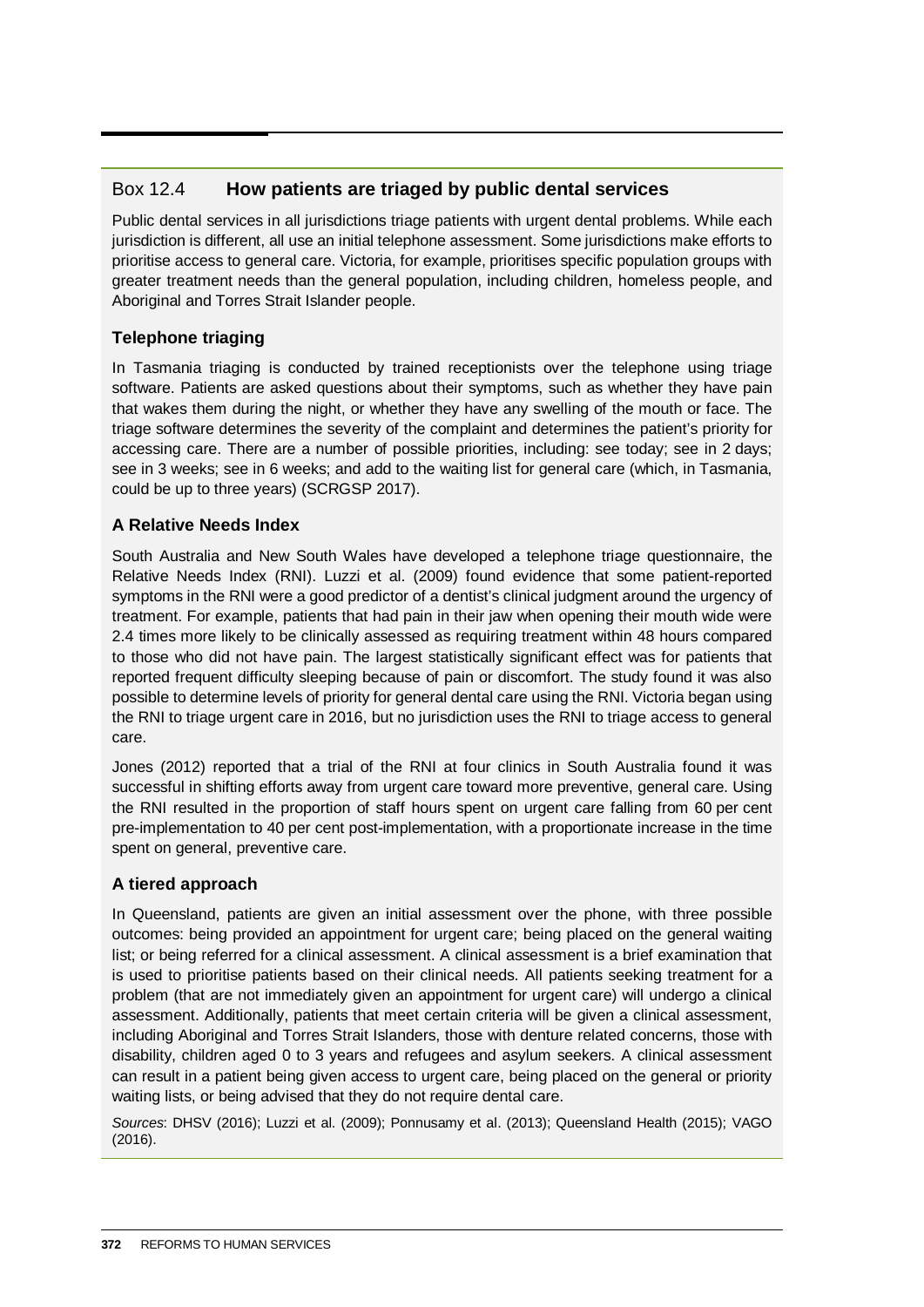While the publication of waiting time performance brings transparency itself, benchmarking also has other benefits. Public dental services can use waiting time measures to monitor trends in demand and identify areas for performance improvement, including whether the service can meet population needs, whether eligibility criteria are capturing the intended users. In particular, public dental services could use more detailed data on a clinic-by-clinic basis (in combination with other data such as demographic trends) for service planning and resource allocation within a jurisdiction, as well as providing information on areas that have managed their waiting list well or poorly.

There is, at present, no way to compare the timeliness of access to public dental services between jurisdictions, because they are not measured on a consistent basis. Average waiting times are included in the annual *Report on Government Services* (SCRGSP 2017), but are not comparable between jurisdictions (and the New South Wales government does not participate). This impedes accountability. If public dental services were able to compare their performance with different jurisdictions they could look to the better performers for ways to improve their system. For example, jurisdictions could have compared the effects of the different ways they used the funding provided under the 2013 National Partnership Agreement. While there may be some initial difficulty in coordinating a consistent set of benchmarks across jurisdictions, as well as potential short-run transition costs for clinics to change their reporting practices, the Commission considers the ongoing benefits outlined above to be significant enough to warrant these efforts. Nonetheless, while it would be preferable for benchmarks to be consistent across jurisdictions, initial implementation should not be delayed in pursuit of complete consistency.

#### RECOMMENDATION 12.1

State and Territory Governments should report publicly against a set of benchmarks of clinically-acceptable waiting times for public dental services, split by risk-based priority levels. Reporting should commence as soon as possible. Governments should also make these benchmarks consistent across jurisdictions as soon as practicable.

To facilitate user choice, provider-level reporting should be published monthly. To facilitate performance monitoring, aggregate measures should be included in public dental services' annual reporting processes.

#### **A need to develop outcome measures**

A fundamental requirement for an effective public dental system is the ability to assess the performance of service provision on the basis of outcomes, rather than outputs or inputs alone. Outcome measures, including clinical outcomes and patient-reported outcomes, would show how public dental services are improving the oral health of users.

Outcome measures are not routinely collected and published for public dental services. Some jurisdictions report some performance indicators (such as waiting times), but on the whole,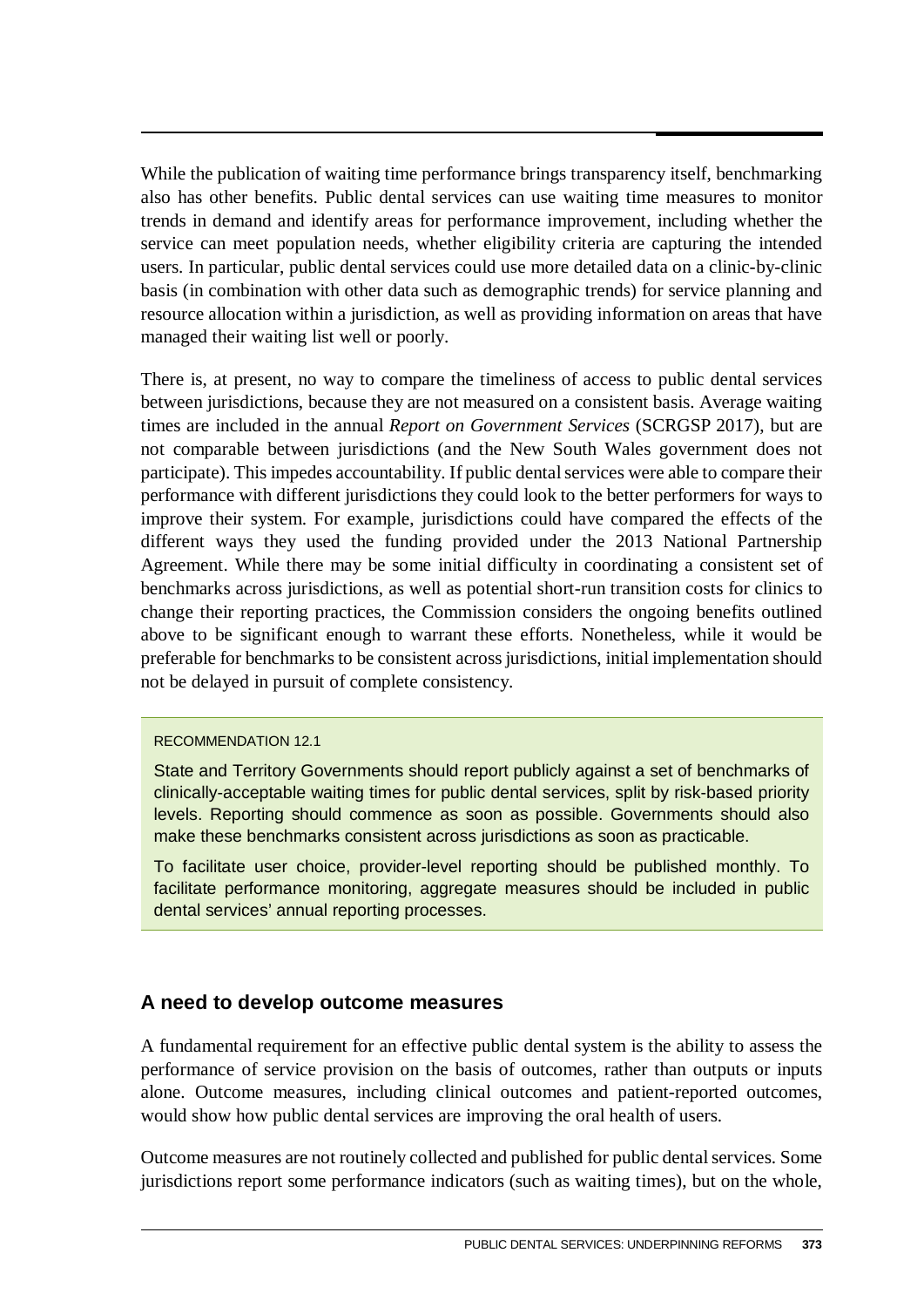performance measures for public dental services are not well developed. As the SA Government observed, 'there is at present no nationally consistent framework for reporting and accountability for public providers of dental services' (sub. 460, p. 4).

System-level outcomes show the effect the public dental service as a whole has on users, providers and the broader community (chapter 2). Governments laid out a set of outcome indicators in the National Oral Health Plan to allow ongoing monitoring of their progress in improving oral health (CHC 2015). Indicators included measures of tooth decay, gum disease, tooth loss and disease impact (such as the proportion of people experiencing toothache). As system-level indicators, these would reflect the effectiveness of broader policies, such as water fluoridation and oral health promotion, in addition to the provision of dental care.

More broadly, governments and public dental providers could use outcome measures in a variety of ways to improve the effectiveness of public dental services.

- Governments could use outcome measures to:
	- monitor providers' performance over time
	- commission services from public dental providers that can improve oral health in a cost effective way (box 8.7 in chapter 8 outlines the forms of outcomes-based commissioning, including outcomes-based program design, monitoring, evaluation and funding)
	- give providers an incentive to prioritise activities that are proven to be clinically- and cost-effective, such as targeted preventive care
	- benchmark the performance of different providers, to highlight best practices which can be shared.
- Providers could use outcome measures to:
	- compare themselves, to see if there are service improvements from other providers they could adopt
	- improve their responsiveness to users' needs.

Outcome measures could also improve accountability within the system. Publication of program outcomes would help to keep governments accountable for provider performance, reinforcing their stewardship role. Governments could also use program outcomes to evaluate the effectiveness of public dental services in meeting population needs over time.

All governments have acknowledged the need for continuous improvement in the safety and quality of oral health services and endorsed benchmarking programs incorporating clinical outcomes and other quality indicators (CHC 2015). Dental Health Services Victoria has observed that there is a need for public dental services to apply a 'value based health care model' that aims to achieve the best outcomes for users in a cost-effective way. It is working with the International Consortium for Health Outcomes Measurement, and partners from the Harvard School of Dental Medicine and private health insurer HCF Australia to develop a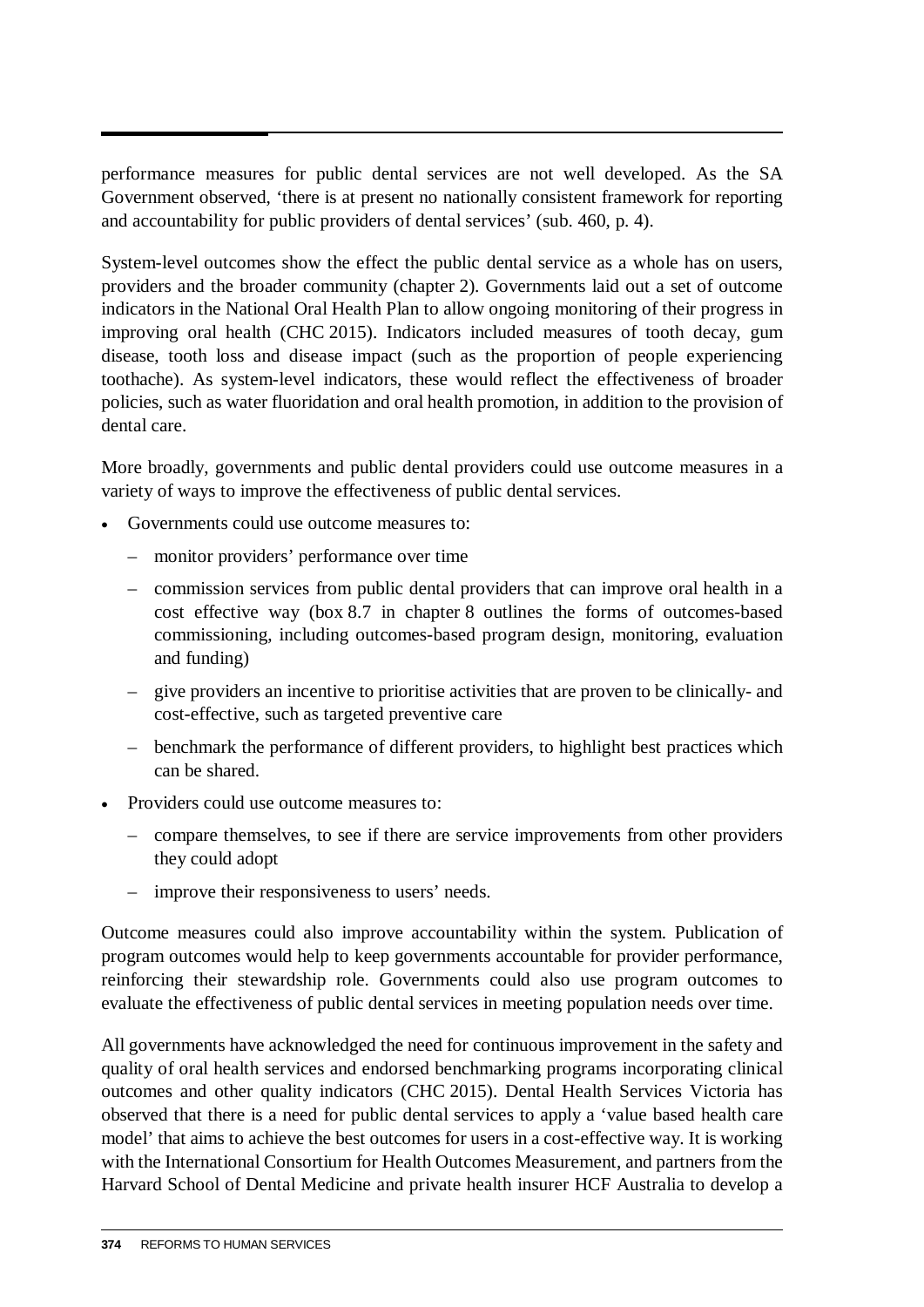consistent and well-accepted set of standards for measuring oral health outcomes (DHSV, sub. 465). Dental Health Services Victoria aims to use the outcome measures, which are due to be completed around mid-2018, to analyse the effectiveness of its services and prioritise high-value care (that contributes to patient oral health) while eliminating low-value care.

The Queensland Government is also working to improve its collection of clinical outcomes, specifically levels of tooth decay (sub. 592). The Queensland Government envisages that over the next one to two years it will be able to use electronic health records to produce regular records on levels of dental decay for all child and adult public dental patients using routinely collected data.

#### What types of outcome measures should be used?

There is a range of performance measures in use around the world that could be adopted for public dental services in Australia. Gonzales et. al. (2006) conducted an exploratory study of the international literature and found 57 possible measures. Some measures are already collected and reported by Australian public dental services, including measures of inputs (such as funding levels and numbers of dental professionals) and outputs (including activity and mix of services). The biggest gaps in performance reporting for public dental services in Australia fall into two groups: oral health (or clinical) outcomes and patient-reported outcomes.

Oral health outcomes can be used as indicators for the quality of dental care when there are reliable measurements available both before and after care. Patient-reported outcome measures (discussed below) can give important insights into not only the level of oral disease experienced but also whether that disease had been treated in a timely fashion (AIHW 2015c). The NHS in England has developed a dental outcomes framework that incorporates both oral health outcomes and patient-reported outcomes (box 12.5).

#### *Patient-reported outcome measures*

Patient-reported outcome measures (PROMs) are increasingly being used in the broader health sector. For example, in England, the NHS has collected PROMs on four types of elective surgery since 2009 (PROMs are discussed in a public hospital context in chapter 11). These data are used by the NHS to evaluate potential improvements to hospital services and recently have been linked to payment incentives in pay-for-performance schemes (Gomes et al. 2016). In Australia, the Victorian Department of Health and Human Services began collecting PROMs data from Victorian health services (including hospitals) in July 2017.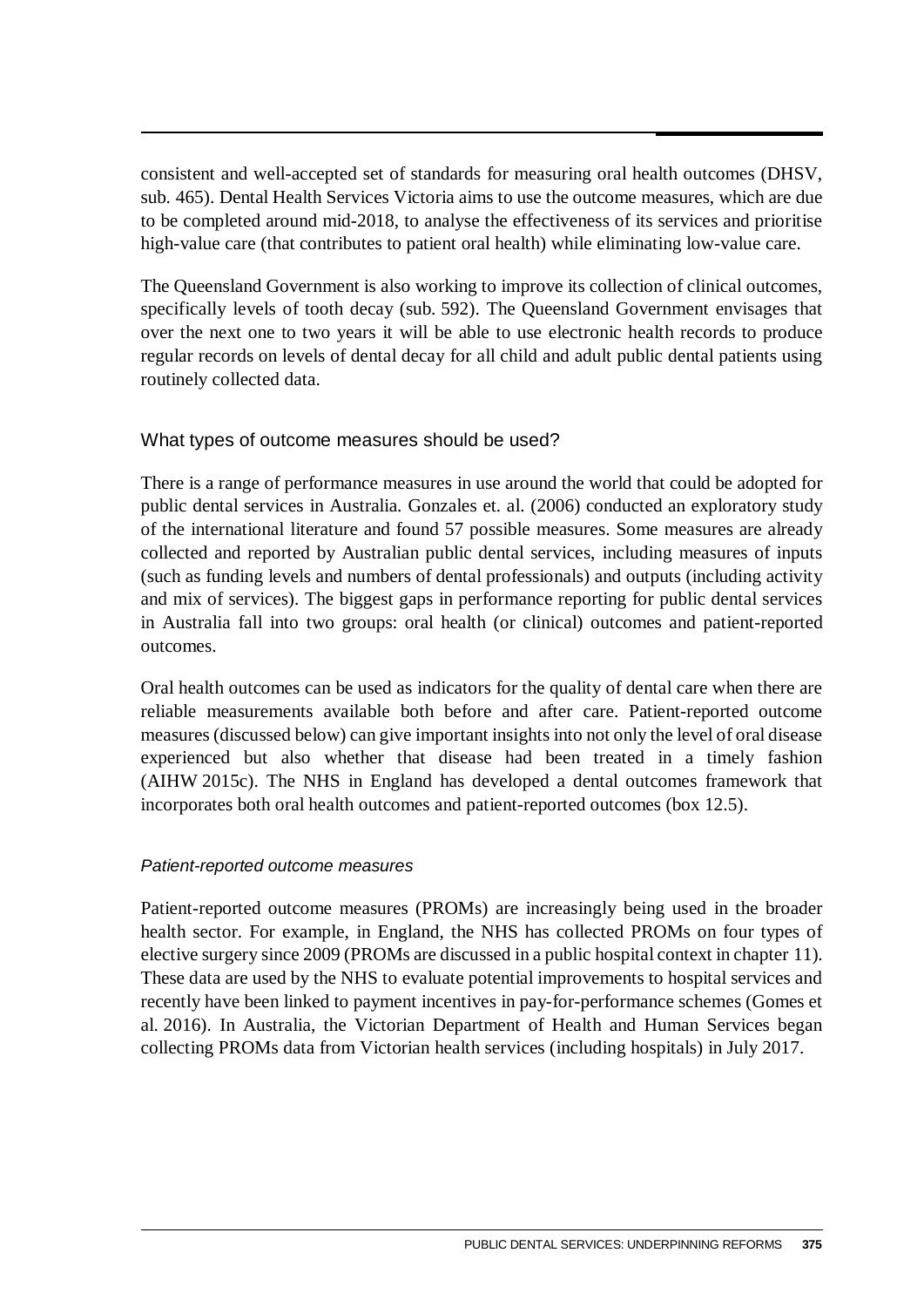# Box 12.5 **Dental Quality Indicators in England**

The National Health Service in England is trialling a system that rewards dental providers for high quality outcomes. The outcome measures used in the trials include clinical measures and patient function and experience measures.

The clinical outcome measures are aimed at assessing providers' performance in maintaining or improving a patient's condition over time. Patient condition is measured by three outcomes: one related to tooth decay; and two related to gum disease.

- Tooth decay is measured by the percentage of patients whose number of decayed teeth is maintained or reduced over time.
- The first gum disease measure is the percentage of patients whose gum condition (measured on a five point scale) is maintained or improved over time. The second gum disease measure relates to the percentage of patients whose gums bleed upon examination.

At the beginning of the trial, dental providers were trained in using a standardised assessment tool. The training included clear definitions of the terms used in the outcomes framework.

The patient experience measures are based on the results of patient surveys issued to a random sample of patients following their completion of a course of treatment. There are seven survey questions. One question asks about the patients' function: are you able to speak and eat comfortably? The other questions ask about patient satisfaction, for example 'would you recommend this practice to a friend?'

*Sources*: UK Department of Health (2011, 2016).

Questionnaires have been used to measure patient-reported outcomes for oral health. For example, the Oral Health Impact Profile is a questionnaire that measures people's perception of the social impact of oral disorders on their wellbeing (Slade 1997). The questionnaire is used to gather information on whether oral health problems are causing people to have trouble pronouncing words or are making life in general less satisfying. It has been used in a variety of contexts, including to compare the impact of oral disorders on the wellbeing of populations across countries and to test the effectiveness of treatment on quality of life (Slade et al. 2005; Yeh et al. 2016).

Patient-reported measures (covering outcomes and experience) capture an individual's outcomes (quality of life and pain levels) and their experience with the provider (chapter 11, box 11.3). In practice, PROMs can be used in a number of ways.

- First, PROMs can directly measure whether dental services are improving patients' wellbeing.
- Second, while each user's experience may vary, public reporting of outcome measures in simple, user-driven categories (for example, 'pain went down', 'gave good advice') could inform user choice more directly than complicated clinical measures. As Tan Nguyen, president of ADOHTA noted, clinical information may not be relevant to the majority of users of public dental services (ADOHTA sub. 398). Outcome-related information can be translated to metrics that would be of use to individuals, such as star ratings reporting performance against select criteria (the choice of criteria should be informed by their usefulness for patients and the reliability of simplified measures).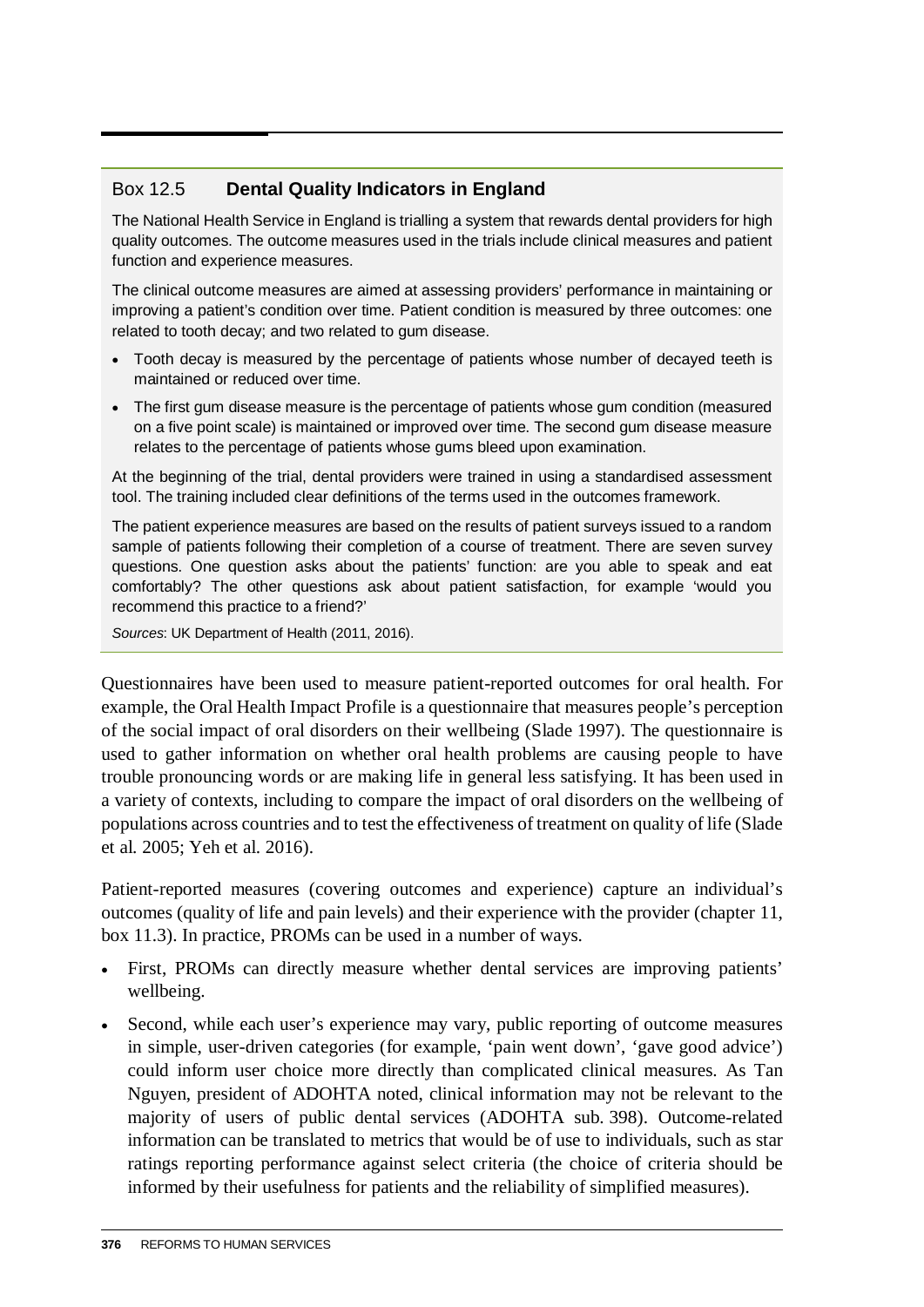• Third, PROMs can be combined with other data to provide insights into which elements of service provision contribute to behavioural change. For example, the data could reveal whether those dental practices that 'gave good advice' or 'made it easy to get an appointment' saw greater long-term reductions in oral disease for their users. As noted in chapter 11, provider self-improvement based on published performance data can be a powerful driver of improved outcomes.

#### *The level of reporting*

Outcome measures could be collected and reported for individual dental professionals or at the clinic level. For some dental clinics, there will be only one dental professional, so any data reported will cover the clinic and the clinician. In 2013, approximately one-third of private sector dentists worked in a sole practice (AIHW 2015c). Larger dental clinics may employ a range of dental professionals, including dentists, oral health therapists and dental therapists, in different mixes to provide bundles of services. This can lead to complications in understanding how the work of one dental professional contributed to a patient's outcomes.

Initially, outcome reporting should take place at the clinic level until complications such as these can be worked through. The experience in hospitals, particularly in England and the United States (chapter 11), suggests that moving to an individual level is possible over time. Individual-level reporting will require the support of the profession — who could benefit from information that would support dissemination of clinical best practice and efforts to compare their work to peers.

#### *Stakeholder concerns can be addressed*

As outlined in chapter 11, a common argument against provider or clinician-level reporting of outcome measures is that it encourages 'cherry picking' of lower risk patients. Similar concerns were raised by cohealth for public dental services (sub. DR584). However, there is little evidence of widespread avoidance of high-risk patients for hospital specialists (chapter 11). In addition, there are a number of ways to address potential concerns.

- Measuring the relative change in a patient's oral health (comparing their pre- and post-treatment status), rather than reaching a given absolute level would help ensure that the focus is on the outcomes that arise as a result of the service provided, not the underlying characteristics of the users.
- Governments could develop appropriate risk-adjusted benchmarks that account for differences in the mix of patients to ensure that any comparisons are robust. The benchmarks could be developed and implemented in collaboration with the dental profession to ensure its support.
- Results could be presented in a way that does not overemphasise minor differences. For example, 'funnel plots' are used to illustrate risk-adjusted hospital mortality rates (box 11.8 in chapter 11). Governments could use safeguards that accompany the data to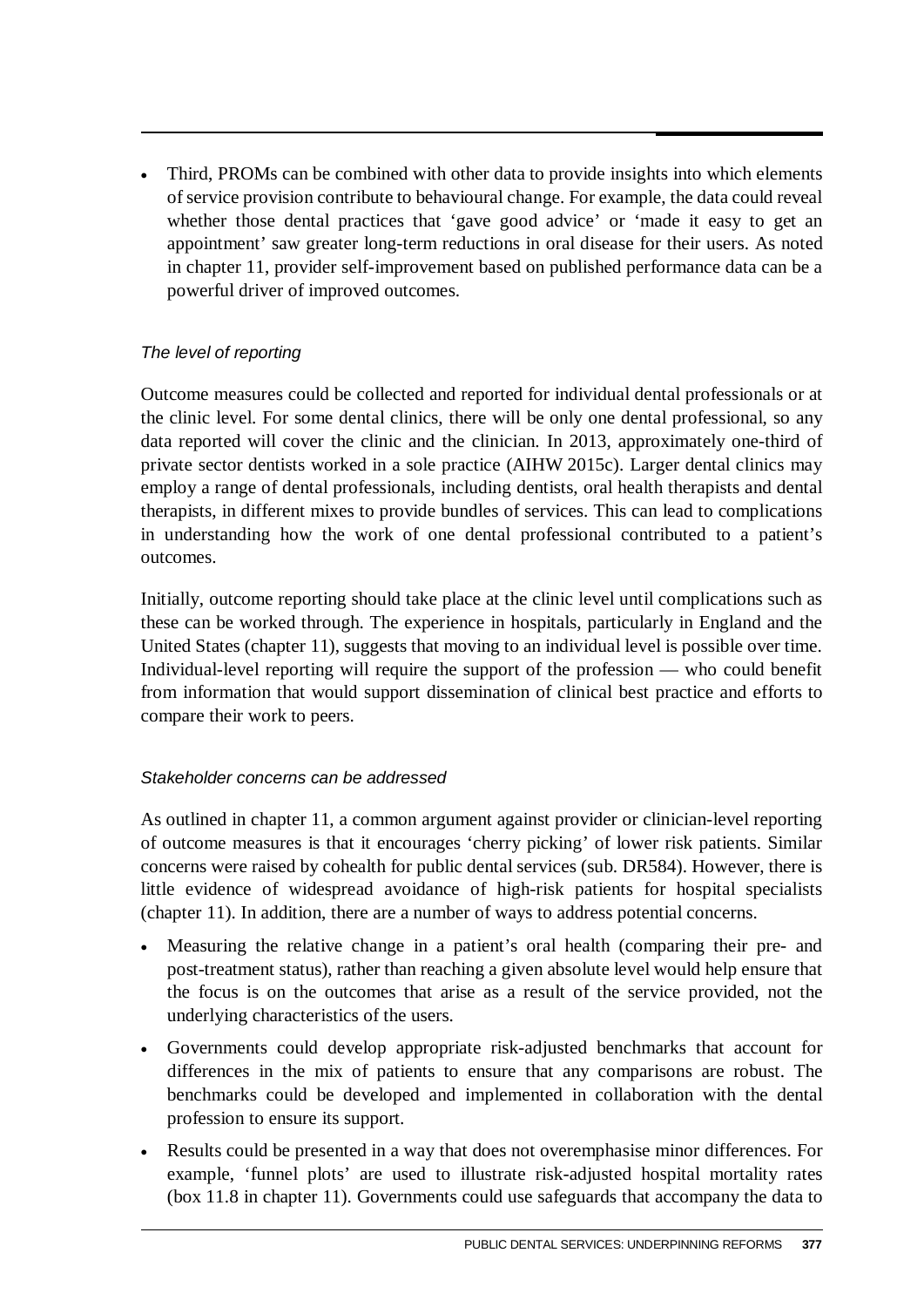provide additional protection, with the appropriate safeguards depending on the intended audience. For example, while providers could have access to a detailed benchmarking report that shows its performance relative to its peers, access for users could be restricted to more aggregate data that only reports whether the provider is meeting a certain threshold.

#### *Implementation*

Governments will need to ensure that outcome measures are relevant, measureable and can be incorporated into practices' standard workflow in order to reduce administrative costs and facilitate adoption.

Central to developing desirable outcome measures is to engage those with implementation skills, knowledge and experience during the development process. Initial test sites, with relevant stakeholders closely engaged, could identify success factors and gain acceptance of the measures. The development process could also include the gathering of baseline data from some demographically and geographically distinct test sites. These data could inform the development of benchmarks that can provide the basis for comparisons of the relative performance of providers.

All jurisdictions, including the Australian Government, should be involved in the testing and implementation of outcome measures and participate in outcome-focused reporting (NT Government, sub. 593).

Governments should use a consistent set of outcome measures to develop a nationally consistent outcomes framework. A nationally consistent framework would improve accountability, promote the sharing of best practices across jurisdictions, and aid system-level outcome evaluations.

#### RECOMMENDATION 12.2

The Australian, State and Territory Governments should establish outcome measures for public dental services that focus on patient outcomes and include both clinical outcomes and patient-reported measures.

Governments should build on the work done by Dental Health Services Victoria on outcome measures, with a view to developing and implementing a nationally consistent outcomes framework.

#### *Further steps*

A step beyond reporting outcomes would be to link them to remuneration for providers. The Victorian Auditor-General's Office noted that the current output-based funding model rewards more complex and time-intensive treatments and does not encourage providers to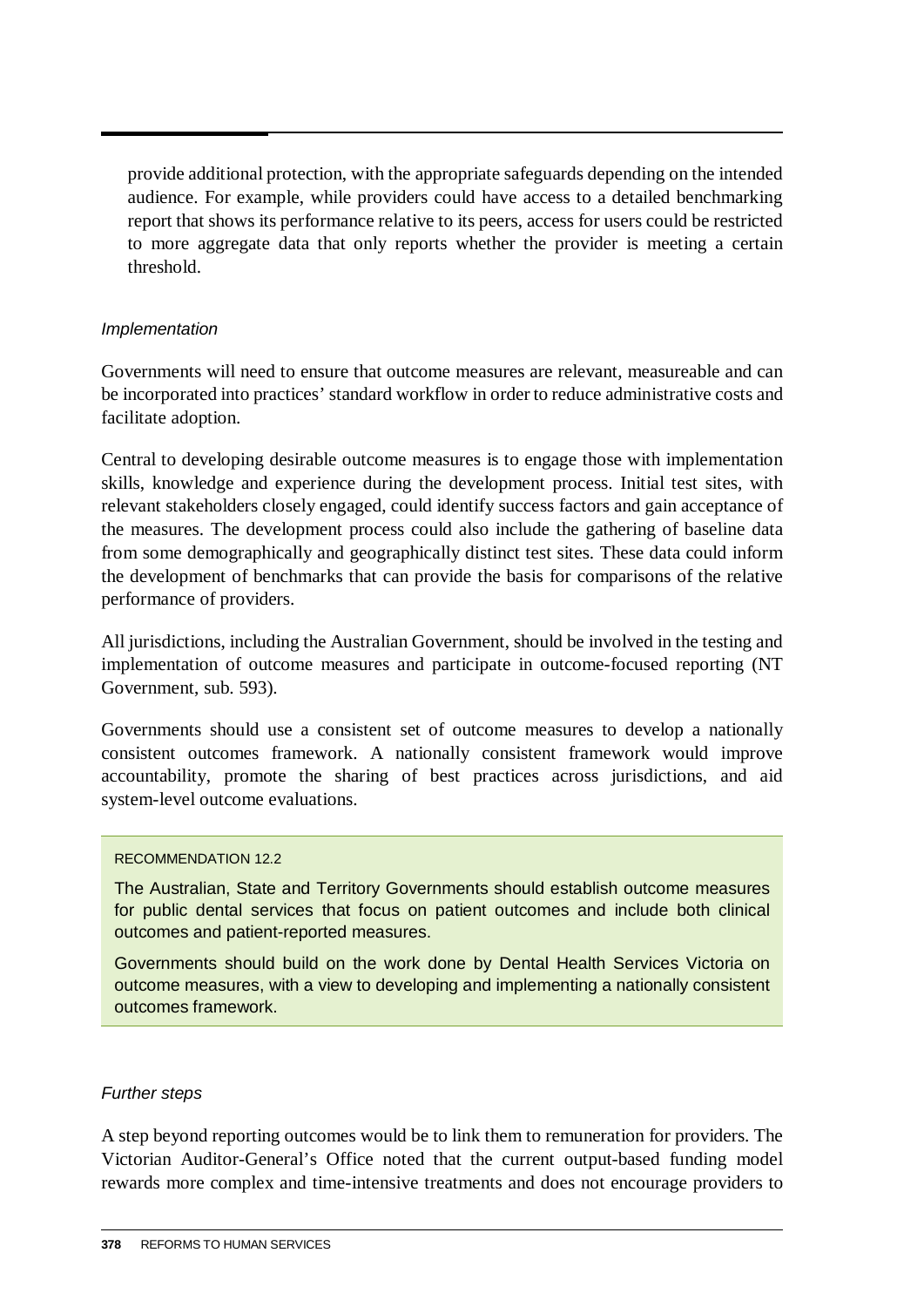carry out preventive activities (VAGO 2016). Linking funding to outcomes can provide the incentive to undertake beneficial preventive services that would otherwise not be remunerated. DHSV recommended that the funding of public dental services be based on outcomes:

Regardless of whether the government implements greater competition and contestability in the dental industry, the payment system should be focused on providing performance based reimbursement. (DHSV, sub. 465, p. 11)

There are many examples of health systems paying for outcomes (box 12.6). The National Health Service in England is trialling a model that includes payment for outcomes for dental services (box 13.2).

#### Box 12.6 **Paying for health outcomes**

Payments that reward quality and performance in health care are widespread across OECD countries. In 2012, nearly two-thirds of OECD countries reported having at least one performance payment scheme in place. Such schemes are being used across a growing range of healthcare settings, including primary care, outpatient specialist services and hospital services. The variety of examples from around the world illustrate the feasibility of applying an outcomes payment scheme to public dental services, as is being trialled in England (box 13.2).

#### **Sweden**

The Stockholm County Council includes an element of payment for outcomes for spinal surgery. Up to 10 per cent of the clinic's total payment for the surgery is based on patient responses to a single question in a follow-up survey, one year after surgery: how is your pain now compared with before the operation? The payment is case-mix adjusted; part of the payment is based on the difference between the statistically expected results (based on patient characteristics) and the actual results. Seven other Swedish counties are developing models similar to the spinal surgery example for other health conditions (including diabetes and breast cancer).

#### **Portugal**

In Portugal, payment for about half of the primary care providers in the country is based on their performance against a set of 22 quality and efficiency indicators. Indicators cover four domains: access; clinical performance; efficiency; and perceived quality. There is a standard set of 12 indicators that is determined nationally, with the remainder selected regionally or by the providers themselves. The scheme has been in place for more than 10 years, starting with a pilot in 2005.

Primary care providers that do not participate in the pay-for-performance scheme also report similar sets of indicators. Comparisons of the results between the participating and nonparticipating providers show that better access to care, and higher clinical performance and efficiency in the participating providers (OECD 2016). It should be noted, however, that since provider participation is voluntary, self-selection effects could be driving results.

*Sources*: ICHOM (2017), OECD (2016a), Swedish Society of Spinal Surgeons (2014), Wohlin (2014).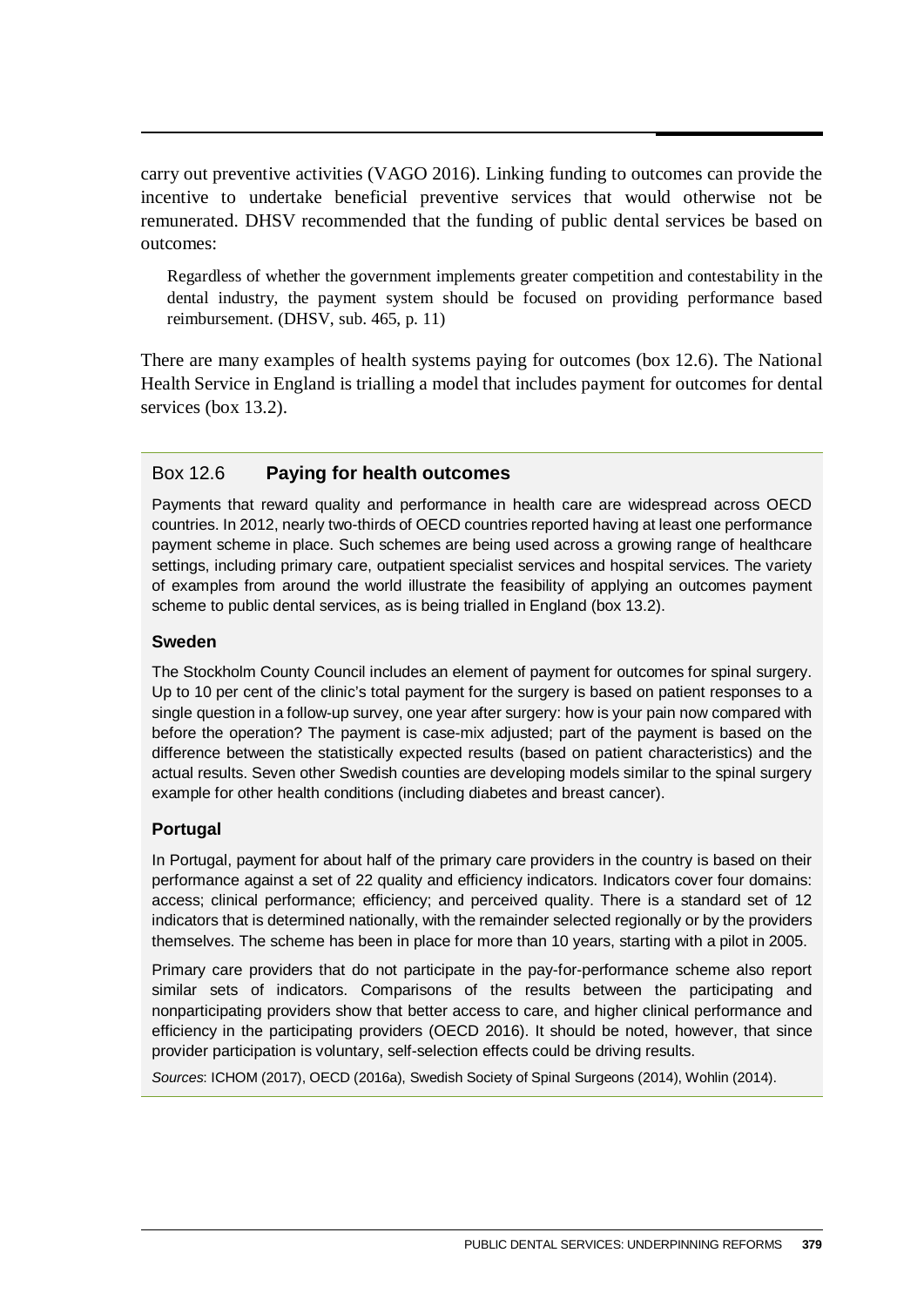Programs that include outcomes-based payments typically contain four elements (Cashin 2014).

- The measures that will be linked to payment. Cashin (2014) observed that successful programs (those that had a net positive effect on health system performance) use measures that focus on improvements in specific areas of performance. If the measures are too general, it may be difficult for providers to pinpoint areas for improvement.
- The basis for payment, or how achievement against the measures is determined. Achievement can be measured by reaching set targets, improvement over time, or ranking providers relative to each other. Cashin (2014) noted that measures that rank providers do not create meaningful incentives for poor performers.
- The means of delivering the payment. Payments can be offered as a bonus or could work as a penalty; they can be paid to institutions or individuals and can incorporate non-financial incentives (such as publication of results).
- The source of data to support the program. Data can be extracted anonymously from digital health records or can be specifically collected.

Simply linking payments to outcomes does not guarantee improvements for users (PC 2015a). For example, a focus on incorrect metrics can lead to perverse outcomes (box 2.5). Providers may focus on meeting specific measures as part of their monitoring requirements to the detriment of overall user outcomes. Careful design of such schemes can influence their success. For instance, including PROMs and clinical outcomes in the outcomes framework could better align the incentives of providers with those of their patients.

A general conclusions of a review of 12 outcome (or performance) payment schemes across the Organisation for Economic Cooperation and Development (OECD) was that the incentives they create can have greater value if they strengthen key elements of health system governance — such as a greater focus on system objectives, more accountability and performance feedback loops (Cashin, Chi and Borowitz 2014). The results suggested that the emphasis in such programs should not be on the performance measures and incentive payments alone, but rather on using comprehensive approaches where the indicators and incentives play a supportive rather than a central role.

In the context of improving user choice to public dental services (chapter 13), consumer-directed care could incorporate outcome measures in the payment structure for public dental providers. The potential use of outcome measures in payment models is discussed further in chapter 13.

# **A digital oral heath record**

Public dental services face difficulties in tracking patients over time, following patients between public clinics (or between hospitals and clinics) and following patients treated in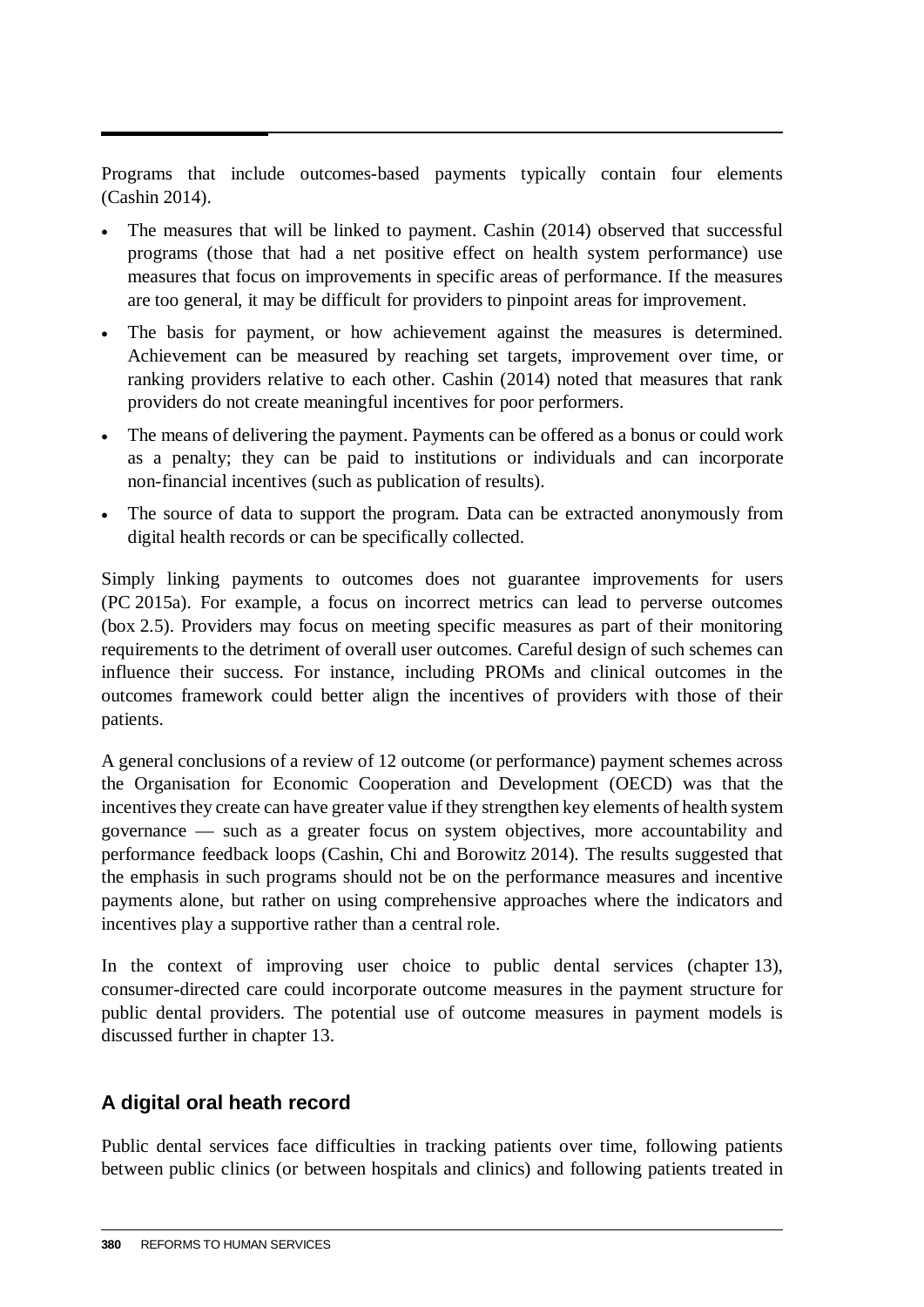the private sector (even when they are publicly funded). There is also little integration with the broader health system.

A digital oral health record could address these problems, while supporting user choice, assisting service planning and supporting more coordinated care for patients.

The Commission's *Efficiency in Health* research paper outlined some of the benefits of electronic health records:

Electronic health records offer the potential to improve patient care and care coordination by facilitating the sharing of information between health care providers, including on patients' diagnoses, tests and medications, and by reducing duplication in tests and procedures. A single, centralised health record would also help consumers to keep track of — and exercise control over — their own care, while simultaneously being a valuable information source for researchers. (PC 2015a, p. 79)

Governments endorsed the inclusion of oral health information in electronic health records in the National Oral Health Plan:

Effective integration of health information systems supports improved capacity to plan and deliver care and to assess service quality, efficiency and health outcomes. Shared health information and records support increased consumer focus and enable more coordinated care. (CHC 2015, p. 33)

Some State Governments have already begun introducing digital oral health records. In 2016 the Queensland Government introduced a system that allows public dental clinics to enter and store all clinical information in a state-wide database. Information recorded includes patient's medical history, tooth charting, treatment planning, clinical notes, referrals and medication lists (Queensland Health 2016). Costs in Queensland have included upgrades to IT infrastructure, adapting local business practices, training staff in each dental clinic and providing on-site support.

A centralised, state-wide electronic information system to capture clinical activity is used in New South Wales. Paper records are used for patient's medical history, diagnosis and test results as the electronic system does not yet have the capacity to record full medical histories. A study of a random sample of clinical records in New South Wales found the electronic records to be more reliable than the paper records (Masoe et al. 2015).

Government initiatives to improve oral health records within their public dental systems will not, on their own, provide the link to the broader health system or the private sector.

The Australian Government's My Health Record (MHR) could provide the link. My Health Record is a web browser-based electronic health record that contains a summary of a patient's health information. As at 5 October 2017, 69 per cent of public hospitals and health services were connected to the MHR system (although connection does not imply actual use) (Digital Health Agency nd). Inquiry participants, such as AHHA (sub. DR 561) and ADOHTA (sub. DR526), supported including oral health information in MHR to improve the connection between public dental services and the wider health system. Some work has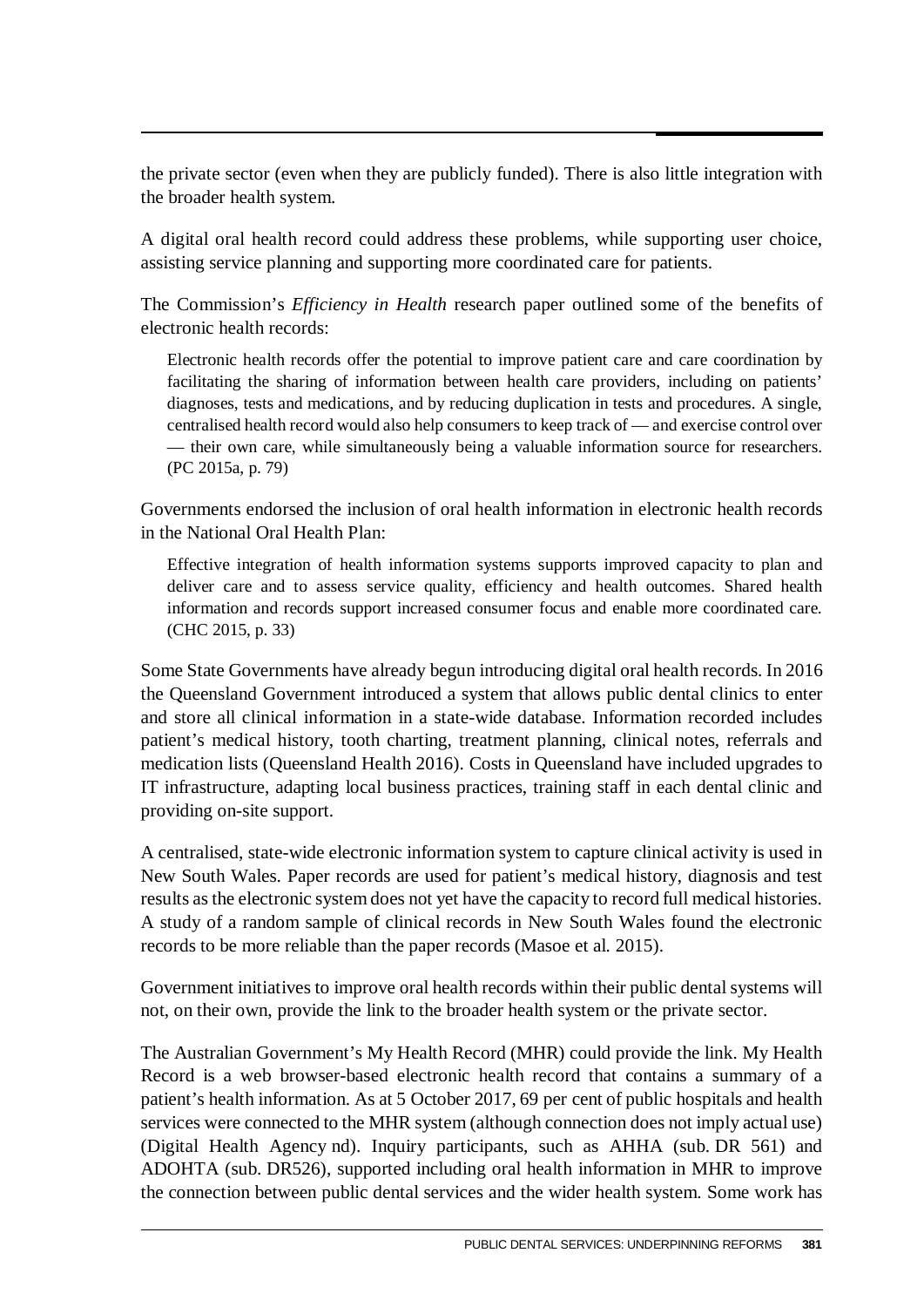already begun in this area — Queensland (sub. 592) has commissioned a project that will provide integration functionality to enable automatic data transfer from its electronic oral health record system to the MHR system.

Participation in MHR is currently voluntary for patients and providers, but is transitioning to an opt-out system over 2017-18 and 2018-19 (Australian Government 2017b). The Department of Health estimated that 98 per cent of the population will have an MHR by 1 December 2018 (Department of Health 2017m).

Digital oral health records may also enhance the benefits of user choice. A portable dental history would enable a patient to switch providers more easily as they can be assured that the new provider will have the same information as their previous provider. Such a record would be consistent with the comprehensive right for individuals over their own data, as recommended in the Commission's *Data Availability and Use* inquiry (PC 2017a). Portable records could avoid duplication of initial diagnostic processes (providing existing diagnoses are sound and recent) and tests like x-rays. This would require private providers that treat public patients to also participate in digital oral health record systems.

The ADA (2016) has supported an opt-out system for patients for MHR but cautioned that electronic health records could create administrative burdens for dental practices. The ADA argued that many dental practices have limited resources to deal with security and data quality requirements that governments may impose. The ADA advocated for dental practices to receive financial assistance to adopt the changes required to implement electronic health records.

Notwithstanding the potential benefits from the widespread use of MHR, there are some limitations to the system. At present, it:

- does not contain a full health record, with much information (including hospital data) retained on local systems
- is not fully interoperable with existing software used by many health practitioners.

These limitations, if not addressed, could restrict the ways MHR could be used. For instance, ideally the MHR could be used to assist identifying patients at high risk of oral disease when they make contact with public dental services, but this would depend on both the completeness of a patient's medical history and interoperability between MHR and dental triaging systems. The ADA (sub. DR545) noted that the MHR system does not currently constitute a set of medical records upon which medical practitioners can rely.

The full potential of MHR may be realised over time, with some improvements already underway. By May 2018, registration processes for health providers will be online and fully automated (Department of Health 2017k). As the system becomes easier to use for health professionals, and more patients enrol in it, governments could consider the potential to use MHR as the vehicle for portable oral health records.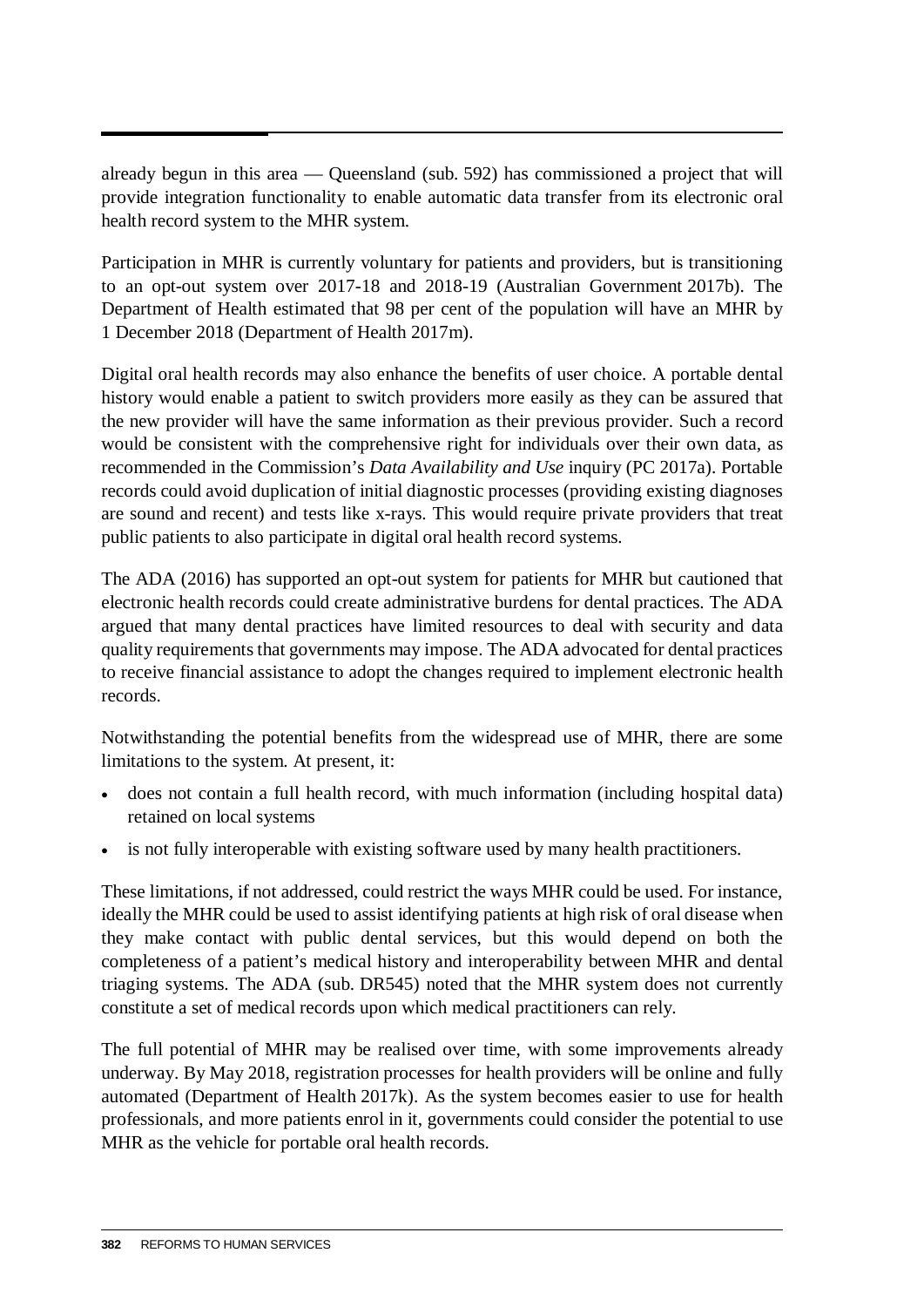In the first instance, public dental services should work to digitise their own oral health record systems and ensure linkage between jurisdictions. (The Commission notes that some jurisdictions have already commenced this process.) This should be done with a view to the longer-term goal of incorporating oral health records within the MHR system.

RECOMMENDATION 12.3

State and Territory Governments should implement comprehensive digital oral health records for public dental services as soon as practicable. Once implemented, these systems should be incorporated within the My Health Record system.

# **Better understanding the needs of the service user population**

Different people face a range of different barriers to accessing dental care. Higher rates of oral disease among some population groups could indicate that they have additional needs that are not being addressed effectively within the current system. At a national level, governments have identified four such population groups: people who are socially disadvantaged or on low incomes; Aboriginal and Torres Strait Islander people; people living in regional and remote areas; and people with additional or specialised healthcare needs (CHC 2015). However, data in this area is lacking:

At present, population oral health data are not routinely collected or available and service level data are inconsistent. Therefore, there is a limited ability to monitor the oral health status of Australians, especially amongst the Priority Populations, and to evaluate existing programs and new initiatives. (CHC 2015, p. 45).

The Commission's recommendations 12.1, 12.2 and 12.3 are aimed at providing governments with data sources that would improve their understanding of the needs of the eligible population. Adopting these recommendations would enable governments to: improve their stewardship of public dental services; and make evidence-based decisions about how best to engage with people at high risk of oral disease, including users who only seek care when they require urgent treatment. For example, digital oral health records could be used to develop a picture of those who present to other health services, especially hospitals, with oral health problems.

As a first step, governments could look at broad population groups that are *not* seeking to use public dental services. In their audit of access to public dental services in Victoria, the Victorian Auditor-General's Office observed that, while only a small proportion of the eligible population seeks to access public dental services in that state, the government had no mechanism to identify the specific barriers that result in this low take up (VAGO 2016).

Governments could also improve their understanding of population needs by making better use of data they already hold. The Commission's (PC 2017a) report on Data Availability and Use identified health data as an underutilised resource due to impediments and distrust around data use, and recommended a new framework for granting access to publicly funded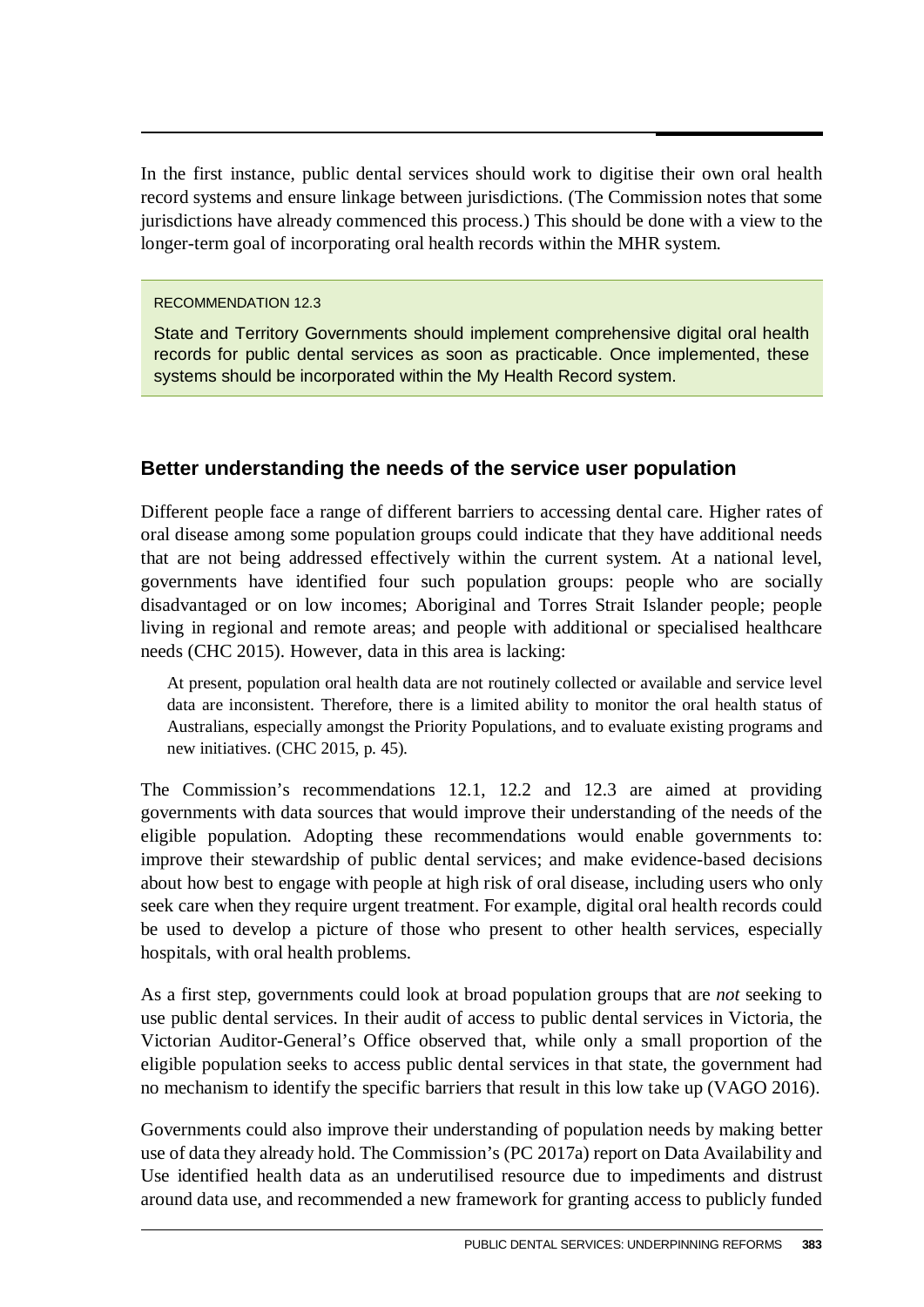datasets. Researchers in Victoria are developing a model to assess the oral health risk at the community level by drawing on existing datasets (de Silva et al. 2016). The researchers identified a range of existing survey and routinely-collected data that can be used to identify communities at high risk of developing oral disease.

Put together, a systematic use of both existing and new data would enable governments to better identify those cohorts within the user population at high risk of oral disease (including those who do not currently present to public dental services) that would most benefit from the application of broader reforms to the public dental system (chapter 13).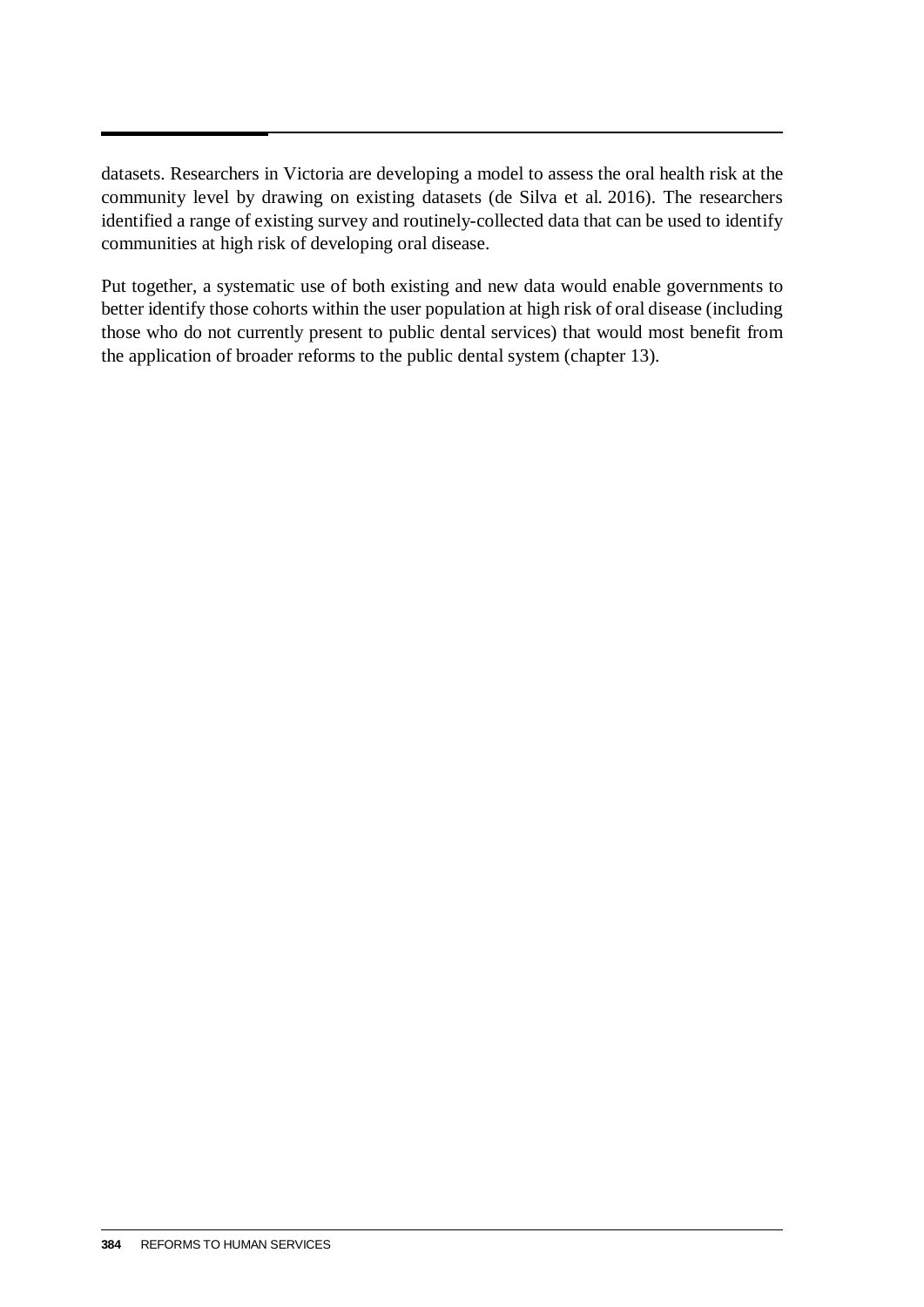# 13 User choice and contestability in public dental services

#### **Key points**

- Greater user choice should be coupled with a shift in the focus of public dental services towards more preventive care. This can be achieved by introducing a consumer-directed care scheme which allows eligible patients to choose a dental clinic that would become responsible for their care for a defined (three year) period.
- Implementing the Commission's proposed consumer-directed care scheme requires a:
	- − risk-based allocation model that targets services to users at high risk of oral disease
	- − payment model that blends: a risk-weighted capitation payment; outcome payments for improving the oral health of patients; and activity payments for urgent and more complex treatments that cannot be readily brought within the enrolment payment.
- The consumer-directed care scheme would improve the effectiveness of public dental services for users by:
	- − triaging patients according to their risk of oral disease (while retaining governments' ability to prioritise urgent and general care)
	- − paying dental providers in a manner that encourages them to focus on preventive care and achieving outcomes for users rather than the number of treatments provided (as occurs under fee-for-service arrangements)
	- − introducing top-up arrangements that, with consumer safeguards, could allow patients to pay an extra fee to access a wider range of treatments
	- − providing patients with consumer-oriented information (clinic locations, waiting times, and published outcome measures) to enable them to choose their provider.
- Governments should commission services for people not able to choose between alternative providers, for example, in remote areas and for people with complex needs. Governments should improve commissioning processes by:
	- − introducing greater contestability to select providers that can best meet patients' needs and encourage innovative approaches to service delivery
	- − using an outcomes framework to focus on improvements to people's oral health.
- Governments should undertake service planning to better understand patients' needs and identify how to lower barriers for, and engage with, people at high risk of oral disease who may only present to the public dental or health system when they require urgent care.
- Reforms to introduce greater user choice and contestability require a major shift in the way that public dental services are funded and overseen, and a staged long-term implementation path.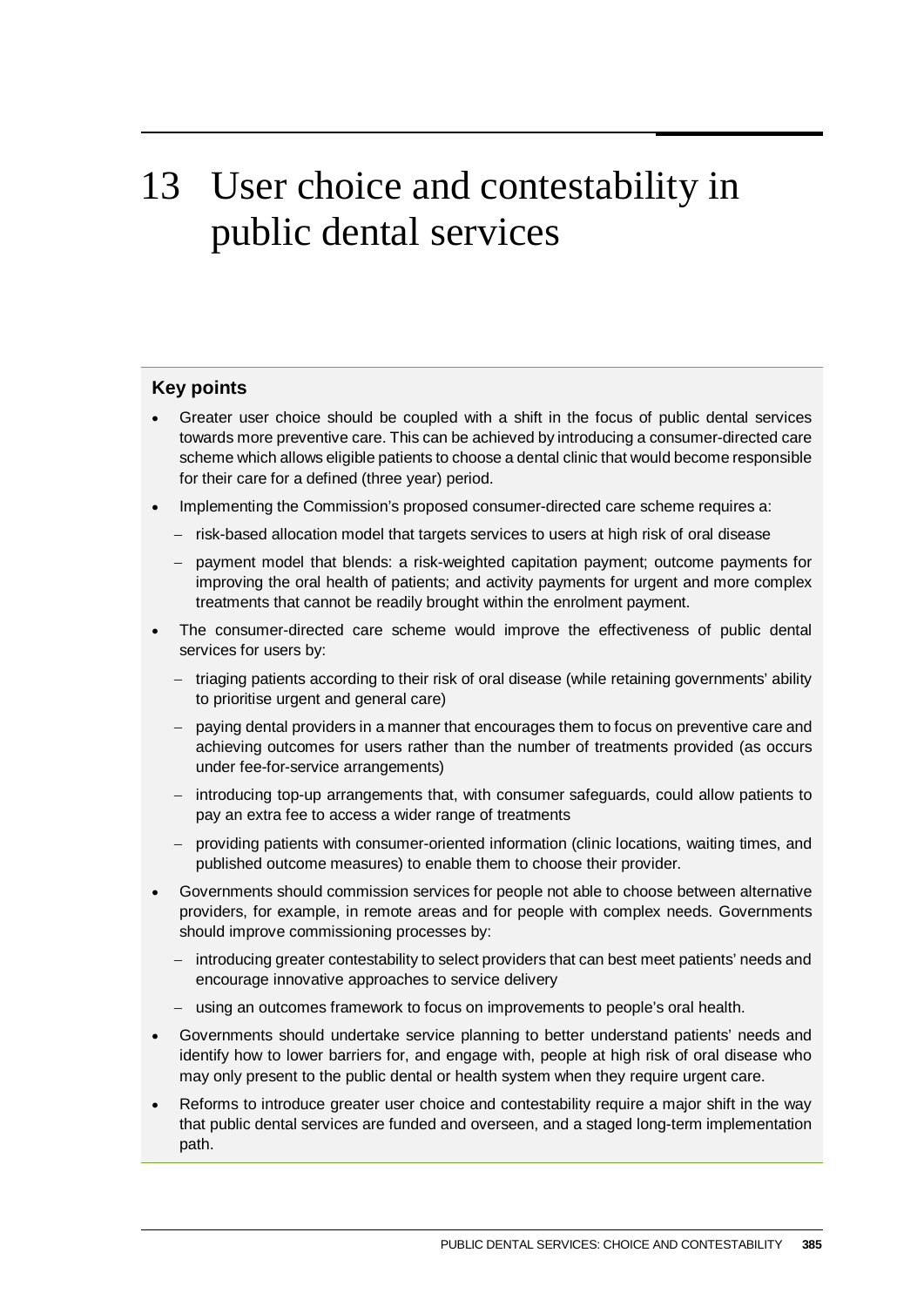# Table 13.1 **Overview of proposed reforms to public dental services**

| Proposed reforms                                                                                                                                                                                                                                                                                                                                                                                                                                                                                                                    | Timeframe                                                                                                                                   | Potential costs and benefits                                                                                                                                                                                                                                                                                                                                                                                                                                                                                                                                                                                                                                                                                                                                                        |  |  |  |
|-------------------------------------------------------------------------------------------------------------------------------------------------------------------------------------------------------------------------------------------------------------------------------------------------------------------------------------------------------------------------------------------------------------------------------------------------------------------------------------------------------------------------------------|---------------------------------------------------------------------------------------------------------------------------------------------|-------------------------------------------------------------------------------------------------------------------------------------------------------------------------------------------------------------------------------------------------------------------------------------------------------------------------------------------------------------------------------------------------------------------------------------------------------------------------------------------------------------------------------------------------------------------------------------------------------------------------------------------------------------------------------------------------------------------------------------------------------------------------------------|--|--|--|
| Improving data collection and reporting                                                                                                                                                                                                                                                                                                                                                                                                                                                                                             |                                                                                                                                             |                                                                                                                                                                                                                                                                                                                                                                                                                                                                                                                                                                                                                                                                                                                                                                                     |  |  |  |
| <b>Recommendation 12.1</b><br><b>State and Territory Governments</b><br>should report publicly against a<br>consistent benchmark of waiting<br>times.                                                                                                                                                                                                                                                                                                                                                                               | As soon as<br>practicable                                                                                                                   | Costs include the difficulty in coordinating<br>across jurisdictions, and administration costs for<br>providers.<br>Increases accountability.                                                                                                                                                                                                                                                                                                                                                                                                                                                                                                                                                                                                                                       |  |  |  |
| <b>Recommendation 12.2</b><br>The Australian, State and Territory<br>Governments should develop and<br>progressively rollout means to<br>measure the outcomes for patients.                                                                                                                                                                                                                                                                                                                                                         | Development is<br>already underway                                                                                                          | Initial test sites are needed to develop<br>measures that are meaningful and practical.<br>Increases accountability and promotes<br>efficiency and quality improvements in services.                                                                                                                                                                                                                                                                                                                                                                                                                                                                                                                                                                                                |  |  |  |
| <b>Recommendation 12.3</b><br><b>State and Territory Governments</b><br>should adopt digital health records<br>that follow patients in the public<br>and private dental sectors, and<br>wider health system.                                                                                                                                                                                                                                                                                                                        | As soon as<br>practicable                                                                                                                   | Costs include adopting new data systems, and<br>costs for users and providers to create and<br>maintain records.<br>Improves the quality and efficiency of the<br>system, particularly in providing additional<br>information for triaging.                                                                                                                                                                                                                                                                                                                                                                                                                                                                                                                                         |  |  |  |
| <b>Improving commissioning processes</b>                                                                                                                                                                                                                                                                                                                                                                                                                                                                                            |                                                                                                                                             |                                                                                                                                                                                                                                                                                                                                                                                                                                                                                                                                                                                                                                                                                                                                                                                     |  |  |  |
| <b>Recommendation 13.5</b><br><b>State and Territory Governments</b><br>should establish effective<br>commissioning processes to<br>enable contestability for public<br>dental services.                                                                                                                                                                                                                                                                                                                                            | As soon as<br>practicable,<br>following the<br>development of<br>outcome<br>measures                                                        | Resources are needed to ensure<br>commissioning capabilities are well developed.<br>In settings where competition is not feasible<br>(including remote provision and populations<br>with complex needs), introducing greater<br>contestability would improve the quality and<br>efficiency of services.                                                                                                                                                                                                                                                                                                                                                                                                                                                                             |  |  |  |
| Transition to a consumer-directed care scheme                                                                                                                                                                                                                                                                                                                                                                                                                                                                                       |                                                                                                                                             |                                                                                                                                                                                                                                                                                                                                                                                                                                                                                                                                                                                                                                                                                                                                                                                     |  |  |  |
| Recommendations 13.1, 13.2,<br>13.4 and 13.6<br><b>State and Territory Governments</b><br>should introduce a<br>consumer-directed care scheme<br>using blended payments.<br>Access to consumer-directed care<br>should be based on triaging<br>according to risk.<br>This should provide patients<br>access to:<br>• those treatments required to<br>attain basic oral health<br>• the option to pay 'top-up' fees to<br>access a broader range of<br>treatments<br>• tailored information to support<br>them to choose a provider. | Initial test sites to<br>commence<br>following the<br>development of<br>outcome<br>measures, with full<br>rollout informed by<br>test sites | Initial test sites should evaluate new blended<br>payment and allocation models before a staged<br>rollout. The evaluations should be overseen by<br>a steering group. The test sites and evaluations<br>should be resourced separately from the<br>delivery of public dental services.<br>Patients would have choice over participating<br>providers (public or private clinics) who will care<br>for them for an enrolment period of three years.<br>This would generate incentives for providers to<br>be more responsive to patients' needs.<br>Shifting the focus from treating existing<br>conditions to rewarding targeted preventive<br>care and early intervention would improve the<br>oral health of users and avoid the larger costs<br>from the onset of oral disease. |  |  |  |
| <b>Recommendation 13.3</b><br>The Australian Government should<br>introduce a new blended payment<br>model for the Child Dental Benefit<br>Schedule.                                                                                                                                                                                                                                                                                                                                                                                | Amongst the first<br>elements of the<br>rollout of<br>consumer-directed<br>care                                                             | Minor implementation costs, leveraging off<br>broader development of the payment model.<br>Replacing the existing capped benefit with a<br>weighted capitation payment would better target<br>the needs of children at high risk of oral disease<br>and further promote a preventive approach to<br>care.                                                                                                                                                                                                                                                                                                                                                                                                                                                                           |  |  |  |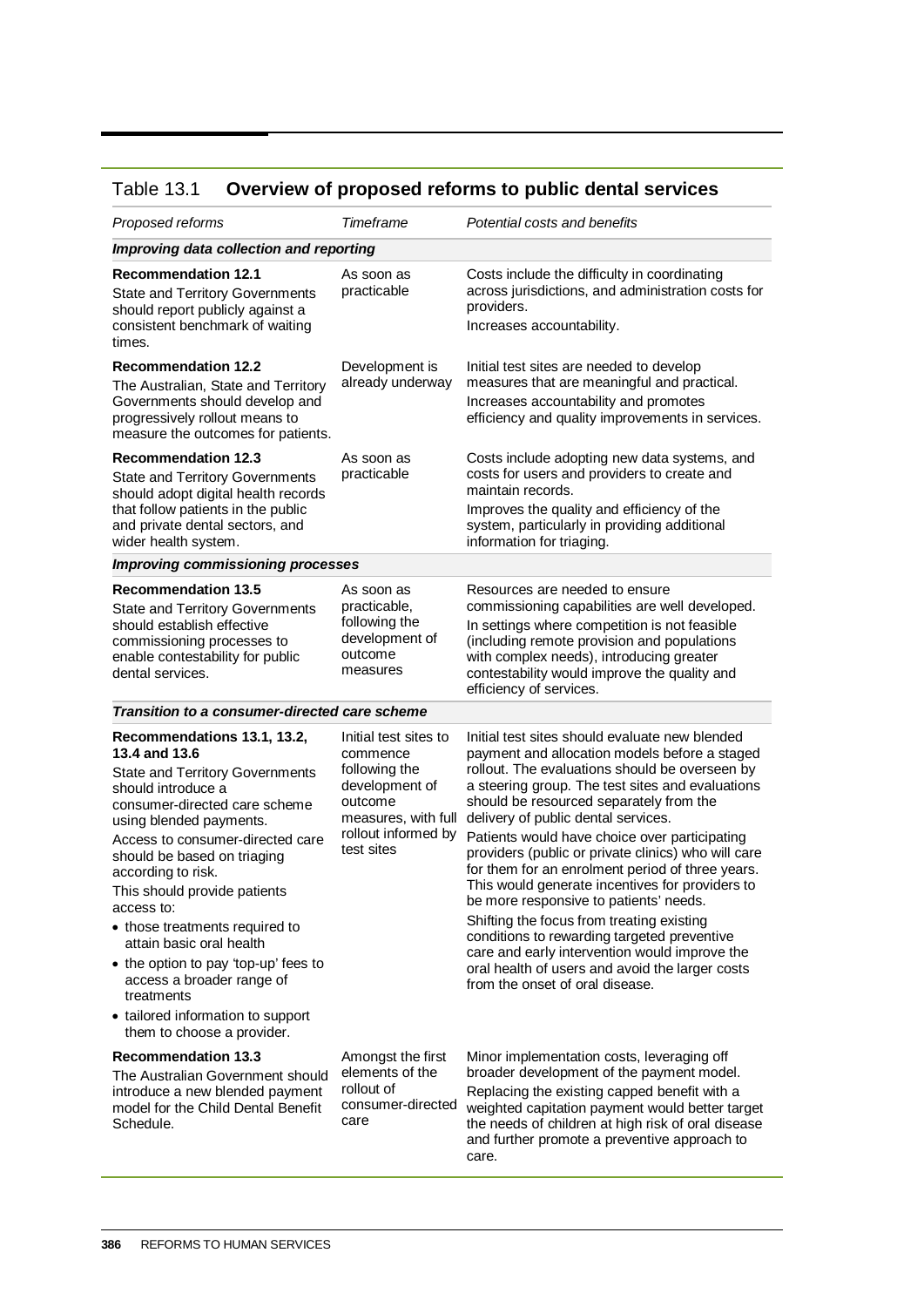For people who access public dental services, choice and outcomes could be improved over the long term by the introduction of a consumer-directed care scheme, coupled with a focus on targeted preventive care. Reforms to improve data collection and reporting, and the outcomes framework, are necessary to underpin these proposed reforms, and to introduce greater user choice and contestability (chapter 12). Table 13.1 (above) provides an overview of the Commission's proposed reforms to public dental services.

# **13.1 Giving users choice through consumer-directed care**

The current emphasis on providing services in the relatively limited number of government-operated clinics constrains user choice over the timing and location of treatment. Under a consumer-directed care approach, users choose which provider receives the funding allocated to them. Offering a choice of convenient locations may also make patients more likely to attend clinics and improve overall health outcomes.

A consumer-directed care approach to public dental services could make greater use of private and public dental professionals, enabling users to have choice over a greater range of providers. Giving users greater choice over their dental provider can also generate incentives for providers to be more responsive to patients' needs as they are only funded when users choose them.

Increased user choice, while beneficial, needs to be coupled with a shift in the focus of public dental services towards targeted prevention. As discussed in chapter 12, most dental conditions are preventable. Timely access to dental care can avoid the larger costs (to users, governments and the community) that arise when oral health conditions are left untreated. Several studies suggest that preventive dental programs targeted to individuals at high risk of oral disease can be clinically and cost effective (box 12.3).

There are some circumstances where user choice would not be feasible such as in remote locations with small populations that cannot support multiple dental providers, or for users with complex and special needs. Governments would need to commission providers to deliver services in these circumstances. Improvements that governments should make to commissioning processes are outlined in section 13.5.

# **13.2 A better way to pay for public dental services**

The services delivered by health professionals, including dental professionals, are influenced by a range of factors such as medical ethics, professional codes of conduct and monitoring. Clinical guidelines based on robust and up-to-date evaluations, for example, can be an important way to promote best practice in delivering clinically- and cost-effective health care (PC 2015a).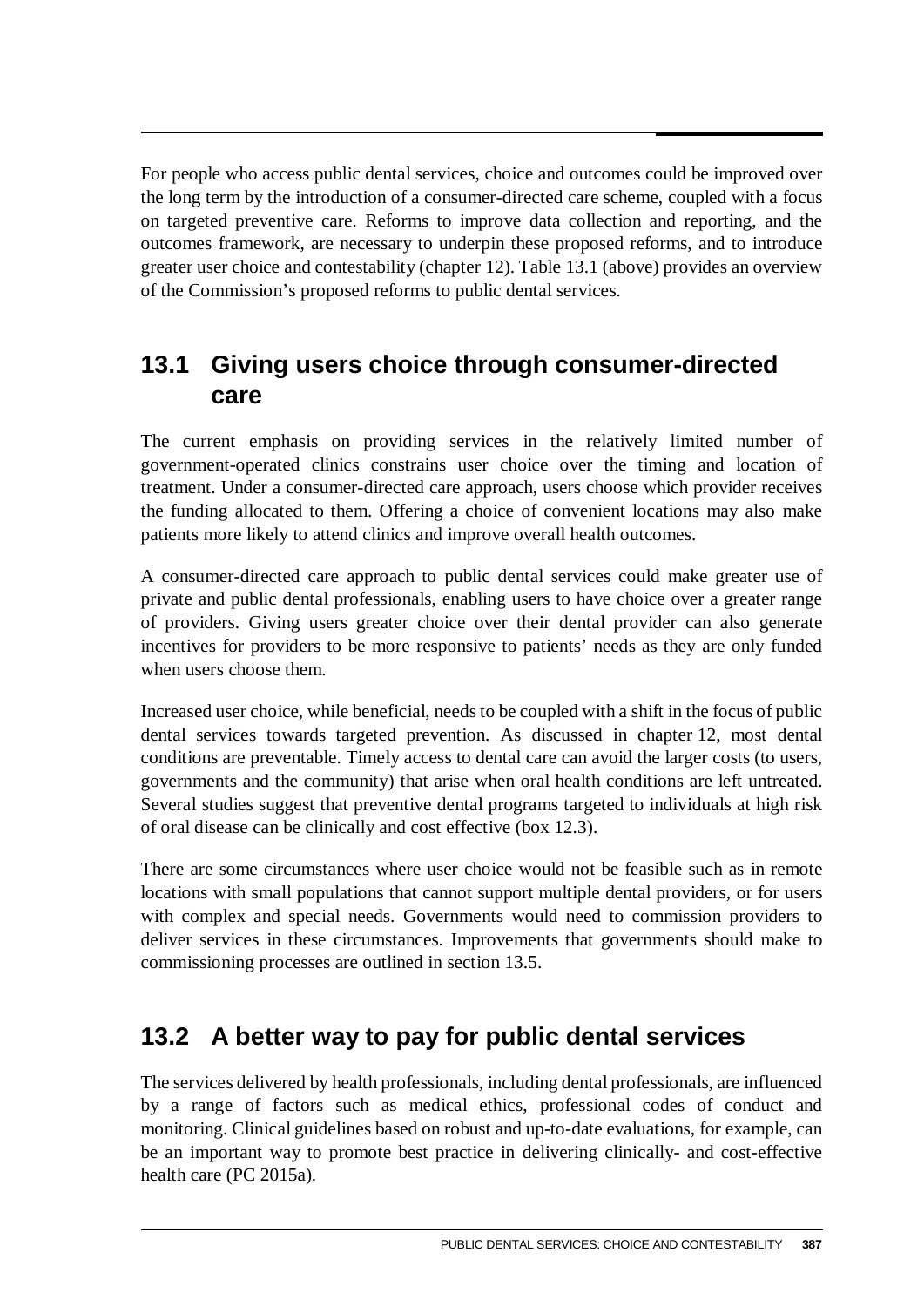Payment models also affect providers' incentives. The dominant payment models for public dental services in Australia are salaried professionals working in public clinics and fee-for-service vouchers paid to private practices.

Each payment model has advantages and disadvantages (chapter 2).

- Salaried payments are simple to administer (dental professionals are paid the same salary regardless of the number of patients seen or the number of treatments provided) and give funders more control over expenditure. However, salaried payment models have no explicit financial incentive to improve outcomes for patients by improving the quality or lowering the cost of care. Unchecked, this can lead to under-servicing.
- Fee-for-service payments reward dental professionals for activity or work undertaken. As a consequence, providers have a financial incentive to increase the number of services delivered or tests performed, reduce consultation times and recommend follow-up appointments. Unchecked this can lead to over-servicing and undermines incentives for targeted prevention.

In practice, these two models appear to have resulted in different service patterns for public patients treated in the public relative to the private sector.

For example, comparing the Dental Weighted Activity Units provided during a course of care, Dental Health Services Victoria (DHSV, sub. PFR366) found that Victorian public patients treated at a private practice (using a fee-for-service voucher) received 51 per cent more general dental services and 17 per cent more emergency services compared with those treated at a public dental clinic. Participants in the Commission's study report also argued that the relatively high level of servicing contributed to higher costs for treating public patients in the private sector. Dr. Martin Dooland AM (sub. PFR300) suggested that the cost of a course of general dental care was, on average, 30 per cent higher for adults treated in the private sector compared with the public sector.

The increased level of servicing by private practices with fee-for-service vouchers does not, by itself, imply over-servicing. It could equally reflect under-servicing by public dental clinics. That said, inquiry participants, including the Australian Dental and Oral Health Therapists' Association (ADOHTA, sub. DR526) and Taliana et. al (sub. DR553), raised concerns about the quantity and types of treatments provided to public patients under fee-for-service vouchers and questioned the added benefit to consumers of these treatments, particularly under the Chronic Disease Dental Scheme (CDDS). The expansion of the CDDS in 2008 (when the range of eligible services were broadened to include reconstructive services and the spending cap was increased to \$4250 per patient over two years), led to an increase in aesthetic crown treatments (porcelain fused to metal crown), for which Lam, Kruger and Tennant (2015) noted there was limited evidence of the disease-control benefits. The CDDS saw significant waste and over-servicing and was closed in 2012 (Plibersek 2012).

Fee-for-service vouchers — used across jurisdictions often as short-term arrangements to manage capacity constraints in the public dental system — have provided recipients with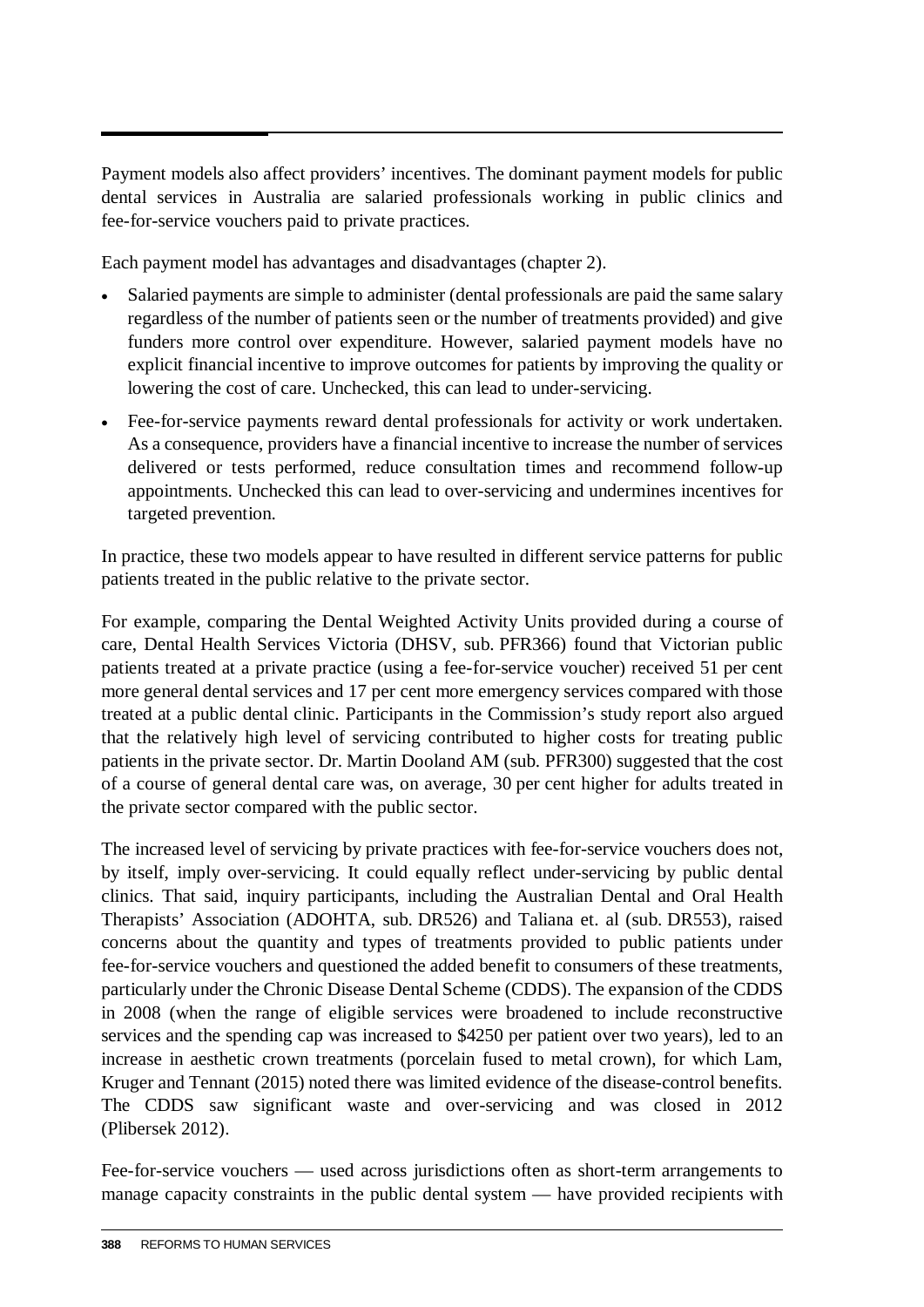greater choice over the timing and location of treatment. However, they have not been cost effective as incentives have focused on the number of services provided, rather than outcomes for users. As such, exploration of other payment models is warranted.

# **Using capitation payments in dental care**

Capitation payment models, where health professionals receive a fixed periodic payment for each enrolled patient, can overcome some of the problems with over-servicing under a fee-for-service model (chapter 2). By providing a *fixed budget* over time for each enrolled patient, well-designed capitation arrangements can incentivise providers to reduce costs through providing fewer, or less costly, treatments and 'investing' in cost-effective preventive and early intervention care. The British Dental Association stated that moves toward capitation 'minimise perverse incentives and reward dentists for improvement in oral health' (BDA 2015).

Capitation payments do have drawbacks. The Australian Dental Association (ADA, sub. DR545) raised concerns about the incentive for providers to *cherry pick* low cost patients under a capitation model. A *risk-weighted* capitation payment, that compensates providers for the additional cost of caring for patient groups with relatively high treatment needs, could help overcome issues with cherry picking. Importantly, the risk adjustment needs to be based on factors that cannot be manipulated by the treating dental professional (risk factors are discussed in box 12.1). If scope for manipulation is present, it is possible for practitioners to focus more on capturing the payments than improving outcomes for their patients. For example, evidence from the United Kingdom suggests that some general practitioner (GP) practices manipulated reporting data on the number of patients who were eligible for certain treatments in order to increase payments (Gravelle, Sutton and Ma 2010).

A further potential limitation of relying on a pure capitation payment is the incentive to undertreat patients to save costs, potentially leaving dental conditions untreated. Patient outcomes will, however, depend on professional standards and consumer safety measures. Such measures, including national registration requirements for dental practitioners, are already in place in Australia (PC 2016a).

Evidence from dental services in Britain, Norway and Sweden and primary care services in Canada indicates that, while patients cared for under capitation arrangements receive fewer treatments overall, these arrangements have not led to under-treatment. In fact, these studies indicate that capitation arrangements encourage health professionals to invest in preventive care for patients (box 13.1).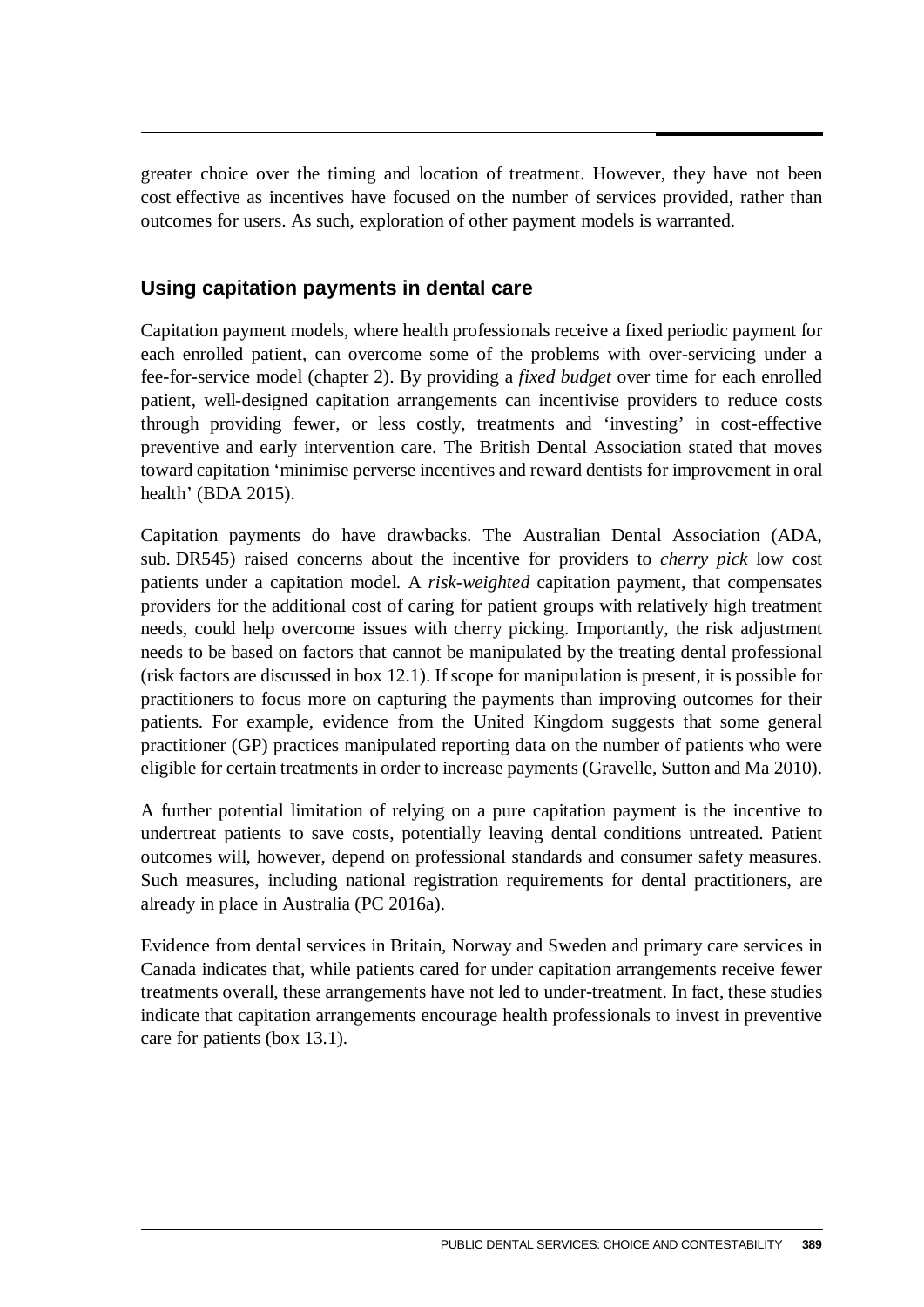### Box 13.1 **Capitation models: a review of the evidence**

#### **UK trial of capitation payments for treating children**

Based on a three year clinical trial of children in the General Dental Service in Britain, Holloway et al. (1990) examined differences in treatments received and outcomes for children treated under a fee-for-service model and under a capitation payment model. For children treated under a capitation model, dentists carried out fewer fillings and extractions, took fewer radiographs and saw their patients less frequently than their fee-for-service colleagues. Even though dentists did not restore established carious lesions as readily as their fee-for-service counterparts, there was no evidence that the provision of fewer services resulted in systematic neglect.

In addition to the drop in the number of services, the mix of services provided changed. Dentists in the trial were found to have provided relatively more preventive care under capitation (Lennon et al. 1990). In particular, dentists were more likely to provide advice to parents on controlling dental disease — 36 per cent of children treated under capitation compared with 25 per cent of children treated under fee-for-service arrangements.

#### **Norwegian natural capitation experiment in the public dental sector**

Grytten, Holst and Skau (2013) examined outcomes six years after the introduction of a combined per capita and fixed salary remuneration contract for public dental services in Østfold in Norway in 2000. Compared with a salary model, they found no evidence of a fall in the quality of dental care from the transition to combined per capita remuneration. Specifically, the transition did not lead to under-diagnosis of carious lesions, under-treatment or less preventive care for patients.

The authors noted that their results indicated that per capita remuneration is compatible with a dental health promotion paradigm. However, in 2006 the capitation component only accounted for, on average, 20 per cent of gross income. As the incentive effect of the per capita contract was relatively weak, caution must be used in generalising the findings to the private sector.

#### **Swedish subscription agreements**

A study of patients treated in eight public dental clinics in the Scania region of Sweden showed that those who chose to enter a subscription agreement (a risk-weighted capitation plan with a three year enrolment period) had on average better oral health than those who entered a fee-for-service plan (Petersson and Twetman 2017). After three years, patients in the capitation plan were more likely to have received additional preventive care than those in the fee-for-service plan. For example, of those patients assessed as high risk at the start of the study, 73 per cent of the subscription patients received additional preventive care, compared with 44 per cent of the fee-for-service patients.

#### **Canadian mixed payment models for physicians**

Kantarevic and Kralj (2011) examined the short-term outcomes from the introduction of a blended capitation payment model in Ontario, Canada in 2007. Under this model, for a set of core services, physicians received an age–sex adjusted capitation payment plus 10 per cent of the fee-for-service payment for each enrolled patient.

The authors found that under the blended payment model, physicians provided fewer services and visits, but were more likely to reach preventive care targets. They found no significant difference in patient complexity, indicating that there was no 'cream skimming' by providers. They concluded that, relative to an enhanced fee-for-services model, the blended capitation approach may reduce quantity and improve the quality of health care.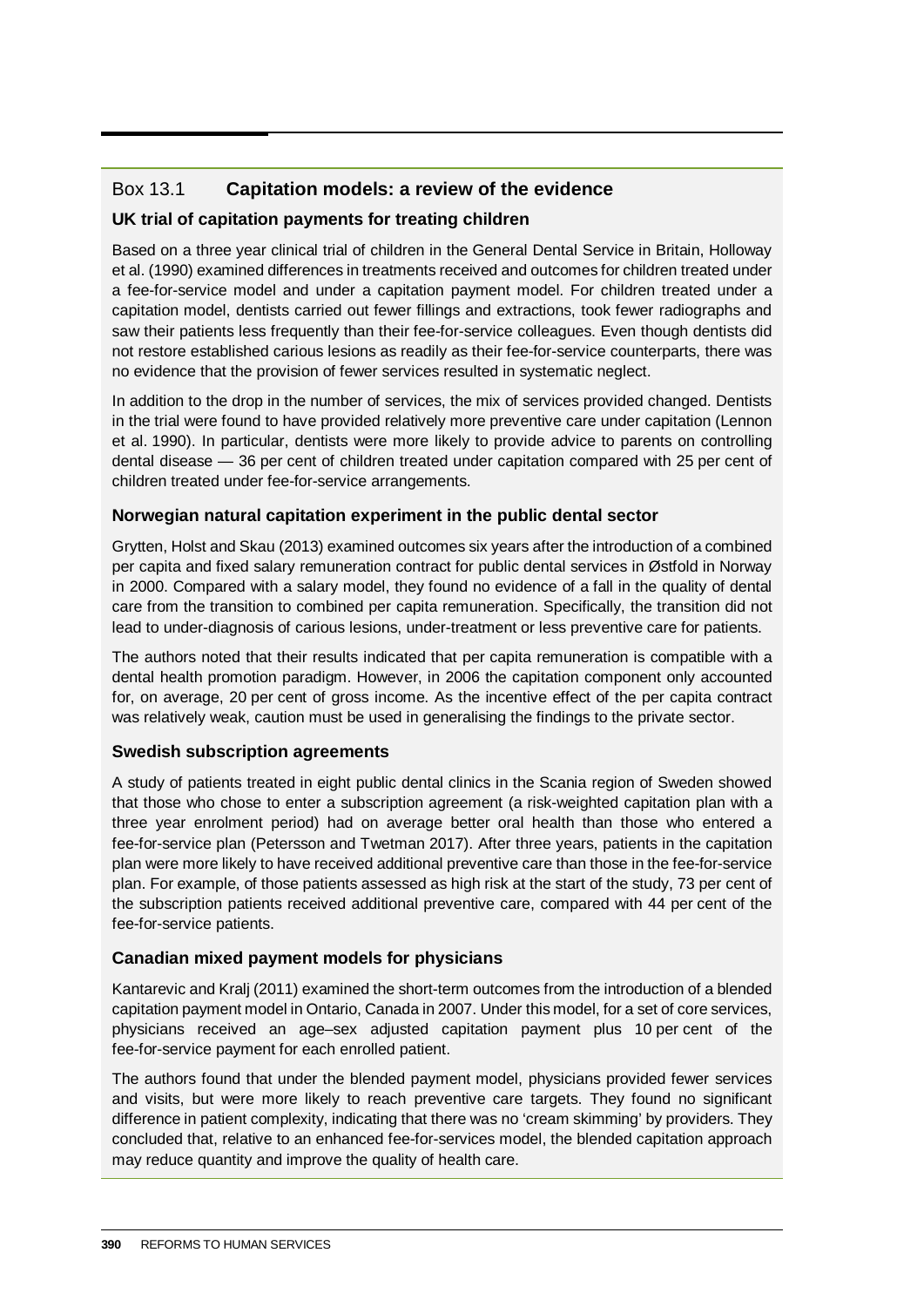### The enrolment period

Enrolment periods perform a valuable function in capitation models. Paying dental clinics a fee per enrolled patient for ongoing care over a set period strengthens the incentive for clinics to deliver the right treatment at the right time, and to focus on preventing the onset of oral disease.

The incentive for providers to invest in improving a patient's outcomes under a capitation model will depend in part on the length of the enrolment period for the capitation payment. A short enrolment period, such as one year, is not sufficiently long for providers to realise the benefits to them of savings arising from preventive care. In this case, providers may have a strong incentive to reduce their costs by lowering the quantity or quality of treatments provided (Marshall, Charlesworth and Hurst 2014).

The enrolment period should be long enough to ensure that providers can realise savings from investing in preventive and early intervention care for their patients, and to allow measurement of clinical outcomes. For example, in a review of clinical trials, Cooper et al. (2013) suggested that a follow-up period of two to three years was needed to measure the long-term outcomes of primary school-based behavioural interventions for preventing caries (tooth decay). A three year enrolment period should allow sufficient time to see the results of care.

# **Toward a blended model with payments for outcomes**

Concerns with potential under-servicing under pure capitation arrangements could be addressed, at least in part, by measuring and reporting on user outcomes at the provider level. Linking a proportion of provider payments to outcome measures could further strengthen incentives for providers to focus on improving patient outcomes, rather than the delivery of particular treatments.

Measuring and paying for outcomes, if done well, can better align the interests of patients and providers. Chapter 12 (box 12.6) notes that the use of outcomes payments in health care is increasing across the OECD, and that payments are being used across a growing range of healthcare settings. In general, outcome payments are used in OECD countries as add-on payments that sit alongside other payment models. The use of multiple payment forms for the same care setting is known as a 'blended' payment.

Blended payments (with or without an outcomes component) are commonly used in primary health care across the OECD. In a study of payment methods in primary health care, the OECD concluded that blended payments 'worked well to attach specific health policy objectives to delivery, or to balance the negative and positive incentives of different payment mechanisms' (OECD 2016a, p. 12).

In a review of the influence of payments models on the provision of oral health care, Woods (2013) concluded that, at least in theory, a blended payment consisting of a capitation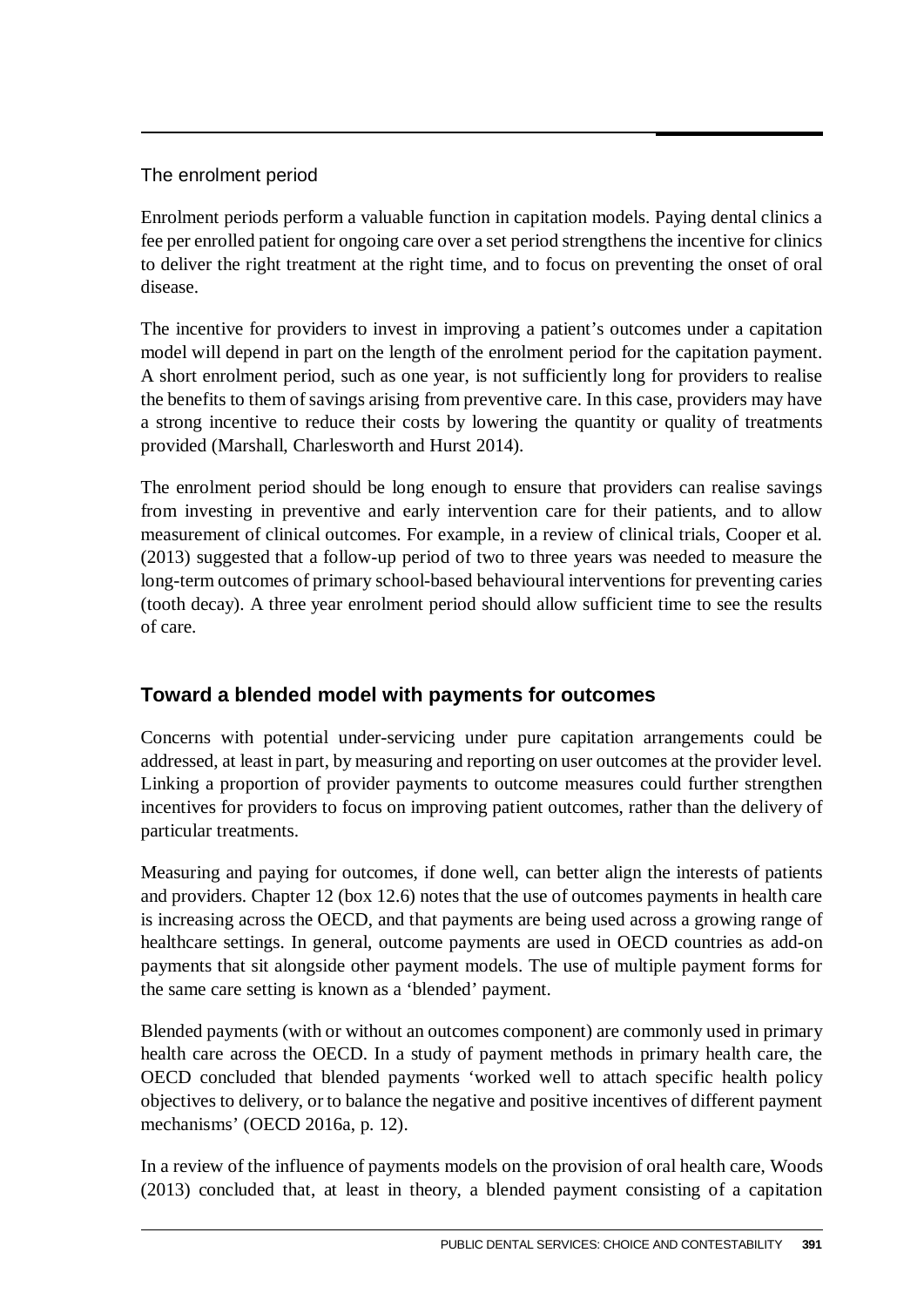component, fee-for-service component and an allowance related to performance (with defined and measurable quality goals) provided the best incentive structures for the delivery of dental services.

The National Health Service (NHS) in England is taking a blended approach to payment models in reforming remuneration in dental contracts (box 13.2).

In reviewing the NHS dental pilots, the UK Department of Health (2015) noted that there was no evidence that patients were undertreated in the pilots. Nonetheless, the Department raised concerns about the perverse incentive to provide less treatment in a full capitation model and the difficulty in developing capitation prices for expensive and less predictable treatments.

Following on from the pilots, NHS re-designed the payment model in a new prototype contract. Under the prototype contract, a blended payment model was introduced to balance the activity and capitation drivers and support the prevention and treatment needs of patients. Activity payments were applied to various treatments in the different prototype models.

Drawing on the experience of the NHS, a blended payment model, that incorporates risk-weighted capitation, outcome and activity payments, would offer potentially significant benefits to the delivery of public dental services in Australia. Specifically, the inclusion of activity-based payments would be suitable for delivering:

- more complex dental treatments where the need for treatment is less predictable and designing a capitation payment is therefore difficult (such as dentures). Activity-based payments in these circumstances may encourage a range of providers to participate in a consumer-directed care scheme
- one-off urgent treatment for: non-enrolled patients; and enrolled patients where the nature of the urgent treatment is unpredictable and unavoidable (for example, loss of a tooth in an accident).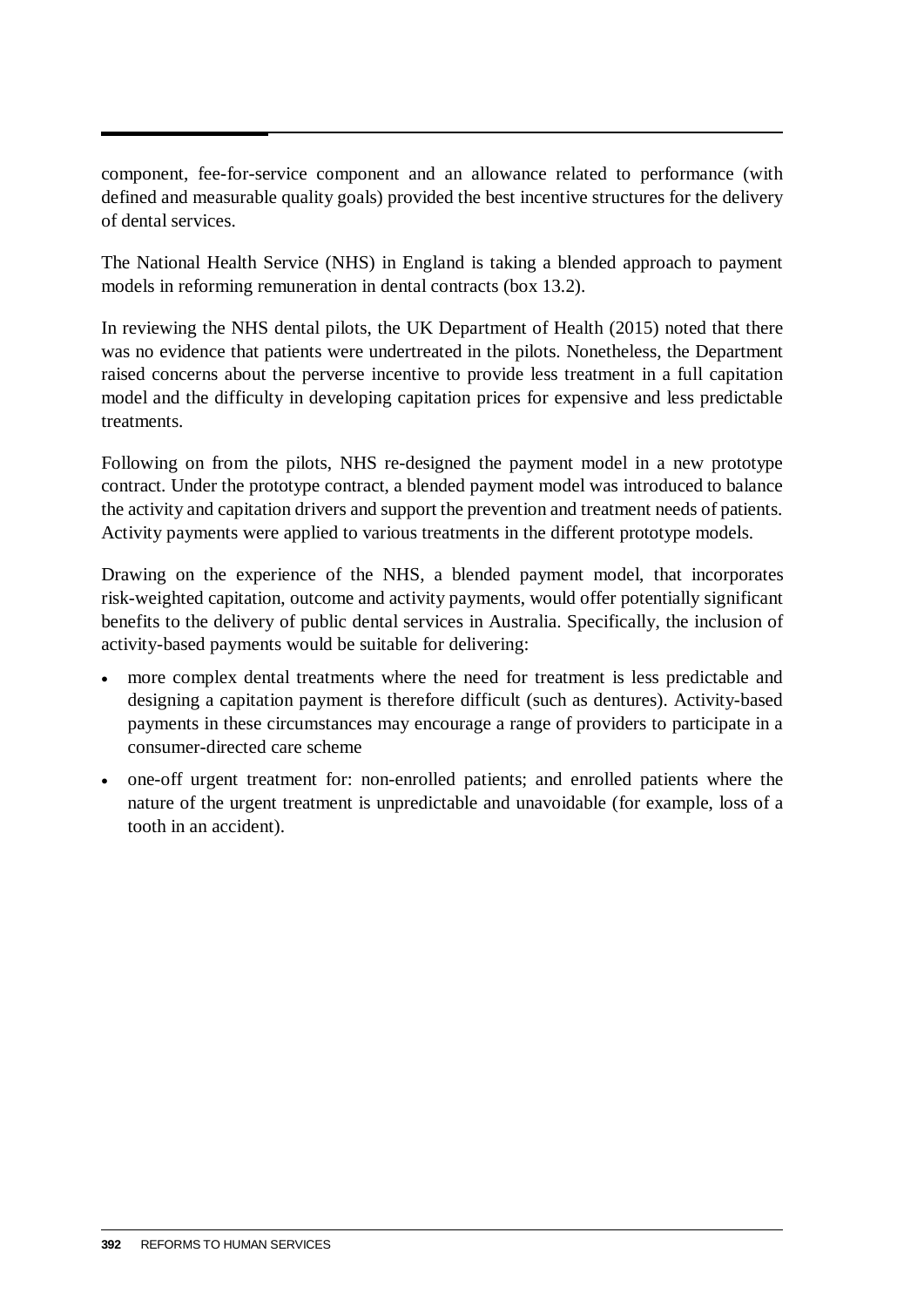#### Box 13.2 **The NHS dental contract trials**

Currently the National Health Service's (NHS) dental contracts in England are a wholly activity-based payment — paying dentists for treatment and repair rather than for preventing future disease.

However, this is changing. The NHS is developing a new approach to dental services that could shift the focus of dental services from treatment and repair, towards prevention and oral health. The new approach introduces: a clinical pathway focused on managing risk, providing preventive care and encouraging healthy behaviours; measurement and remuneration for quality of care; and a payment model that supports continued care and a focus on prevention as well as treatment (Steele 2014; UK Department of Health 2015).

#### **The pilot contracts**

The initial pilots commenced in 2011. Rather than being paid based on the units of dental activity, providers were paid a capitation payment, which for some providers was weighted based on a patient's age, gender and the deprivation status of their postcode (Steele 2014).

A small element of the payment was based on the quality of care provided (as measured against the Dental Quality and Outcomes Framework (DQOF) (box 12.5)). However, problems with the robustness of the clinical data meant that performance payments were not included in the initial two years of the pilot.

Moving from an activity-based system to a capitation approach was expected to lead to a fall in treatments per patient and an increase in the number of patients seen (when providers are rewarded to take on more patients). However, the NHS pilots saw both the number of treatments per patient and the number of patients fall. This was attributed to a range of factors including 'initial learning curve' difficulties and clinical and administrative (including data systems) issues. In addition, contract payments for some providers in the pilot were not dependent on the number of patients cared for (UK Department of Health 2015).

#### **The prototype contracts**

The second stage of reforms developed a prototype payment model which is intended to form the basis of a new system for NHS dental contracts. While still including payments for capitation and quality to drive continued care with a focus on prevention, the prototype model also includes activity payments (for particular treatments) (UK Department of Health 2015). Two contract types are being prototyped:

- blend A where *capitation payments* are used as the basis of remuneration for oral health reviews and preventive care, and *activity payments* are used for all treatments
- blend B where *capitation payments* are used as the basis of remuneration for oral health reviews, preventive care and routine treatment, and *activity payments* are used for more complex treatments.

A *quality* remuneration adjustment, based on relative performance against the DQOF, is included in both contract types. Urgent care for a *capitated patient* does not count towards a practice's activity level.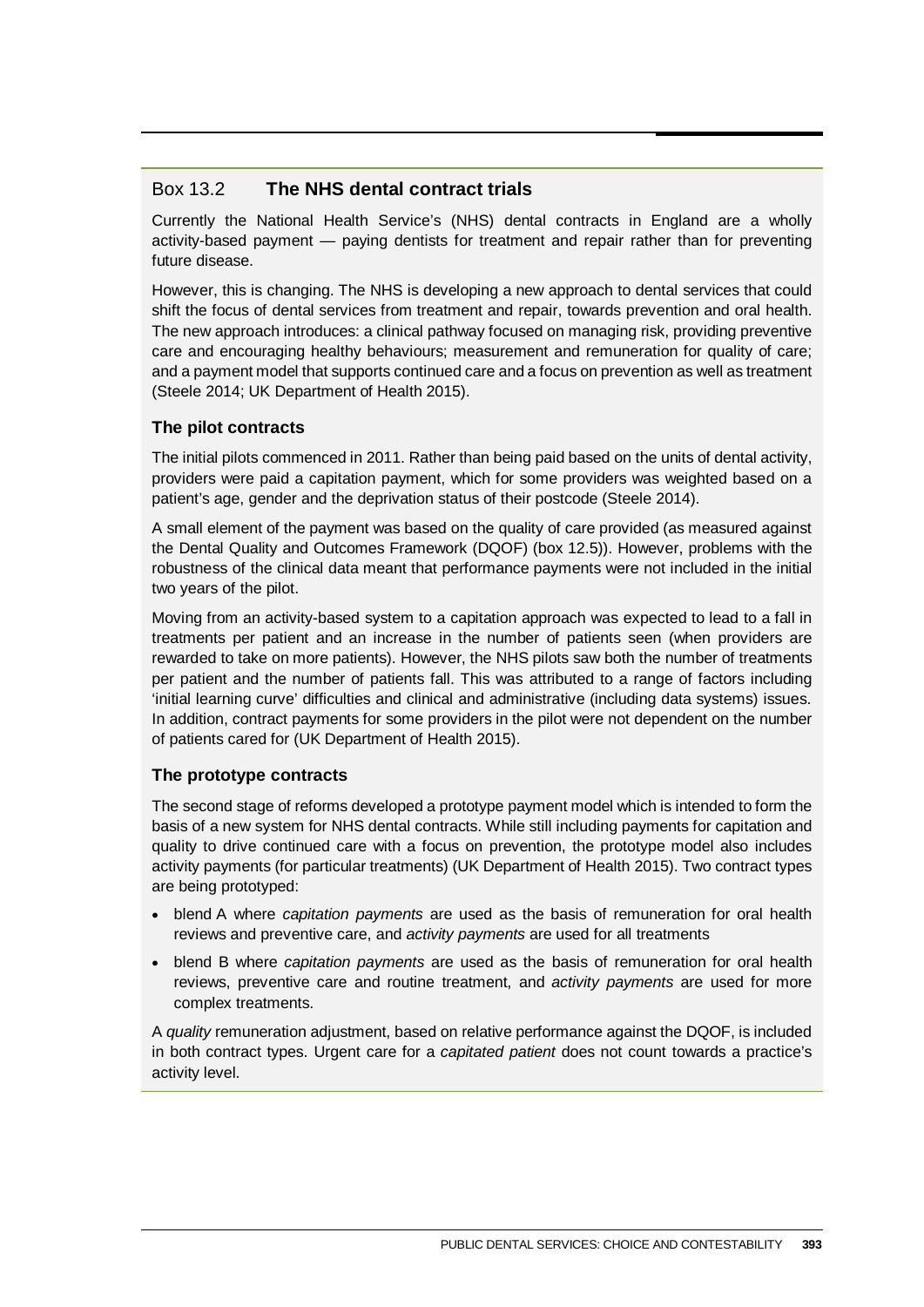### **The proposed consumer-directed care payment model**

The Commission considers that public dental users, and the community more broadly, would benefit from the introduction of greater choice alongside a blended payment model that rewards providers for improving outcomes for users. Figure 13.1 outlines how this blended payment would work within the broader consumer-directed care scheme. Access to the scheme would be managed via a risk-based waiting list and users would be provided with information to support their choice of dental clinic (section 13.4 details the risk-based allocation model that targets services to users at high risk of developing or worsening oral disease).



#### Figure 13.1 **How providers would be paid under consumer-directed care**

**a** Urgent care should remain the priority for public dental services. After urgent care needs have been met, general care should be provided in line with the proposed blended payment model. Figure 13.2 illustrates in detail how consumers would be allocated funding under consumer-directed care. **b** The figure is a stylised representation of the blended payment model. The relative share of the enrolment, outcome and activity payments would be determined following evaluations from the initial test sites (section 13.6).

Under a consumer-directed care scheme, governments would pay public or participating private providers a combination of:

• risk-weighted capitation payments, for preventive and restorative services, to provide continued care for a public patient over a defined enrolment period. These should be paid at regular (say, monthly) intervals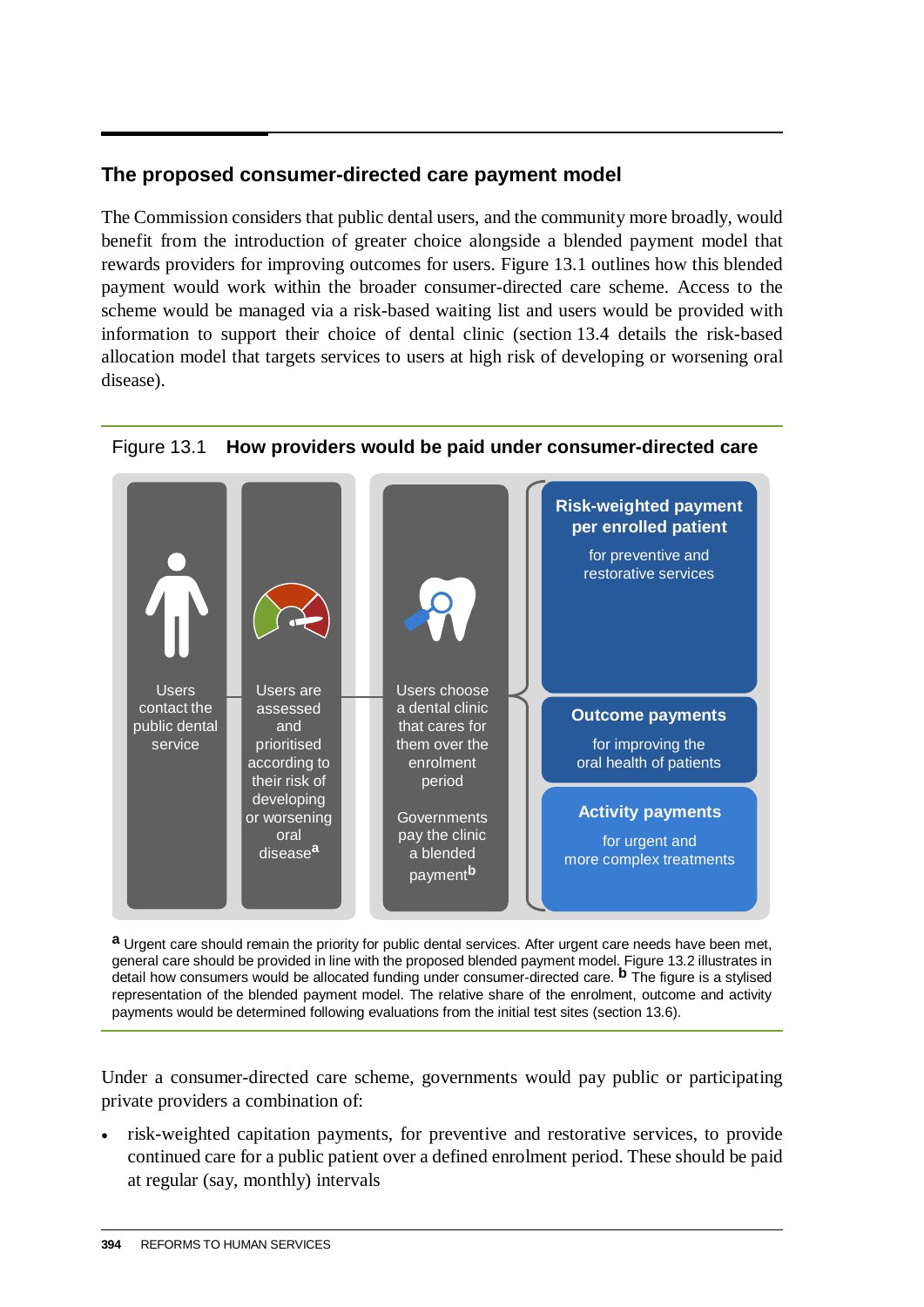- outcome payments to reward providers for the quality of care provided. Governments could pay providers for achieving interim (annual) outcomes based on patient-reported outcome measures, and a final outcome payment (based on both patient-reported and clinical outcome measures) at the end of the enrolment period
- activity-based payments for urgent and more complex treatments where the need for treatment is less predictable and, therefore, cannot be readily brought within the capitation payment.

Where participating providers operate multiple clinics, governments may make payments to the overarching provider (for example, a corporate group or government dental network) for administrative simplicity.

Enabling people to have more choice over their dental provider is an important reform but further benefits could be achieved if this choice was coupled with a greater focus on preventive care. One way to achieve this is for dental clinics to be responsible for the care of a patient for a defined period. This requires balancing a user's ability to choose a different provider against the benefits derived from continuity of care by a single provider.

The Commission's proposed consumer-directed care reforms strike this balance by giving users the choice over their dental clinic (either public or a participating private clinic) for an ongoing three year enrolment period. The Commission also notes that continuity of care in health services is associated with improvements in both patients' outcomes and satisfaction (van Walraven et al. 2010).

In some cases it may be necessary and appropriate for patients to change provider, such as when the patient moves cities. Therefore, there would need to be provisions made for patients to change providers in certain circumstances. (Scope to change providers exists within other capitation models overseas — see, for example, New York State Department of Health (2015).) In these circumstances, users would need to weigh up the costs from interrupting their continuity of care with the benefits of changing provider. Allowing some scope to change providers would address concerns raised by the ADA (sub. DR545) that consumers would be *locked* in to a particular provider for the duration of the enrolment period.

The efficient price of service delivery

Introducing consumer-directed care to public dental services in Australia would require State and Territory Governments to consider how the efficient cost of providing services varies for different population groups, and in different settings. For example, children are likely to have different treatment needs from adults. If payments to providers are not weighted to reflect such variations, there is a risk that providers would avoid high-cost patients where capitation-based payments would not cover their costs. This can give rise to equity concerns and undermine the effectiveness of public dental services as a safety net.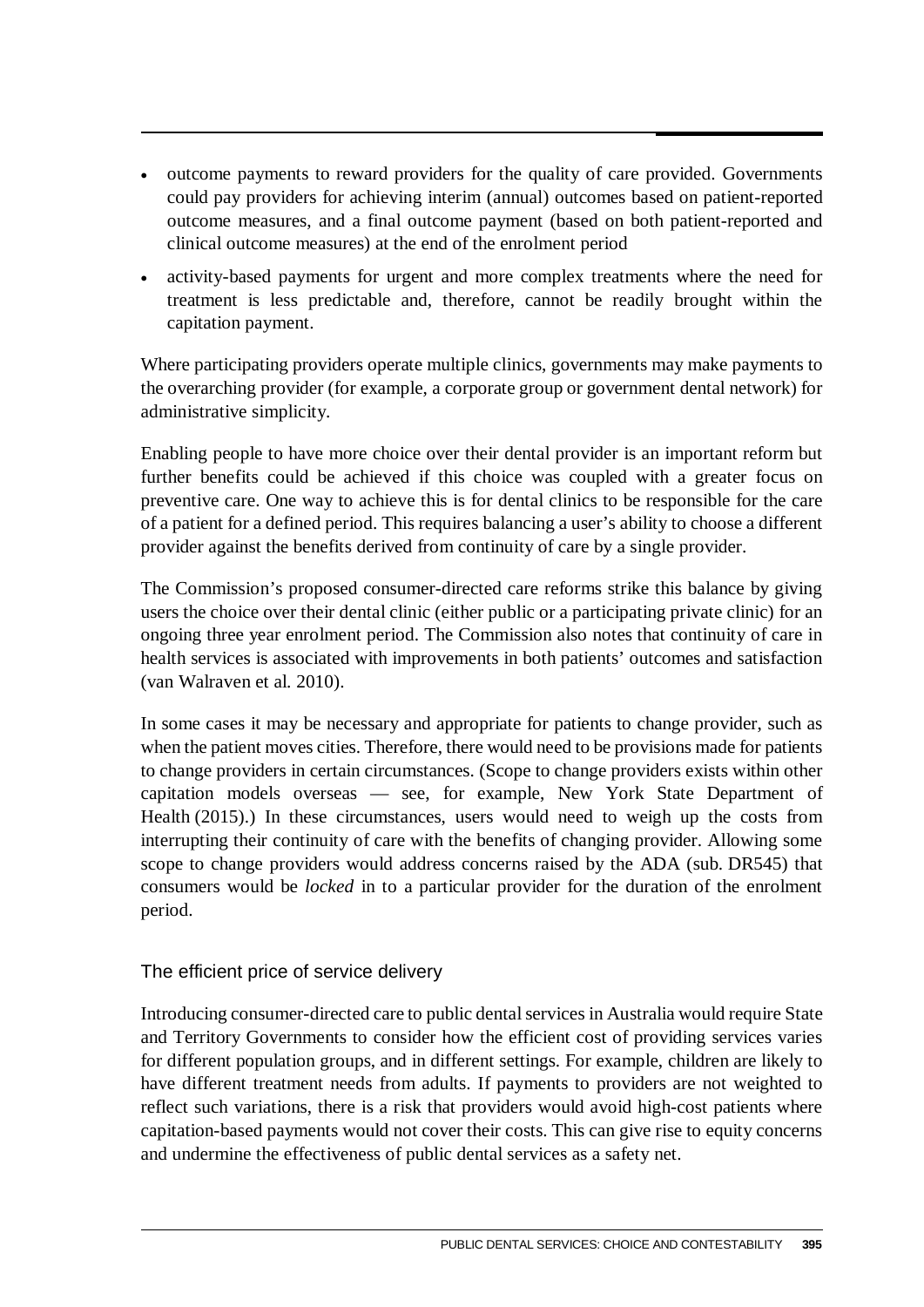Payments to providers under consumer-directed care should reflect the efficient cost of delivery (chapter 1). The 'efficient cost' concept already forms the basis of activity-based funding (ABF) of public hospitals in Australia, where the Independent Hospital Pricing Authority (IHPA) determines the National Efficient Price (NEP) for services. The NEP for hospitals is based on the average cost of an episode of care (a set of services). Each episode is weighted according to its complexity. The efficient price is then multiplied by the weighting to calculate the payment for each specific episode.

Similarly, IHPA should set efficient prices (including risk-weighting) for public dental services, drawing on dental expertise through consultations with governments and providers. IHPA would need to consider a separate efficient price for both activity-based payments (for an episode of care) and capitation payments (for care across the enrolment period). Outcomes payments could be set separately by the Australian, State and Territory Governments.

Efficient prices need to account for the cost of necessary care, plus a margin, based on effective and efficient administrative and clinical processes (Porter and Kaplan 2016). Efficient prices would also need to take account of the cost of capital to maintain competitive neutrality (a 'level playing field') between public and private providers (chapter 2). The cost of teaching and training activities, and the means of remunerating for these costs, should also be given consideration. Such concerns are not unique to public dental services. In the context of public hospital services, IHPA is currently developing a teaching and training classification system, which is expected to be completed in 2017-18.

Calculating the efficient capitation payment would have similar data requirements as ABF for hospitals. In the context of ABF, IHPA (sub. DR560) noted that the development of efficient pricing would require:

- a clear definition of scope of services and providers that are to be funded
- patient-level data including demographic data, as well as data on how patients were diagnosed, treated, and the associated cost
- classification codes that relate the type of patient treated (for example, whether the patient was admitted for emergency care or for subacute care such as rehabilitation) to the cost of treatment.

IHPA (sub. DR560, p. 2) stressed that 'detailed, patient level cost data is crucial to the implementation of ABF'. To this end, governments should work with IHPA to immediately commence development of a costing standard for public dental services, and to start collecting patient-level activity and costing data as soon as possible.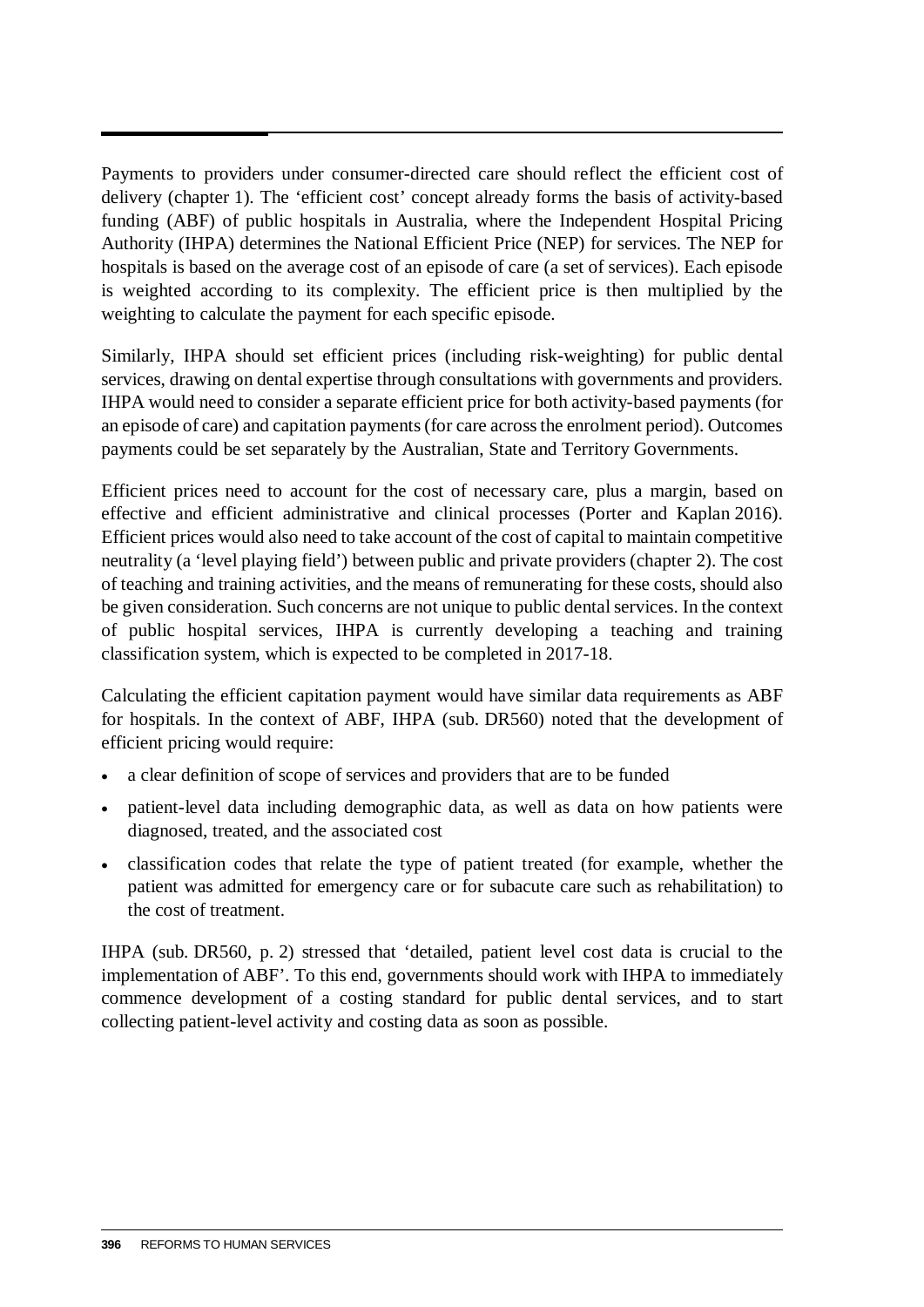#### RECOMMENDATION 13.1

State and Territory Governments should introduce a consumer-directed care scheme to public dental services. Under the new scheme, participating providers should be paid based on a blended payment model that incorporates:

- risk-weighted capitation payments for preventive and restorative services for enrolled patients that incentivises the provision of clinically- and cost-effective treatments. Governments should weight capitation payments based on the treatment needs of different population groups (including adults and children)
- outcome payments, incorporating payments for clinical and patient-reported outcomes
- activity-based payments for urgent and more complex treatments (such as dentures). The dental treatments that would be eligible for activity-based payments should be limited to those that cannot be readily brought within the capitation payment.

State and Territory Governments should ensure that under the scheme:

- patients are offered choice of provider (public or private clinic) who will care for them for a defined enrolment period of three years
- users are able to change provider in certain circumstances, such as when moving city.

#### RECOMMENDATION 13.2

The Australian Government should direct the Independent Hospital Pricing Authority, in consultation with State and Territory Governments and the dental profession, to immediately commence development of:

- a costing standard for public dental services
- efficient prices for consumer-directed care payments.

# **13.3 Better targeting high-risk children under the Child Dental Benefit Schedule**

In addition to the State- and Territory-run public dental schemes, the Australian Government funds a separate Child Dental Benefit Schedule (CDBS). The CDBS targets the oral health of young Australians at an age where preventive measures can be most effective (Australian Government 2016c). The CDBS contributes to the cost of dental services, up to a cap of \$1000 of benefits over two years for basic dental services for children in families receiving certain Australian Government payments, such as Family Tax Benefit Part A. Parents of children eligible under the CDBS are able to choose their provider, either from the public or private sector, that is paid on a fee-for-service basis.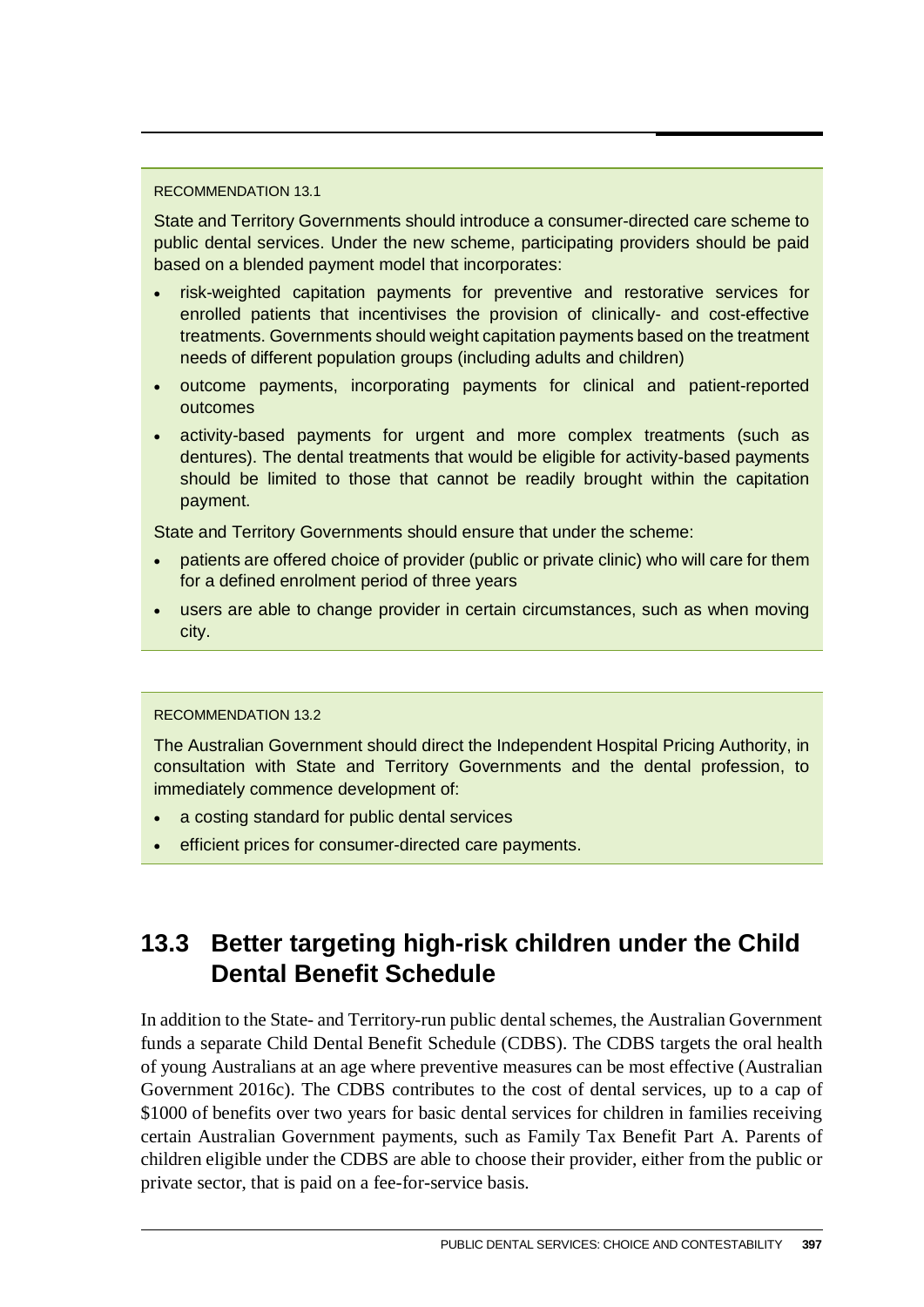The 'one size fits all cap' ensures the ongoing sustainability of the schedule (Australian Government 2016c) but it does not reflect the varying needs of the eligible population. Of those children commencing treatment under the CDBS in 2014, while the majority (71 per cent) used less than half of their cap in the first year, 8 per cent reached or were close to reaching their benefit cap.

For children with complex treatment needs, an appropriate course of care may reach the \$1000 cap well within the two years. Indicatively, the National Oral Health Alliance (NOHA 2017) estimated that over a two year period: children at low risk of dental caries were likely to need between \$410 and \$460 of care; whereas the top 10 per cent of children at high risk of dental caries were likely to need up to \$2050 of care.

More broadly, there is no mechanism in the current scheme to ensure that children are receiving treatments that are both clinically and cost effective, and that expenditure on the CDBS represents value for money for both patients and the government.

The Commission considers that the CDBS should be transitioned to the blended payment model, including the use of risk-weighted payments, outlined above. Children's dental care generally focuses more on prevention than that of the general population, making them better suited to treatment under capitation models (ADA 2017). As such, the transition of the CDBS to the blended payment model should be one of the first aspects of the rollout of consumer-directed care (after the scheme has been finalised). The Commission's blended payment model would both encourage preventive care and provide children at high risk of oral disease with individual funding that reflects their care needs. As discussed in chapter 12, poor oral health can track strongly from childhood to adulthood. Better targeting of services therefore could have lifetime benefits for individuals and, potentially, for the health system.

For eligible children, access to the CDBS is demand-driven and, therefore, does not require any allocation mechanism to determine when users can access services. However, transitioning to the proposed blended payment model would require that patients:

- enrol with their chosen provider for a specified period (three years)
- undergo a clinical assessment to determine the appropriate risk-weighting for patients and to create a baseline record of their oral health status (to measure clinical outcomes).

The Australian Government should request that IHPA develop specific risk-weighted capitation payments for the CDBS.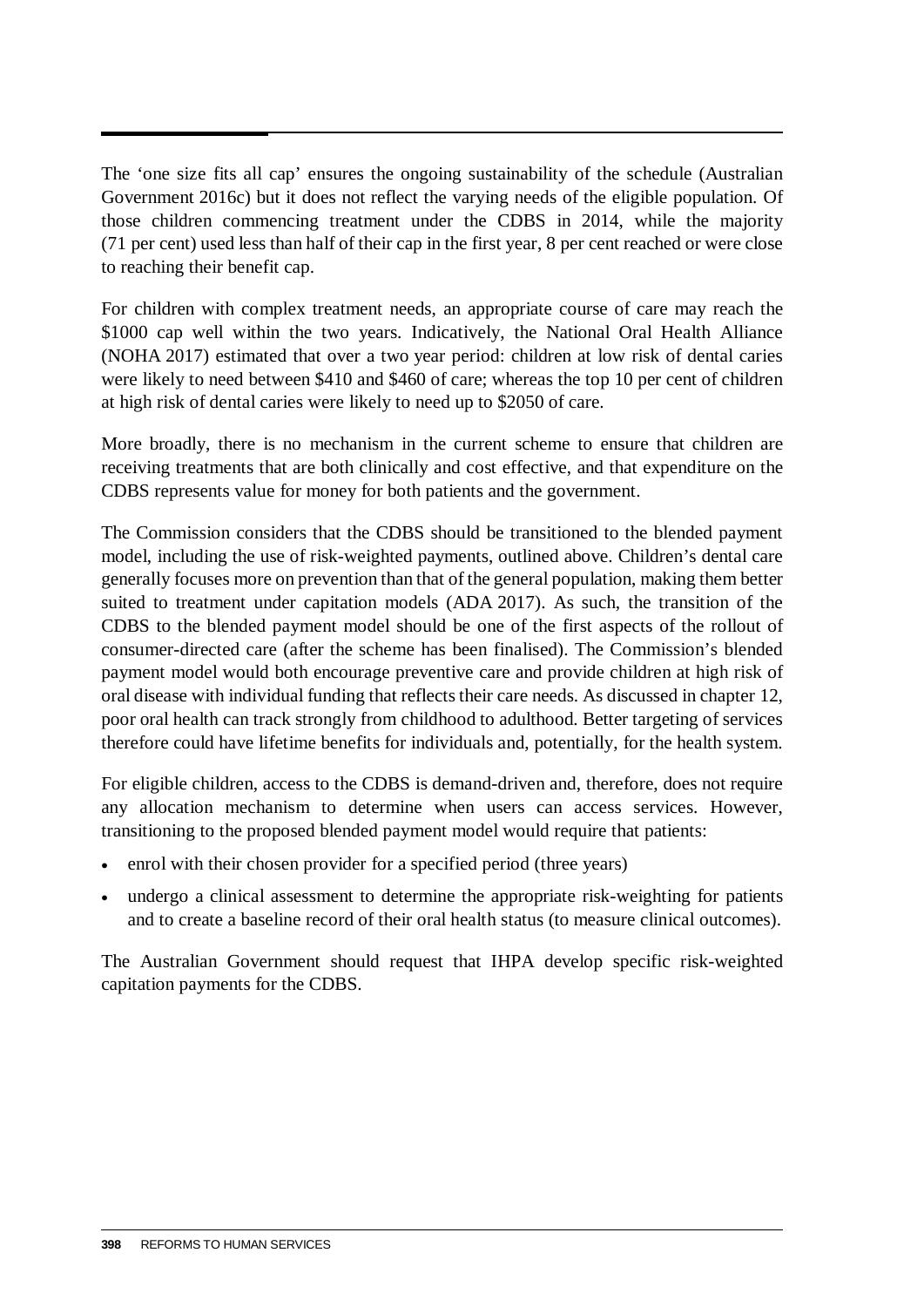#### RECOMMENDATION 13.3

The Australian Government should introduce a new blended payment model for the Child Dental Benefit Schedule once the consumer-directed care scheme has been finalised. As described in recommendation 13.1, under the blended payment model participating providers should receive:

- risk-weighted capitation payments for preventive and restorative services for enrolled children
- outcome payments, incorporating payments for clinical and patient-reported outcomes
- activity-based payments for urgent and more complex treatments that cannot readily be brought within the capitation payment.

The Australian Government should replace the existing capped benefit with a capitation payment that is weighted to reflect the oral health care needs of eligible children.

# **13.4 Allocating funding to patients**

Consumer-directed care enables users to choose their provider. This can be delivered either through a demand-driven funding model (like Medicare or the CDBS) or a constrained funding model. State and Territory public dental services currently operate under a constrained funding model. The Commission does not propose to change this. Consequently, an *allocation model* would be needed to determine when an eligible user can access publicly funded dental services.

#### **Prioritising access to care based on risk**

Currently, despite having different risk levels, public patients on the waiting list for general care are largely treated on a 'first come, first served' basis:

… risk is not currently categorised when people go onto the waiting list — so their condition may deteriorate over time, rather than preventing the worsening of the most serious conditions. As is done in other parts of the health system (notably, for elective surgery patients) dental patients both hospitalised and in the community — should be prioritised in accordance with risk triage categories and with guidelines for such prioritisation and triaging. (DHSV, sub. 465, p. 10)

In a general health context, waiting lists — where they take into account the urgency of care required and the risk of worsening conditions for patients — can be an efficient way to ration access to services (Gravelle and Siciliani 2008, 2009). The same is true for dental services. In a public dental context, well-managed waiting lists should not result in the significant deterioration of the oral health of patients while they wait to receive care.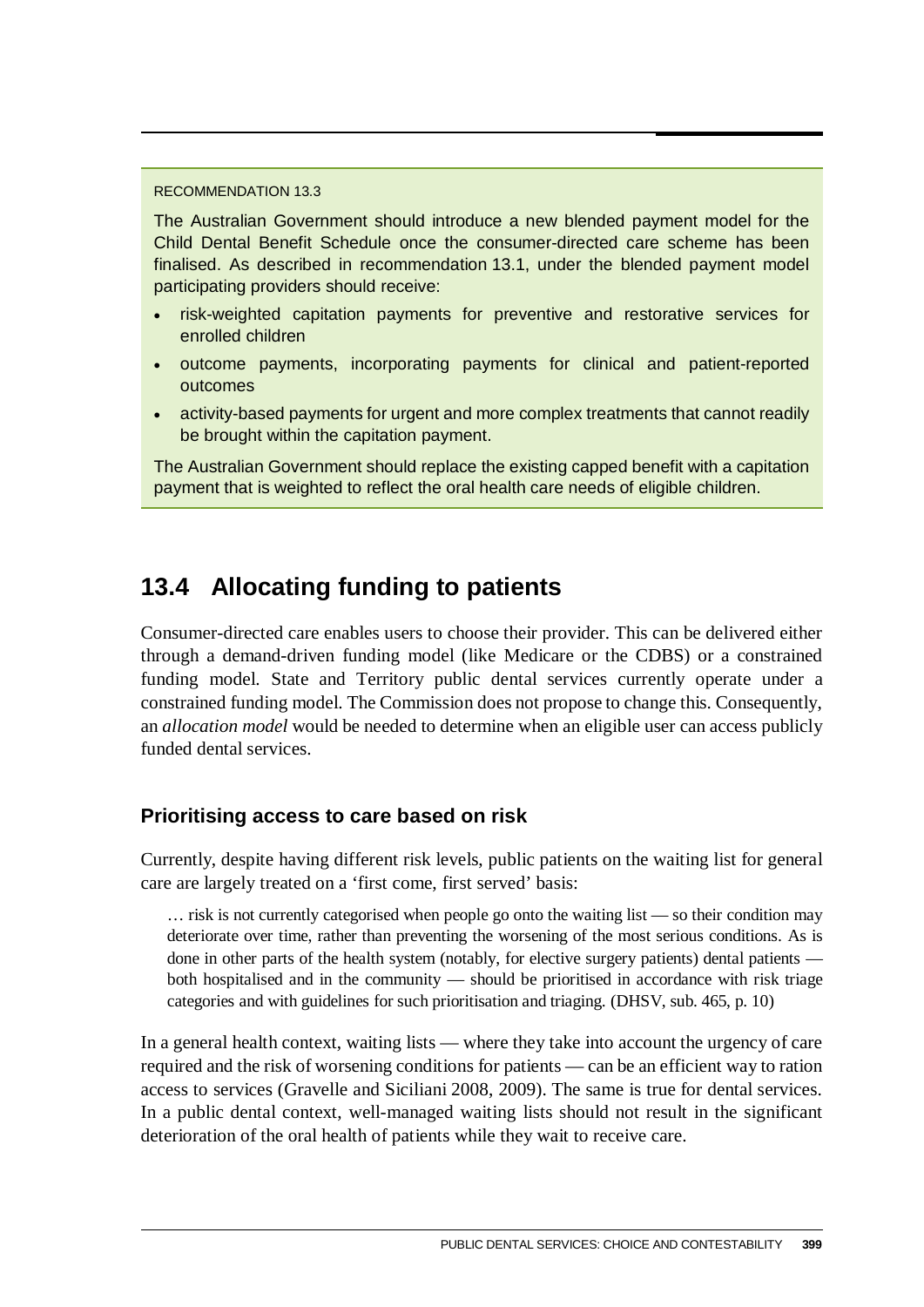Using a centralised waiting list in each jurisdiction, rather than a clinic-by-clinic approach, would facilitate more effective triaging of patients according to their escalating risk of oral disease across the eligible population in an area (that is, target those users whose oral health stands to benefit most from earlier access to preventive care).

Governments could also use a centralised risk-based waiting list to manage the share of service delivery allocated to urgent and general care. Urgent care should remain the priority for public dental services. After urgent care needs have been met, State and Territory Governments should provide general care in line with the Commission's blended payment model. Public performance reporting on the extent to which patients in each risk category (for both urgent and general care) are treated within clinically acceptable waiting times (chapter 12) would give governments important information on funding priorities.

Under the Commission's model, a patient's risk of developing or worsening oral disease would need to be assessed. Risk assessments would serve three purposes:

- first, to identify patients in need of urgent care and to prioritise those patients at high risk of developing oral disease within a risk-based waiting list
- second, to assign patients to the most appropriate risk-weighted capitation group
- third, to create a baseline record of patients' oral health status to measure clinical outcomes at the end of the enrolment period.

Ideally, risk assessments would be undertaken by a trained professional that is independent of the treating dental clinic to ensure that the assessment is an accurate record of the patient's oral health status. However, independent clinical assessments would draw resources away from the overall provision of public dental services.

Balancing these considerations, the Commission proposes a two-staged approach to assessing patient risk, involving:

- an initial assessment by the central public dental service
- a clinical assessment at the patient's chosen dental clinic, assisted by an *Oral Health Assessment Tool* and monitored by stewards.

The Commission's proposed allocation model is outlined in figure 13.2. Box 13.3 provides an example of how the proposed reforms would work in practice for users under this allocation model. A somewhat similar assessment process already occurs in Queensland, where users seeking treatment for a problem are filtered through an initial phone assessment, followed by a clinical assessment (box 12.4).

In addition to waiting lists, co-payments can be used as a means to manage access to a service (chapter 2), or to supplement available funding. The allocation model for consumer-directed care provides a means to manage access to services on both clinical and funding grounds. As such, the use of co-payments is not a necessary feature of the consumer-directed care scheme proposed by the Commission, but is a matter that should be considered by each jurisdiction.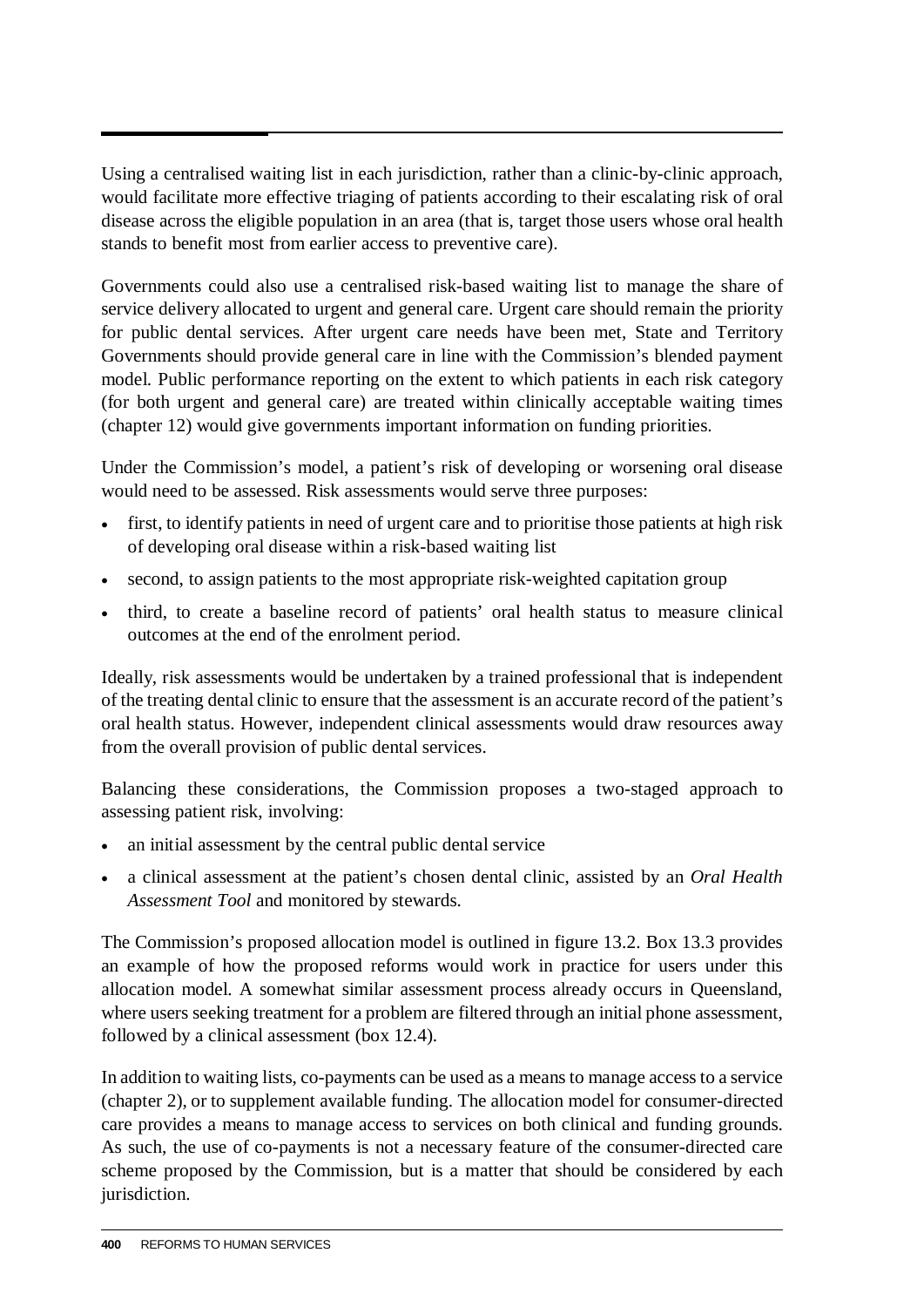

#### Figure 13.2 **How eligible users would access consumer-directed care**

**a** Under the proposed consumer-directed care reforms, public dental patients would receive urgent care at either dental hospitals or participating public or private clinics (where providers will be paid an activity-based payment). **b** Following urgent treatment, patients would be referred back to public dental call centres to be risk assessed for general care. The nature of their need for urgent care will factor into their risk assessment for general care. **c** As access to the CDBS is demand-driven for eligible children, it does not require the initial risk assessment processes for allocation of funding. However, once patients under the CDBS select a clinic, they would still undergo a clinical assessment and be risk categorised.

#### The initial risk assessment

When patients first request or are referred for care, the public dental service (independent of any particular provider of dental services) should conduct an initial risk assessment over the telephone (or online). The initial risk assessment would allocate the patient to urgent care or a risk-based waiting list for general care. Initial phone-based assessments are widely used for triaging urgent cases. Further, there is evidence that, for general care, phone risk assessments are a good proxy for determining a person's relative priority for access (Jones 2014). Such assessments use a combination of indicators of relative disadvantage, self-reported treatment needs, and oral health status.

Telephone-based risk assessments could draw on existing information to improve their accuracy. Sources of such information include patients' dental records, referrals from other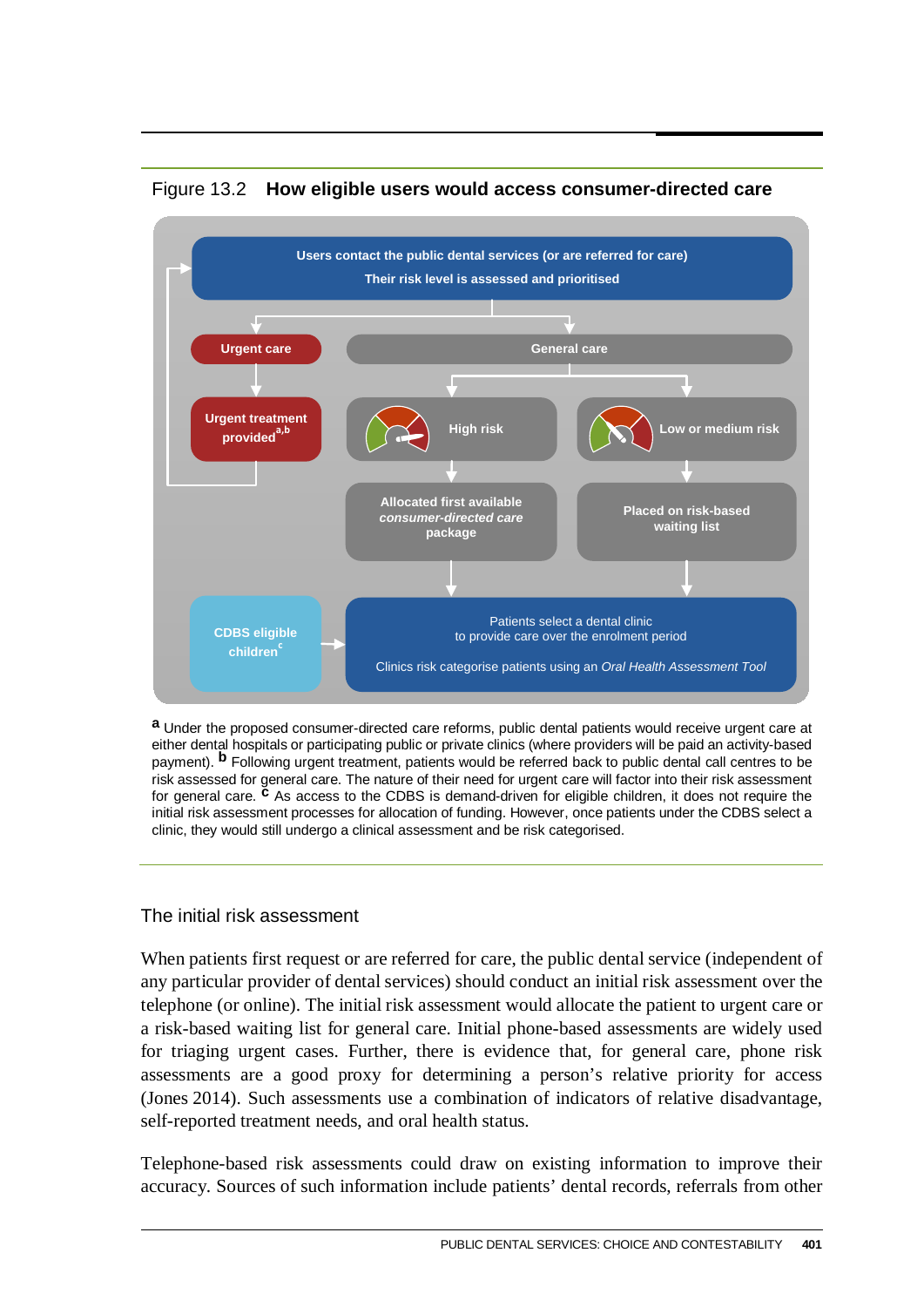health professionals and digital oral health records that are linked to other parts of the health system (chapter 12).

Public dental services could actively work with patients who are on the waiting list to improve their oral health literacy and behaviours that may affect their risk factors. The ADA suggested that patients on the waiting list should be put on a maintenance program so their dental health does not deteriorate (trans., p. 17). DHSV also proposed using waiting lists to stop further deterioration and provide behavioural interventions tailored to people's capacity to change (trans., pp. 245–248). Any such programs should be supported by robust evidence of their positive effects, and an assessment of their costs relative to other interventions.

#### Clinical assessments

At a patient's first appointment with their chosen dental clinic, the clinic should assess their risk level with the assistance of a digital Oral Health Assessment Tool. This tool should be linked to the patient's digital oral health record.

Work is currently underway to develop a similar risk stratification tool to assist Health Care Homes service providers to identify and risk stratify patients (Department of Health 2017g). This represents a more cost-effective means of setting a baseline for patients than independent clinical assessments — the contract for the Health Care Homes risk stratification tool, including software and support, was awarded for under \$900 000 (Department of Health 2017c). Given the narrower range of risks for dental care, developing an Oral Health Assessment Tool is unlikely to be more complex than the Health Care Homes tool.

As with the Health Care Home trials, dental clinics should be required to link the outcome from the Oral Health Assessment Tool with clinical and patient-reported data through the My Health Record system (chapter 12). Stewards should use this data to undertake ongoing monitoring and targeted auditing of the use of the Oral Health Assessment Tool (and subsequent treatments and outcomes) to ensure the integrity of results. Public dental services should monitor discrepancies between the initial risk assessment and the outcome of the Oral Health Assessment Tool for patients as part of the continual improvement of both processes.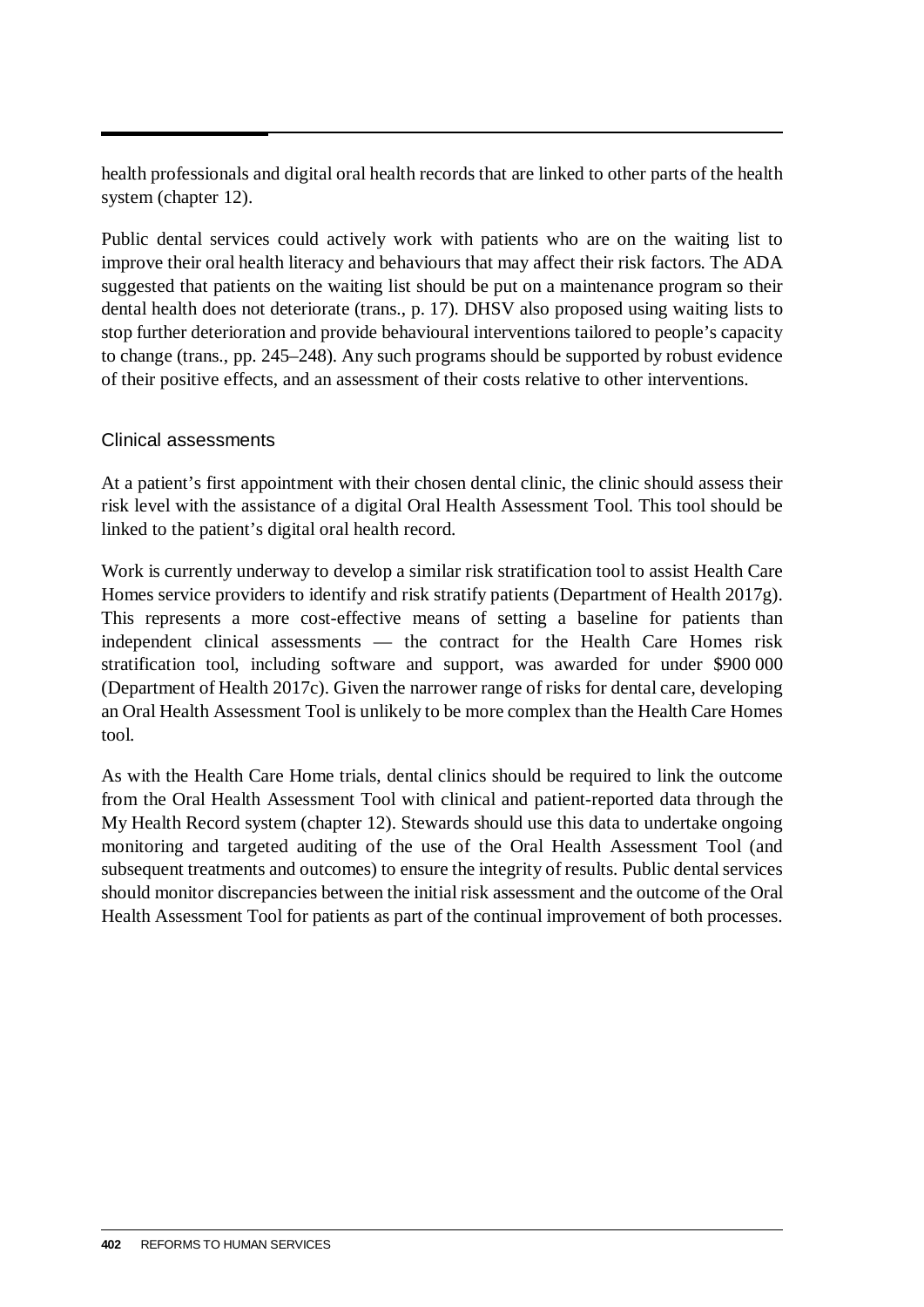#### Box 13.3 **What consumer-directed care would mean for users**

#### **Jane wakes up with a mildly sore tooth**

Under the current model of provision, Jane rings her local public dental service, describes her symptoms and, as she is not in need of urgent treatment, is placed on a waiting list. Jane does not know how long she will wait for treatment, but might be advised of the average waiting time to access dental care. Nine months later, when eating one day her pain worsens and she starts to avoid certain foods and struggles to sleep, affecting her performance at work. She calls the local public dental service again and is given an urgent appointment. Jane travels to the public clinic 10 km away, and is seen by a different dentist to the one she had seen on a previous visit.

Under the Commission's proposed system, Jane would contact the public dental service (the central manager of the waiting list), answer a questionnaire about her symptoms and be asked for permission for the public dental services to review relevant information from her My Health Record. Based on Jane's clinical oral health assessment from past public dental visits and her self-reported oral health, she is informed that her oral health is unlikely to deteriorate quickly, that the clinically benchmarked time for her condition is 6 months and that she would be placed on the waiting list. When Jane reaches the top of the waiting list for her risk level, she would receive a call from the service informing her: that she is now able to book an appointment at one of the nearby dental clinics; of possible treatments; and likely co-payments (if any).

Using the information provided to her by the public dental service, in this example, Jane would be able to choose between two clinics — one clinic close to her work, the other further away from her work and home, but with slightly better reported outcome measures. Upon making her choice, Jane would be informed that she would be cared for at her chosen dental clinic for the three year enrolment period. In addition to dealing with the immediate problem, this care could also include advice on ways to prevent any further tooth decay and any follow-up appointments in the enrolment period.

After one year with her chosen clinic, Jane would be invited to complete a survey about her patient experience and the quality of her care.

#### **John has no dental pain, but is at high risk of tooth decay and gum disease**

John has been prescribed medication that causes dry mouth as a side effect. He also smokes, and does not visit the dentist regularly. His doctor recommends he see a dentist, in case the dry mouth is affecting his oral health. Under the current system, John contacts the public dental service and is placed on a general care waiting list, possibly waiting up to three years for an appointment.

Under the Commission's proposed scheme, John would contact the public dental service, who would ask John some simple questions that reveal his multiple risk factors. The call centre asks for John's permission to review his My Health Record. The call centre can see that John was admitted to hospital two years ago for a dental related infection. This information, together with John's questionnaire identifies him as being at high risk of tooth decay and gum disease. John would be provided with information on how he can make an appointment with a participating dental clinic of his choice.

In this example, John could call three clinics and choose the one that can offer an appointment on his day off. When John visits the clinic he would be seen by an oral health therapist, who would undertake an initial oral health assessment, develop a treatment plan and give him some advice on how to care for his teeth.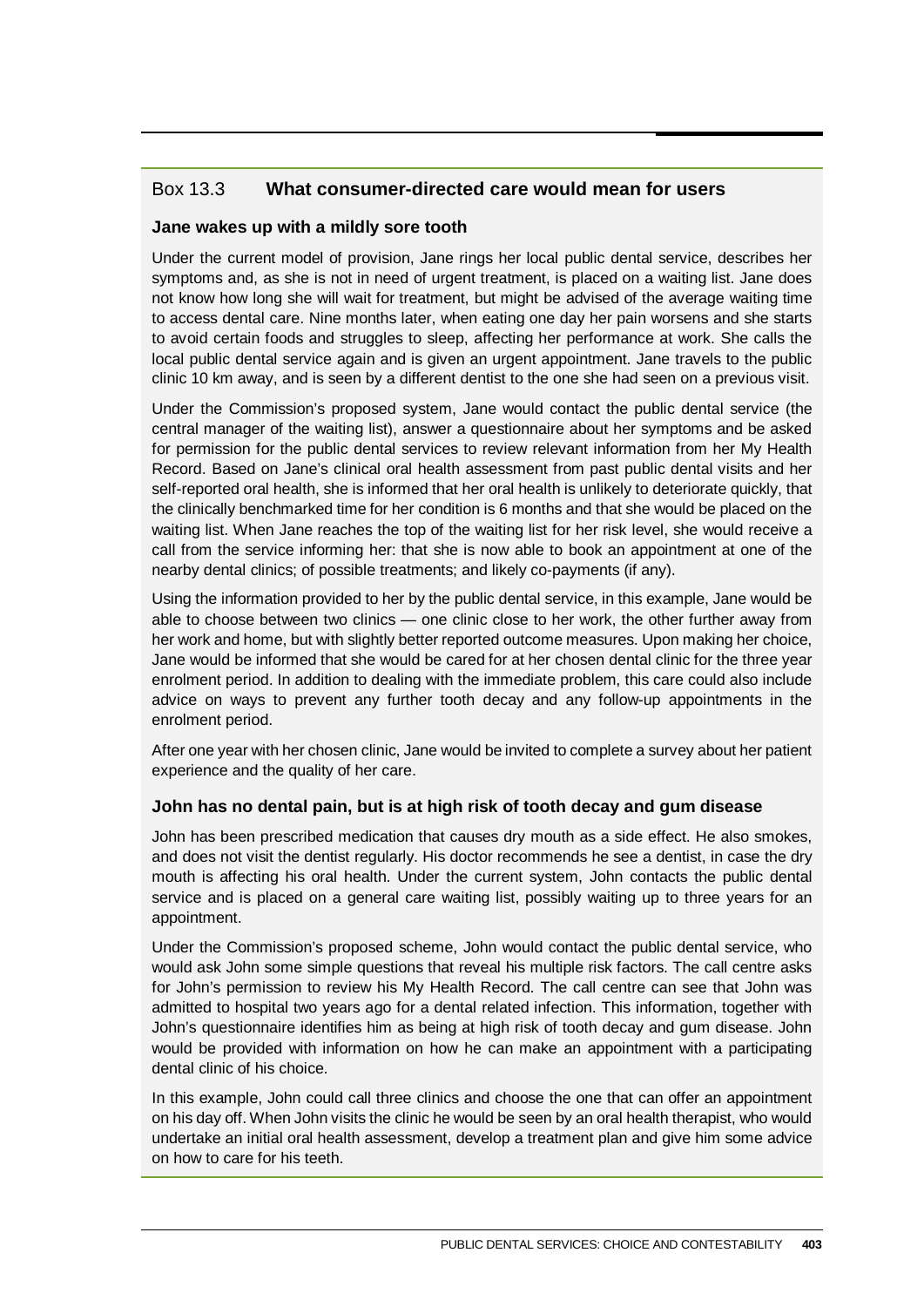# **The scope of eligible providers and services**

Consumer-directed care should be open to public and private providers

The Commission's proposed consumer-directed care scheme should be applied to public clinics and open to private providers, who can opt-in to the scheme.

Providers would need to satisfy a number of conditions to participate in the scheme, including (at a minimum) holding a Medicare provider number (to facilitate payment) and being registered with the Dental Board of Australia (as all dental practitioners must be). Importantly, as discussed above, dental providers would need to track and report on the oral health status and services provided to public patients in their care, as well as any co-payments charged over the enrolment period. In order to do this, participating providers would need data systems (such as My Health Record (MHR)) that can 'talk' to government systems.

Payments for the ongoing costs of caring for enrolled patients would be covered by the efficient price, which the Commission proposes would be set by IHPA (section 13.2). Participants have argued that the traditional single-person private practice does not enjoy the economies of scale that the public sector does, and as such has higher costs than the public sector (DHSV, sub. 465). If this was the case, then these private dental practices may not opt-in to the consumer-directed care scheme.

However, the private dental sector appears to be evolving and moving from a delivery model typically comprising one dentist and one assistant per practice, to a larger practice with a more diverse group of dental professionals (Solomon 2015). Private health insurers and chains are increasingly setting up and running large dental practices. Bupa, for example, owns and operates over 140 dental clinics across Australia (Bupa nd). In 2015 the Pacific Smiles Group, which provides fully serviced surgeries to independent dentists, operated 42 Pacific Smiles Dental Centres and 7 nib Dental Care Centres across Australia (Pacific Smiles Group 2015).

This shift away from the traditional single dentist practice means that, increasingly, private dental practices may achieve cost savings from economies of scale (including by employing a greater number of dental and oral health therapists). As such, the number of private providers willing to opt-in to the model may grow over time.

# Eligible services should be limited to clinically- and cost-effective treatments

Not all dental treatments are clinically and cost effective. Given the information asymmetries common to many medical treatments, expert analysis of which dental treatments should be publicly funded is needed to balance the funding needs across patients.

In the past, the inclusion of treatments in public dental voucher schemes has not been based on a comprehensive review of clinical evidence to determine the *value for money* of these treatments (Tan Nguyen, sub. 398). In contrast, publicly subsidised medical services must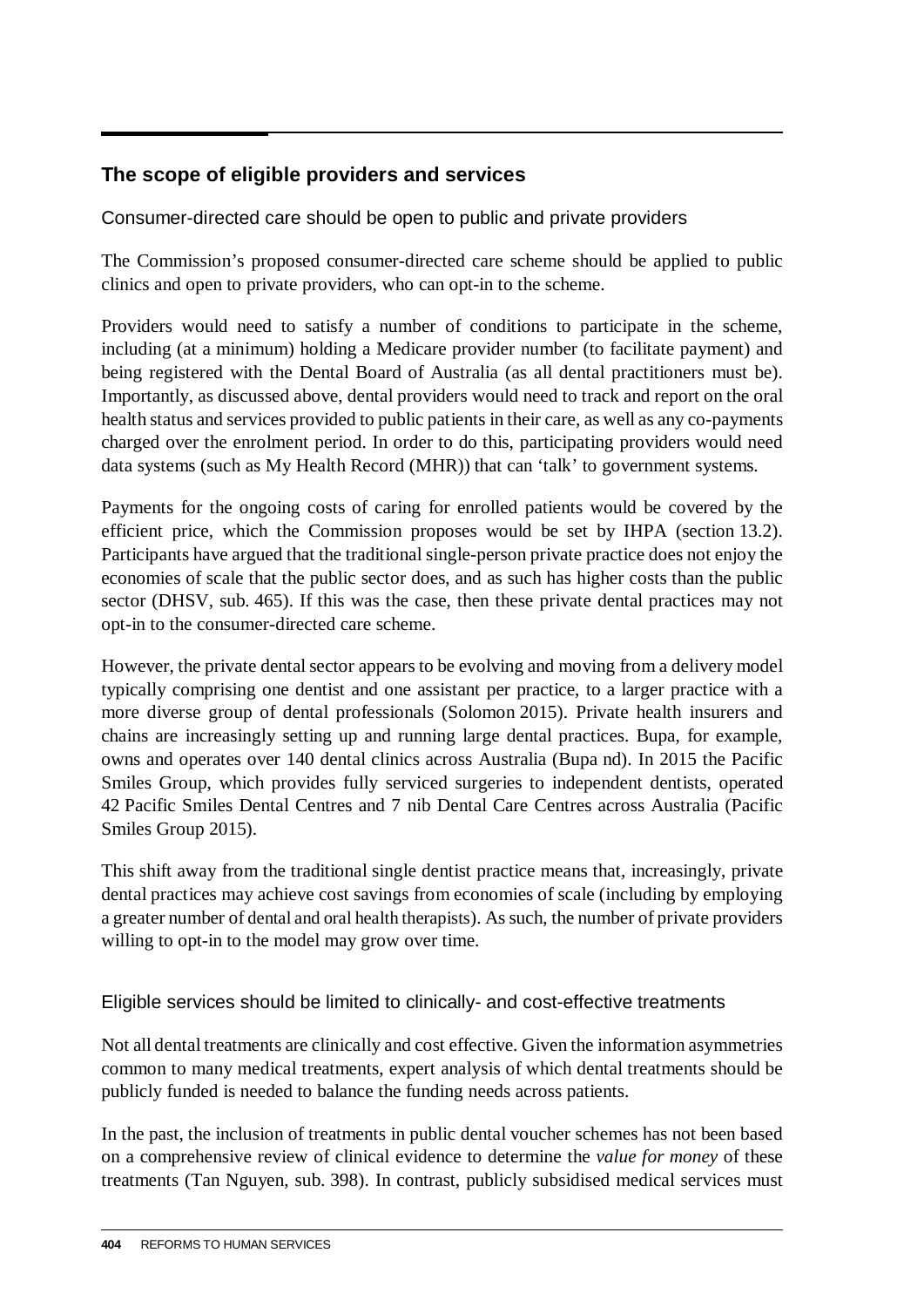undergo a cost-effectiveness analysis through the *Medical Services Advisory Committee* to be listed on the Medicare Benefits Schedule.

Only those treatments proven to be both clinically and cost effective and required for a patient to attain basic oral health should be eligible under the payment model. For the purposes of the Commission's model, 'attaining basic oral health' should include treating disease, managing pain and discomfort, restoring function and treating and managing trauma. A process similar to that undertaken for the Medicare Benefits Schedule (expert analysis of effectiveness on a procedure-by-procedure basis) should be used to identify eligible treatments. The schedule of eligible treatments should evolve in response to the development of new and effective treatments.

#### Giving users more choice over treatments they receive

Consumers should have control over the treatments they receive.

While the consumer-directed care scheme would be limited to treatments necessary to attain basic oral health, patients may benefit from being able to choose to pay extra (a 'top-up' fee) to the provider to access a wider range of treatments. These arrangements could, for example, allow individuals to choose to pay a top-up fee for a more expensive filling that better matches the colour of their teeth.

Where public dental patients do exercise choice over treatments, they should be supported with consumer-oriented information and expert advice from their dental practitioner so that they can weigh up the costs and benefits to them of 'top-up' services. Stewards should ensure that adequate and effective safeguards exist for consumers.

Achieving the benefits of greater user choice over the treatments public dental patients receive would require that:

- patients pay the difference in treatment costs (the 'top-up' fee) directly to the provider
- the more costly treatments are at least as clinically effective as the basic treatment
- patients are informed of the costs and benefits of different treatment options.

Allowing top-up payments brings a risk that consumers could be encouraged to choose more expensive (but no more effective) treatments. This is a risk that exists in the private market now. Careful monitoring of patient-reported outcomes and of top-up payments could assist in ensuring that such exploitation of consumers does not occur. The experience of top-up arrangements in the hearing services scheme (box 13.4) stresses the importance of not only developing effective consumer safeguards and consumer-oriented information in the system (discussed below), but also of incorporating outcome measures in the payment model. In particular, the payment models should incorporate patient-reported outcome measures to better align the incentives of the provider with the patient.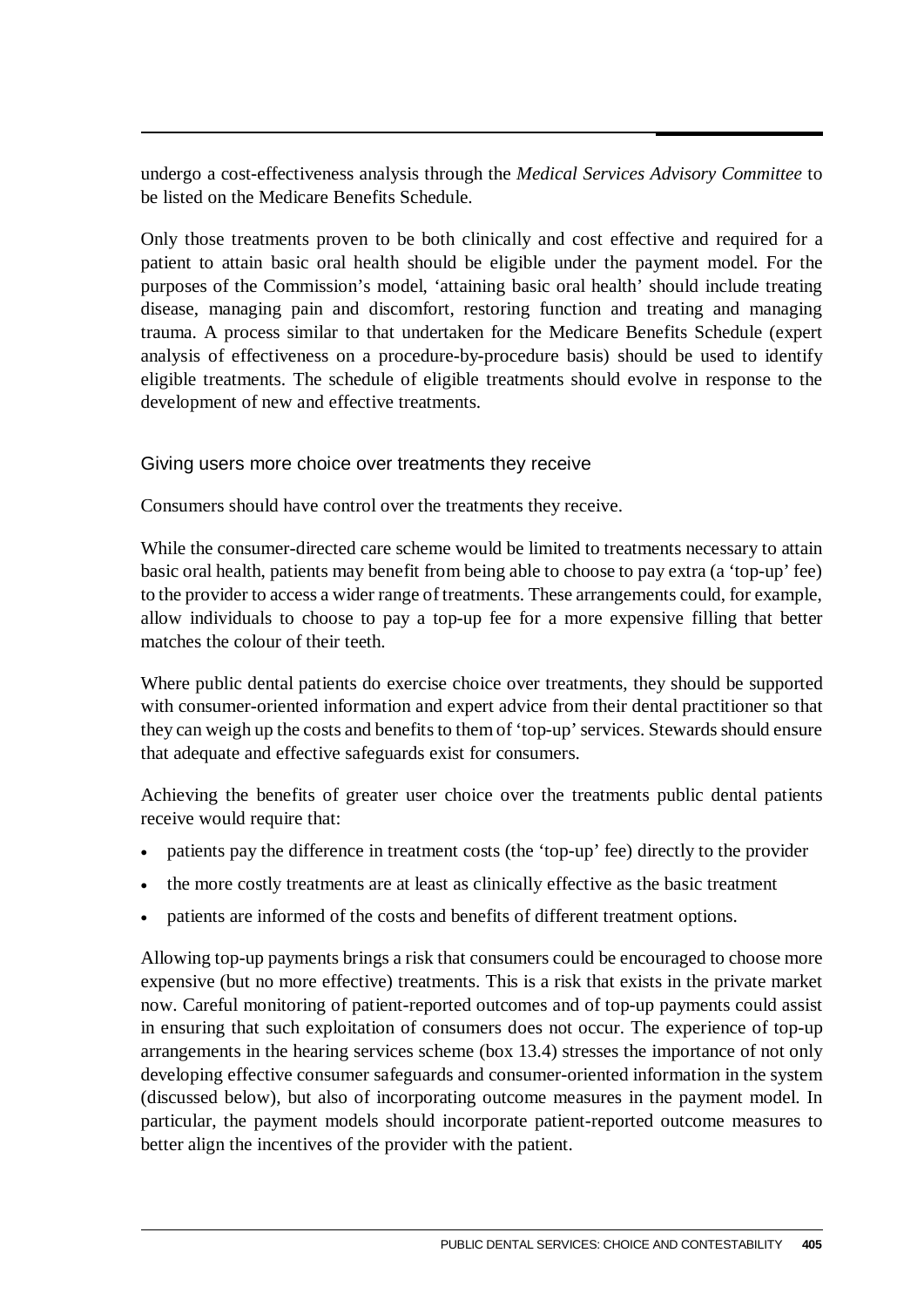# Box 13.4 **Top-up arrangements for hearing services**

Top-up arrangements for the hearing services scheme vouchers allow patients to choose to be fitted with a hearing aid with additional features beyond those necessary to achieve a satisfactory rehabilitation outcome. Under that scheme, patients pay the difference in cost to the provider. The provider's contract and deed states that they must not encourage a patient to select a top-up device where there is no benefit for the patient (mpconsulting 2012).

Stakeholder feedback to a 2012 review of the regulation for hearing services raised concerns over the risk that vulnerable clients were being encouraged to purchase more expensive hearing aids when there was little or no clinical need for such devices (mpconsulting 2012). However, there were varying views from stakeholders to the 2012 review of hearing services on the extent to which this risk was playing out in the scheme.

More recently, the Australian Competition and Consumer Commission (ACCC) sought evidence relating to issues around the sales of hearing aids. Information provided to the ACCC identified practises in the industry aimed at selling more expensive hearing aids, including sales performance measures based on, among other things, the number of 'top ups' for consumers with vouchers under the scheme:

Some hearing clinics encourage clinicians to sell more expensive hearing aids by setting sales targets, paying commissions to clinicians, having arrangements that favour certain brands or are owned by companies that manufacture hearing aids. (ACCC 2017a)

The ACCC released guidance material to assist with informed choice and requested that operators review their programs and performance measures (ACCC 2017b).

# **Information needs**

Information for the eligible population

To get the full benefit from the Commission's proposed reforms, the eligible population needs to know that they are eligible to receive publicly funded dental services, and that they would benefit from preventive and early intervention care.

Evidence suggests more effort is needed on both fronts. A 2016 online survey of 417 people living in New South Wales and experiencing (or at risk of) poverty found that:

- about 38 per cent of respondents were not able to afford dental treatment. This was much higher than the share of respondents (17 per cent) who reported being unable to afford medical treatment
- of those families with dependent children responding to the survey, about 42 per cent reported not being able to afford a dental check-up for their child (NCOSS 2016).

All children (under 18 years old) are eligible for public dental services in New South Wales. As such, the NSW Council of Social Services (NCOSS) concluded that an underlying issue for children was awareness of, not eligibility for, programs. To address this, NCOSS (2016, p. 18) recommended that 'the NSW Government should invest in communication efforts to ensure all families are aware of the dental health services available for their children'.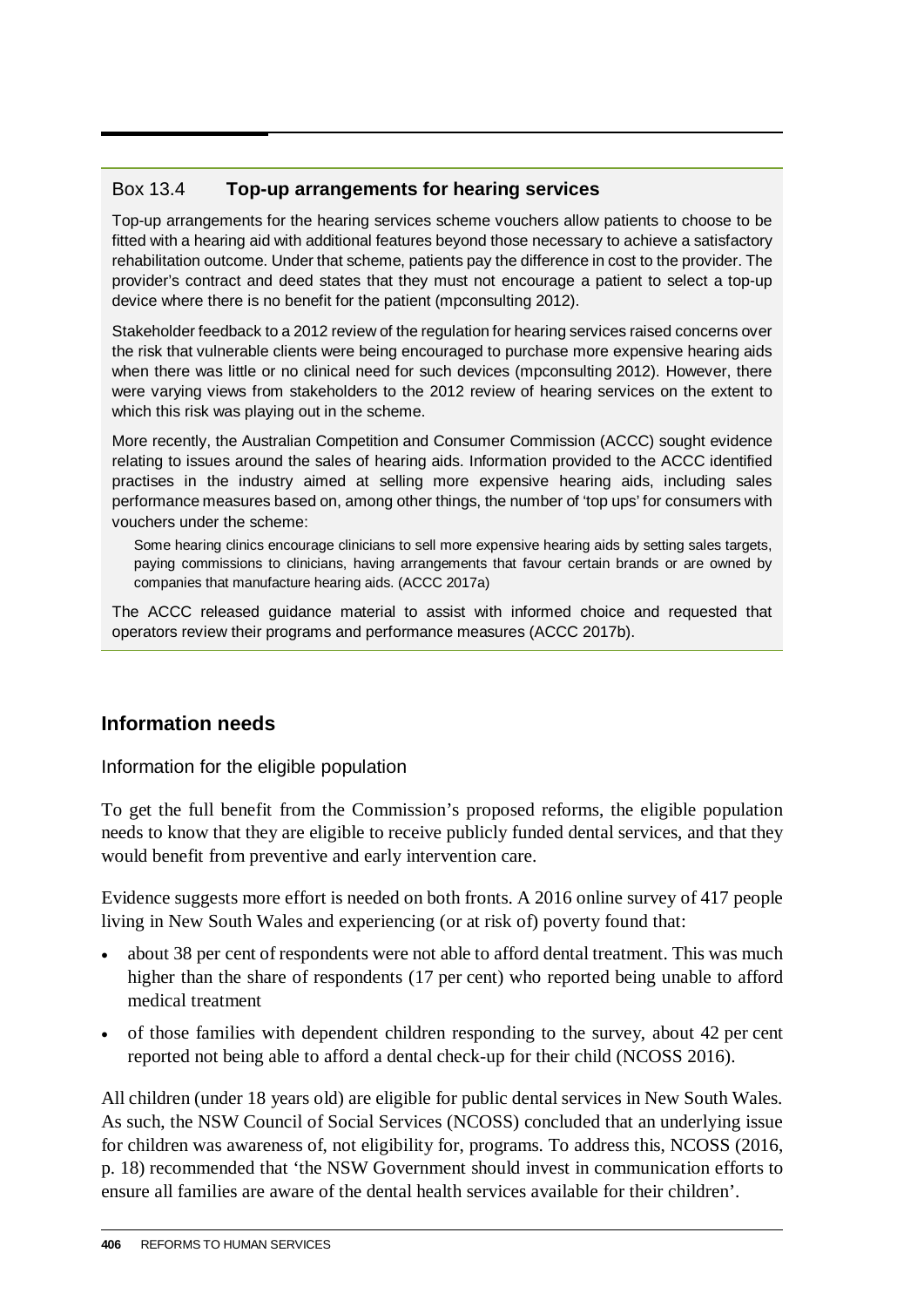Issues with a lack of promotion and low take up have also been identified under the CDBS — only 30 per cent of eligible children accessed services in 2014 (ANAO 2015; Australian Government 2016c). A review of the CDBS chaired by the Commonwealth Chief Medical Officer found that, by relying on the *myGov* website, the scheme had not been promoted effectively (Australian Government 2016c). The review recommended that hard copy notifications also be sent to eligible families, with hard copy follow-up notifications for eligible families that have not accessed services.

In addition to a lack of awareness of their eligibility for public dental services, some users simply do not seek timely access to dental care.

Despite all children being eligible for public dental services in New South Wales, dental conditions were the leading cause of potentially preventable hospitalisations for children (under 20 years old) in 2015-16 (Health Stats NSW 2017). More children were hospitalised for preventable dental conditions in 2015-16 than for asthma or ear, nose and throat infections.

This supports the case for providing the eligible population with targeted oral health information on the benefits of:

- personal behaviours that support good oral health
- preventive and early intervention dental care that can avoid or halt the progression of oral disease.

At an individual level, oral health promotion interventions, such as screening and assessments, can build people's awareness and ability to better look after their own oral health. Importantly, such interventions can also help identify those at high risk of oral disease who may not engage with dental or other health services until their condition has severely deteriorated.

Identifying and connecting such cohorts with public dental services can leverage off existing healthcare and education services that people already access. The COAG Health Council (2015) identified the need for better integration of public dental services and the broader health system. Many members of the non-oral health workforce — including, for example, GPs, maternal and child health nurses, and other care workers and educators in the aged care, disability and early childhood sectors — have more regular contact with the population than dental practitioners. The COAG Health Council noted that these workers have an important role in providing oral health information and referral for dental care in general health and wellbeing checks.

The success of screening (or targeting) activities requires that non-oral health workers have the tools and information needed to identify and refer those at high risk of oral disease. The 'lift the lip' initiative, for example, provides GPs, nurses and other childhood and health professionals with a simple screening and referral tool to identify young children with early signs of tooth decay (Tasmanian DHHS nd). The initiative provided a straight forward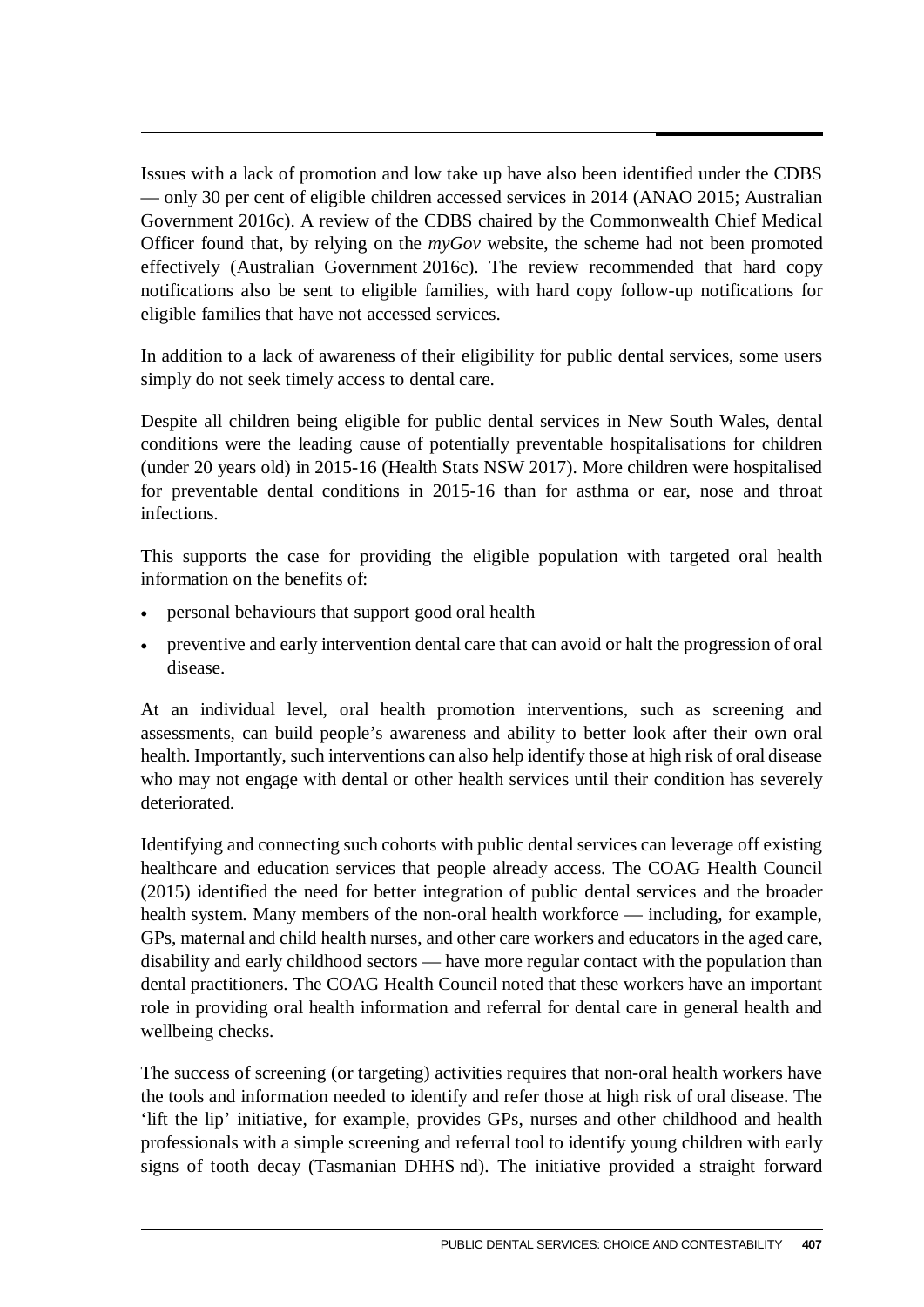explanation of how to assess a child's teeth, with images showing early and advanced decay, and information on the referral process.

Once individuals at high risk of oral disease are identified in non-oral health settings, reforms to incorporate digital oral health records within the MHR system (recommendation 12.3) would support effective referral pathways.

There are some parts of the population with particular characteristics where information is not the sole barrier to accessing services. For these, specialist outreach services may be required (section 13.5).

#### Information to support user choice

Public dental services should provide user-oriented information to support patients in making an informed choice.

Information on what to expect (in terms of required services and their general costs) and where to find a provider could be delivered through pamphlets and online. The *NHS Choices* website in England allows users to look up a range of information about dentists in their area. Some of the information reported includes whether the dentist is accepting new patients and accessibility information (such as the availability of a hearing induction loop). The site also allows users to leave star ratings and write a review.

Chapter 11 recommends that the MyHospitals website be transformed, drawing on the example of the NHS in England. Public dental services should do the same. This information should be presented in a form that is clear and understandable for the population eligible for public dental services. The information presented on such a website would serve as a broad basis for users, but more specific forms may also be required.

Some people may have difficulty in using or accessing such a website. As such, in addition to a website, information in other forms (for example, pamphlets for community workers aimed at particular groups of the population) could be required to target particular groups. Useful and timely information that is specific to an individuals' needs could also be delivered through the initial triaging telephone conversation and when patients are allocated funding.

Under the proposed consumer-directed care scheme, public dental patients would benefit from being provided with information on the local participating providers (such as clinic locations and any published outcome measures), the enrolment period with their chosen clinic and any co-payments.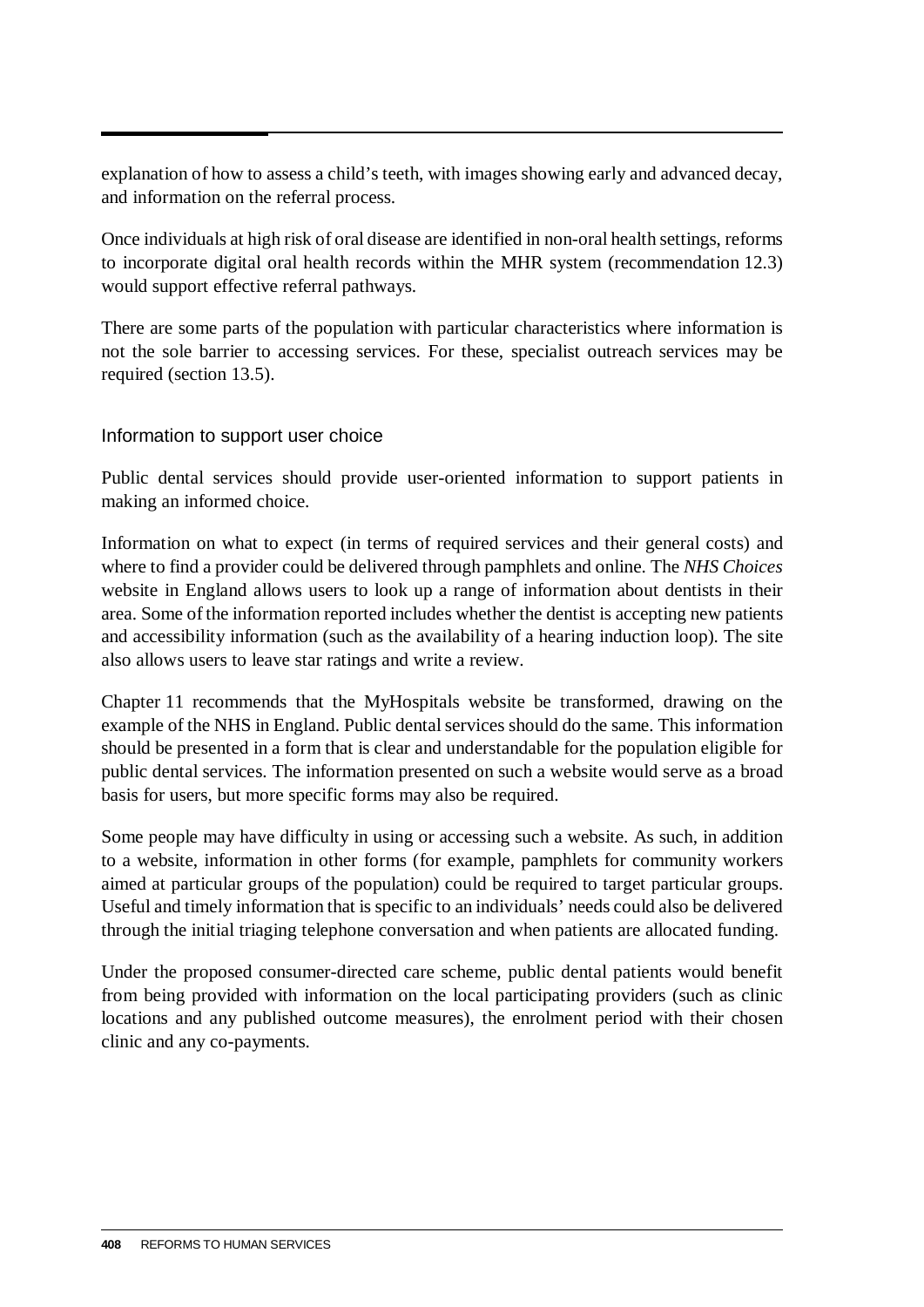#### RECOMMENDATION 13.4

State and Territory Governments should provide access to consumer-directed care through a risk-based allocation model.

Under the allocation model, governments should triage patients for both general and urgent care through an initial assessment. The initial assessment should identify and prioritise access for eligible users most at risk of developing, or worsening, oral disease.

Governments should ensure that, when allocated funding, a patient has access to:

- clinically- and cost-effective treatments that are necessary for the patient to attain basic oral health
- payment arrangements where patients can choose to pay extra to the provider to access a range of clinically-effective treatments beyond the basic treatments
- consumer-oriented information on participating providers including, for example, clinic locations and published outcome measures, to enable their choice of provider.

#### **Consumer protection**

Consumer protection should be provided to preserve the quality of public dental services, and to protect individual users.

Under the Commission's model, performance reporting required from private and public clinics gives stewards the necessary data to run the system. This would allow stewards to monitor any trends in quality or cost of services within the scheme.

Most government-operated dental clinics are required to gain accreditation against the National Safety and Quality Health Service (NSQHS) Standards, which encompass six areas where it is known that people have been harmed as a result of health care and there is good evidence on how to achieve better outcomes. In contrast, NSQHS accreditation is voluntary for private dental practices. The registration requirements for dental professionals in Australia provide for a base minimum standard of care. In addition, the outcome measures in recommendation 12.2 (and their link to payments) would provide quality signals to users, providers and system stewards.

Nonetheless, there remains a risk of 'bad apples' in any profession. Consumers should be informed at the time of being allocated funding of their avenues for complaint and redress. The outcome of any complaints should also be monitored by governments.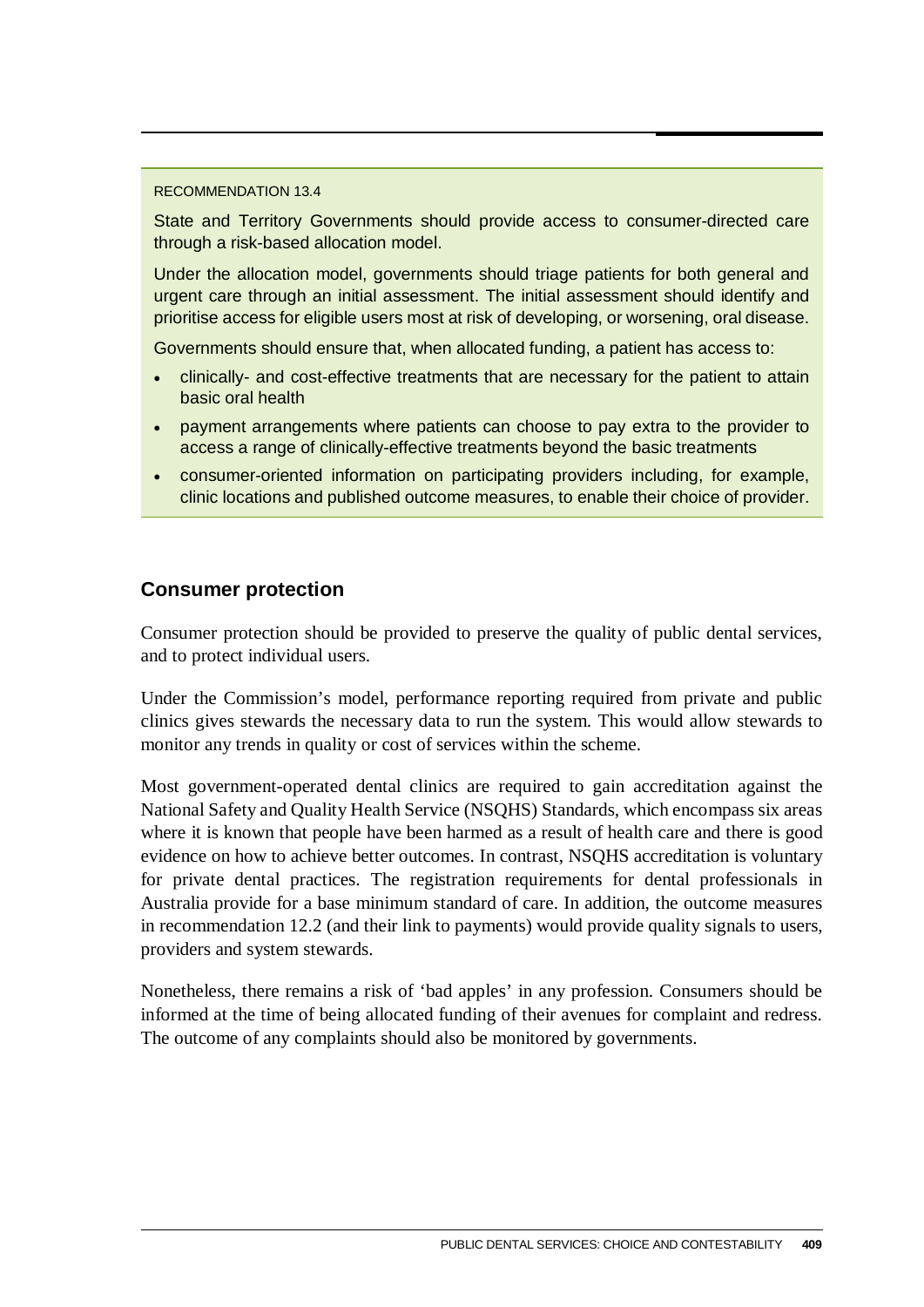# **13.5 Improving contestability within public dental services**

Consumer-directed care would not be accessible for all users. There are some circumstances where introducing greater user choice is not feasible, such as in remote locations with small populations that may not be able to support multiple dental providers (or even a single provider all year round). For instance, Dudko, Kruger and Tennant (2017) estimated that about 4 per cent of the population eligible for public dental services that live outside metropolitan areas are located more than 50 km from a public or private dental clinic.

There may also be populations in metropolitan areas who have complex and special needs that can only be accommodated by a small number of providers. Victoria, Western Australia and South Australia provide services in a patient's residence if they are homebound due, for example, to disability or dementia (DHSV nd; SA Health nd; WA DHHS nd).

Governments should commission services to meet the needs of people who are not able to exercise choice effectively. 'Commissioning' is an approach to the stewardship of human services that covers the full service cycle, from understanding the service user population and its needs, through to selecting service providers, managing contracts and monitoring and evaluating services (chapter 8).

# **Establishing effective commissioning processes**

The first step governments could take towards establishing effective commissioning processes would be to separate service delivery from commissioning responsibilities (chapter 2). This separation would improve accountability and remove potential conflicts of interest in provider selection processes that may arise if the agency running the selection process is also competing for selection itself (chapter 7).

Separating these functions may require governments to establish a commissioning agency that would have responsibility for the full range of stewardship functions that are part of the commissioning cycle.

Victoria is the only jurisdiction with a dedicated dental commissioning agency (box 13.7). However, State and Territory Governments do not all need to run their commissioning processes through a dedicated *dental* commissioning agency like Victoria's. Other jurisdictions could run their processes through health departments or regional health districts (like the Local Health Districts in New South Wales). Regardless of the institutional arrangements in each jurisdiction, governments should establish commissioning processes that allow them to focus on their role as system stewards rather than primary service providers.

As noted by the Public Service Research Group (sub. DR572), establishing effective commissioning processes in departments that were previously focused on service delivery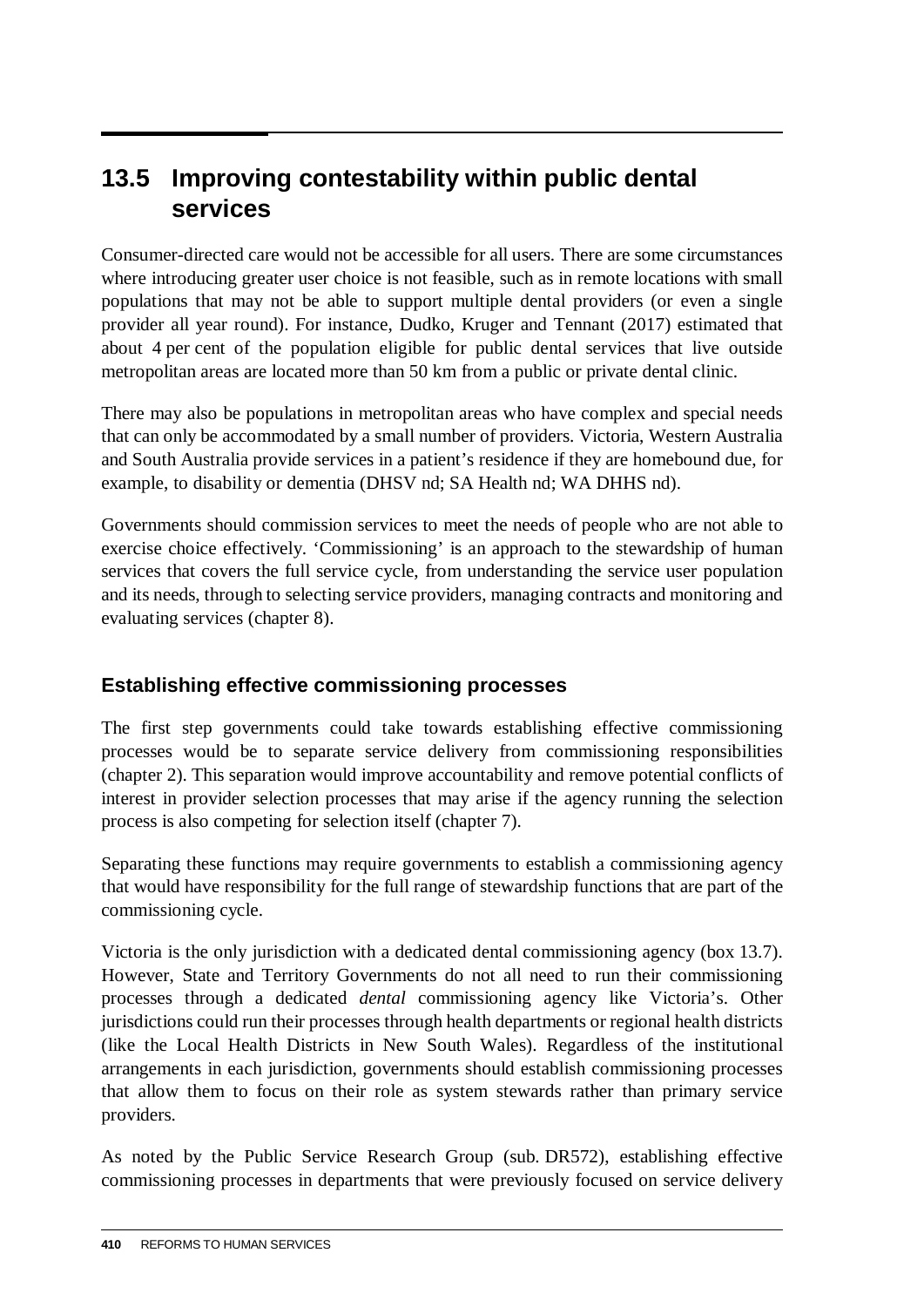would not just involve a change in what government does, but also a change in culture that would take time and need significant investment in the right capabilities. Chapter 8 outlines some shortcomings of commissioning processes for family and community services. Without a concerted effort to invest in the right capabilities, there is a risk that public dental services might develop similar shortcomings in their commissioning processes.

Effective commissioning processes would focus governments on their stewardship role, including driving service improvements and encouraging innovation by providing advice around best practices, benchmarking and monitoring outcomes.

Improved commissioning processes would provide opportunities for contestable provision of public dental services in areas where user choice would not be feasible. As distinct from ad hoc contracting, commissioning can achieve better results for service users through systematic approaches to planning, targeting and delivering more effective services.

Governments should improve commissioning processes by:

- undertaking service planning to better understand population needs and lower the barriers people face in accessing services
- taking a more systematic approach to selecting providers that can best meet users' needs, which would encourage innovative approaches to service delivery
- using an outcomes framework to improve the focus on users' oral health.

# **Better service planning**

Governments need to commission services that meet the needs of the eligible population, including people with complex needs, and those that may be unaware of their eligibility or reluctant to seek out dental services. Governments need to understand the service user population and the barriers to effective services, and address them through the commissioning cycle.

For example, the SA Dental Service ran a program that worked to both address barriers to care and engage with eligible people from culturally and linguistically diverse backgrounds, people with mental illness and people in rural locations. The program's explicit aim was to increase access to services by these groups. The SA Dental Service worked with non-government organisations and cultural associations to raise awareness of how dental services can be accessed, including providing information sessions to community groups about oral health and the public dental service. The SA Dental Service also met with key organisations to discuss the oral health needs of their communities and provided oral health training and information to community workers and clients (SA Health 2016).

Outreach to some population groups may need to be based around programs that provide education and oral health promotion, and aim to influence users' behaviour towards healthier choices, including regular dental check-ups.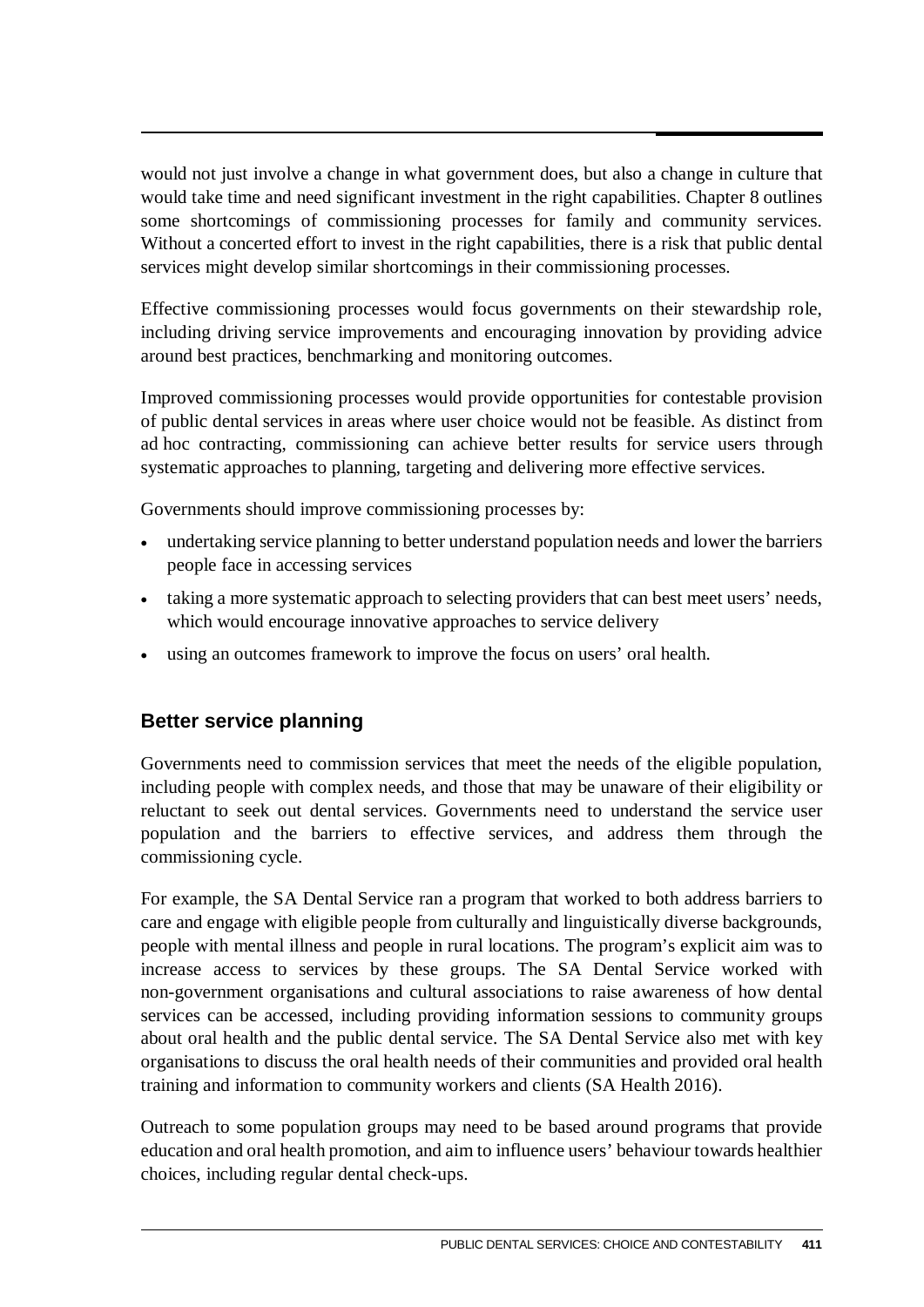Governments should undertake long-term service planning to understand patients' needs and develop strategies and programs to meet these needs. Governments' long-term planning would be hindered if recent policy and funding uncertainty continued (box 13.5).

#### Box 13.5 **Dental funding: a case of fillings and extractions**

In late 2012 and early 2013 the Australian and the State and Territory Governments signed the *National Partnership Agreement on Treating More Public Dental Patients.* This National Partnership Agreement provided \$344 million over three years to reduce public dental waiting lists. Another National Partnership Agreement was announced in 2013, and was to provide an additional \$1.3 billion over four years to 2017-18. This announced National Partnership Agreement was delayed by a year and then cut substantially, ultimately only providing \$155 million in one year, 2015-16.

In the 2016-17 Budget, the Australian Government announced that it would be abolishing the Child Dental Benefits Schedule (CDBS) and combining adult and child funding in a new National Partnership Agreement, to be worth \$1.7 billion over four years from 2016-17. In December 2016, the Australian Government abandoned this plan, announcing that the CDBS would remain and that another National Partnership was planned, this time to provide \$320 million over three years.

*Sources*: Australian Government (2013a, 2014a, 2015, 2016a); COAG (2013); Ley (2016).

# **A systematic approach to selecting providers**

Governments currently commission public dental services from non-government providers in some locations, but could seek out further opportunities to introduce greater contestability.

In some places, the best use of resources will be to use a mix of public and private settings. Governments have already acknowledged this in the National Oral Health Plan:

Services can be made more sustainable and affordable when developed and managed using collaborative models that involve the private, public and non-government sectors. Such models can incorporate aspects of resource sharing, training education and research integration, clinical governance and workforce support and mentoring across sectors and regions. (CHC 2015, p. 61)

In practice, governments have used a range of providers to deliver services to remote communities. For example, Western Australia has used fly-in-fly-out services (box 13.6), while DHSV and the Royal Flying Doctor Service Victoria jointly fund a mobile dental clinic that is staffed with assistance from the Australian Dental Association Victoria Branch (DHSV 2016). The Tasmanian dental service has lease agreements in place for private dentists to utilise spare capacity on King Island and in Queenstown (Tasmanian Government, sub. 485), improving the flexibility of the private dental workforce and the utilisation of public dental assets.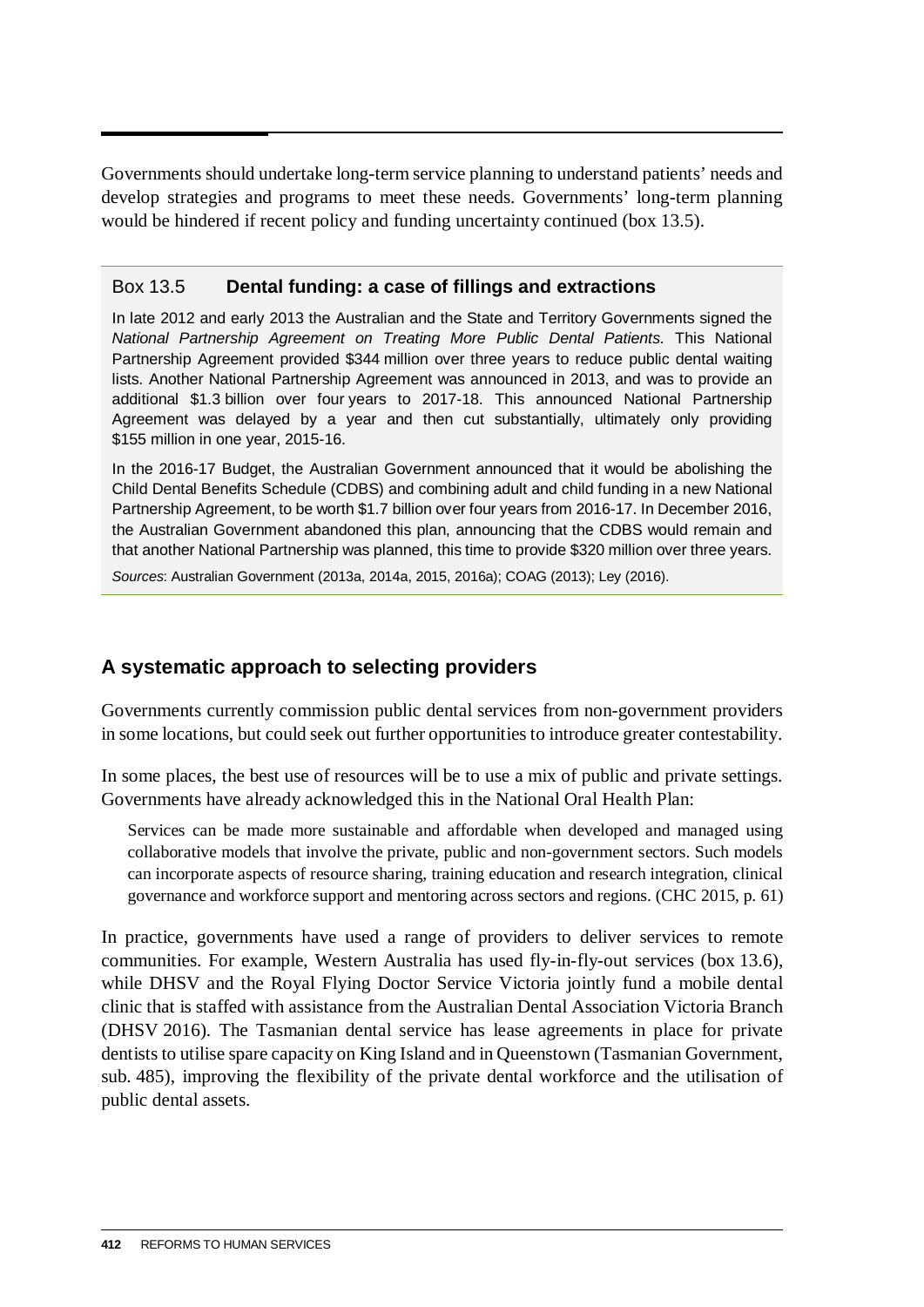#### Box 13.6 **Delivery of dental services in remote Western Australia and the Northern Territory**

#### **Western Australia**

Western Australia funds a visiting oral health program for five communities in outer regional, remote and very remote areas of the state. The services operate in partnership with Aboriginal medical services and use the local clinics. Dental professionals visit for about a week at a time, with visit frequency determined by clinical need and other community factors. The team comprises a visiting dentist and a local Aboriginal health worker, who acts as both the dental assistant and as patient liaison. Services comprise mostly restorations and extractions to alleviate pain and discomfort.

#### **The Northern Territory**

From 2009, the Australian Government has funded a series of oral health programs for Indigenous children in the Northern Territory. Implemented by the Northern Territory Government, the programs have been delivered in a variety of clinic types, including community dental clinics, school clinics and mobile dental trucks. Outreach dental teams consist of either a dentist or a dental/oral therapist and an assistant, who travel to communities for one to three weeks at a time. To promote preventive dental care in remote settings, primary health workers (such as Aboriginal health workers and remote nurses) can complete a certificate course in oral health promotion. The course trains them to incorporate oral health screening and education into health checks for children up to 5 years old. The primary care workers are also trained to apply fluoride varnishes, and to be able to refer children to the visiting oral health professionals.

The programs focus on preventive services, with full mouth fluoride varnishes and fissure sealants being provided, in addition to other clinical services (such as fillings or extractions).

The children accessing services have high oral health needs: in 2009 more than 90 per cent of 7 and 8 year olds had tooth decay. Over time, the oral health of children accessing the program has improved. The proportion of 1 to 3 year olds with tooth decay fell from about 73 per cent in 2009 to about 42 per cent in 2015. Most other age groups experienced a reduction in the rate of tooth decay, albeit not as large as the improvement observed for the youngest age group.

*Sources*: AIHW (2017f); Dyson, Kruger and Tennant (2012, 2014).

The NT Government (sub. 593, p. 25) outlined examples of contestable arrangements that governments could consider for implementation in remote areas:

This might include having larger teams provide visiting services for longer periods, utilising contractual arrangements to promote visiting private sector and NGO [non-government organisation] engagement in remote areas, and providing culturally appropriate consumer information.

The benefits from greater contestability and flexibility in how services are delivered are not limited to populations in remote areas. Using primary health workers to deliver oral health promotion, for example, could be an effective way to reach people in metropolitan areas that may not have a history of seeking preventive oral care. As another example, the most effective way to reach people with mobility problems could be to visit them at home. Yet most dental practitioners would not find it economical to purchase portable dental equipment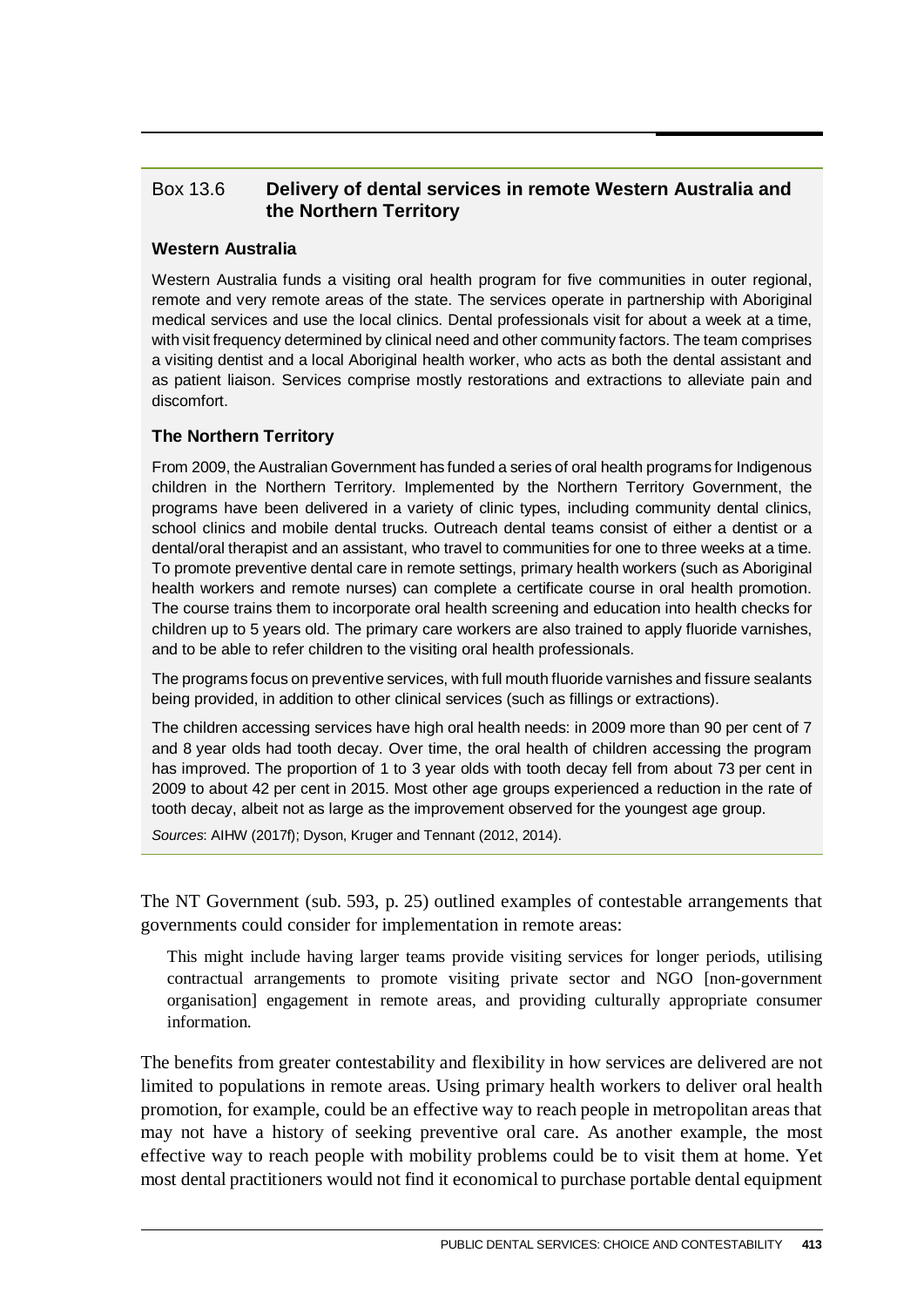for occasional use (CHC 2015). Public dental services could make such equipment available to private providers to increase choice.

As noted above, there are examples of approaches to partnering with the private sector already in use across the country, but they are not widely adopted. Contestable delivery arrangements could be used to encourage innovative approaches, including using tele-health technology, or training other healthcare workers in dental diagnosis and care.

# **Outcomes-based commissioning and relational contracting**

Commissioners of public dental services should develop an outcomes framework (chapter 2) to improve the focus on users' oral health. The framework would apply to both public and private providers offering services to public patients. An outcomes framework would enable outcomes-based commissioning, including outcomes-based program design, monitoring, evaluation and funding (box 8.5, chapter 8). In some settings, governments could draw on the Commission's proposed blended payment model (section 13.2) to design outcomes-based funding arrangements.

The outcomes framework should be based on the clinical and patient-reported measures developed in response to recommendation 12.2. Ideally, governments would use the same frameworks for both commissioned services and the consumer-directed care scheme to enable comparisons between the programs. However, governments may choose to include more context-specific outcome measures in the framework for commissioned services. Some output or activity measures may be good proxies or predictors of health outcomes and could be used in the short term where there is strong evidence of a relationship (DHSV, sub. PFR366). In addition, the scope of commissioned services may lead to different outcomes of interest. For example, governments could measure the effectiveness of outreach services in increasing certain population groups' contact with public dental services.

An outcomes framework could also allow governments' relationship with providers to become less prescriptive and instead focus on innovative approaches to achieving good outcomes for people who use public dental services. More broadly, governments could focus on establishing relational approaches to contract management, in line with the approach in Victoria (box 13.7).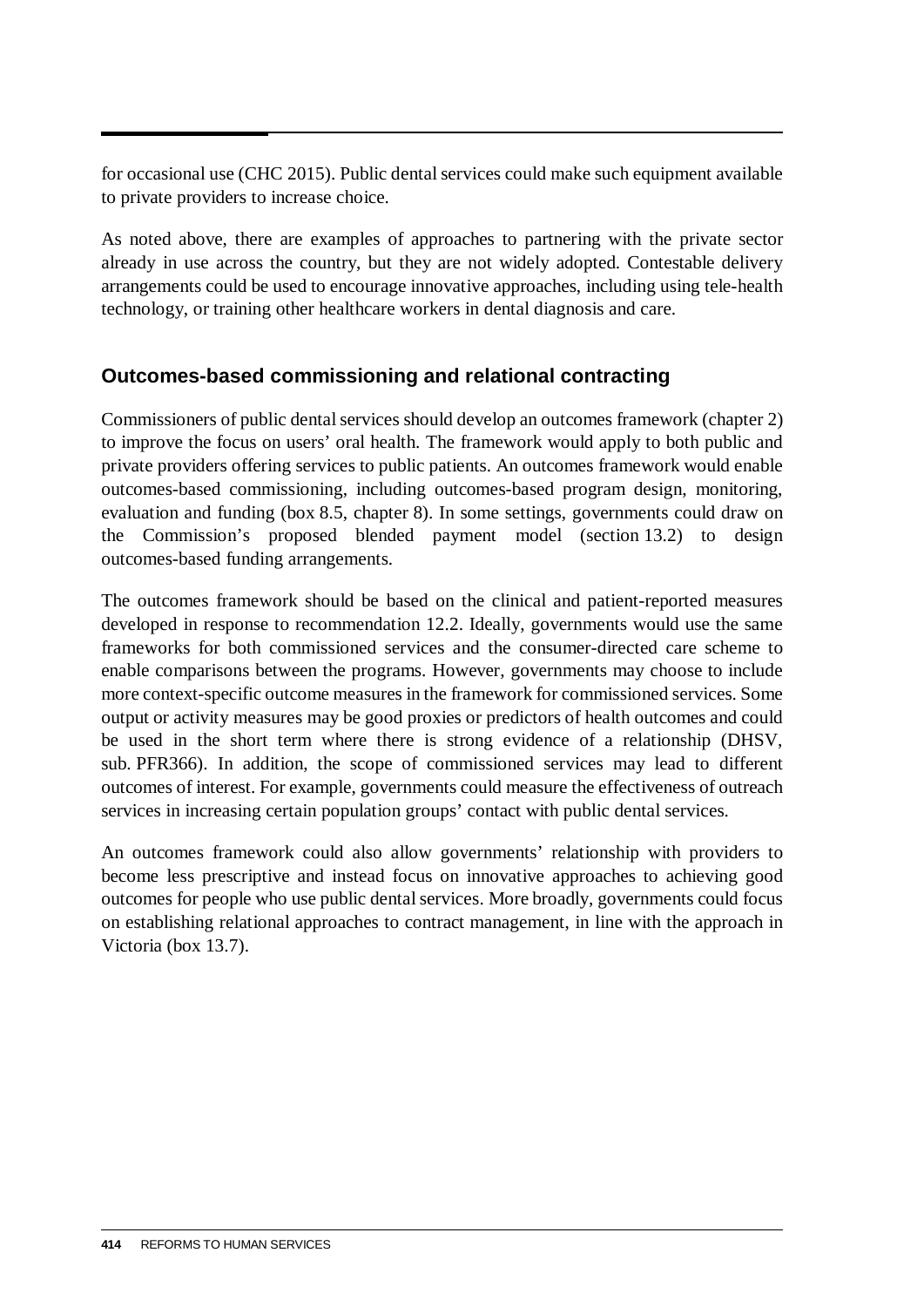#### Box 13.7 **Relational contracting in Victoria**

DHSV is the only dedicated dental commissioning agency in Australia. It contracts services from Community Dental Agencies (CDAs), which can be independent entities or can sit within larger community health services or hospitals. There are 50 CDAs, with 20 established as independent non-profit companies and 30 established as health services or hospitals. The contracts are renewed on an annual basis (DHSV, pers. comm., 13 April 2017), but largely operate in line with the 'relational contracting' model recommended in chapter 8.

The approach that DHSV takes to monitoring performance involves a high degree of communication with CDAs. Each CDA meets with DHSV's agency relationship team every month to discuss performance against targets and regional and state benchmarks (VAGO 2016). DHSV provides each CDA with monthly, quarterly and annual reports measuring their performance against the indicators in the contract.

DHSV passes on best practice to CDAs in a number of ways. Regional conferences let CDAs share learnings and practices with each other, while annual 'innovation workshops' are organised to discuss new ways to reach priority groups (DHSV 2015). These conferences and workshops aim to both promote service improvements and provide professional development opportunities for the workforce. Despite these initiatives, the Victorian Auditor General's Office (2016) advised DHSV that it needs to take a more active role in coordinating initiatives by CDAs to address barriers to access.

#### RECOMMENDATION 13.5

State and Territory Governments should establish effective commissioning processes for public dental services for those population groups who are not able to choose between alternative providers. This would include introducing:

- service planning aimed at addressing users' needs
- greater contestability where a consumer-directed care approach is not feasible
- an outcomes framework which focuses on users' oral health.

Reforms should commence as soon as practicable following the development of outcome measures (recommendation 12.2).

# **13.6 The reform pathway**

Just as consumer-directed care seeks to put the user at the centre of public dental services, the transition to reform should take account of the existing users, ensuring there is continued care for those already accessing (or waiting for) public dental services. The reform process will involve upfront costs, but lead to cost savings and improvements in users' wellbeing in the long term.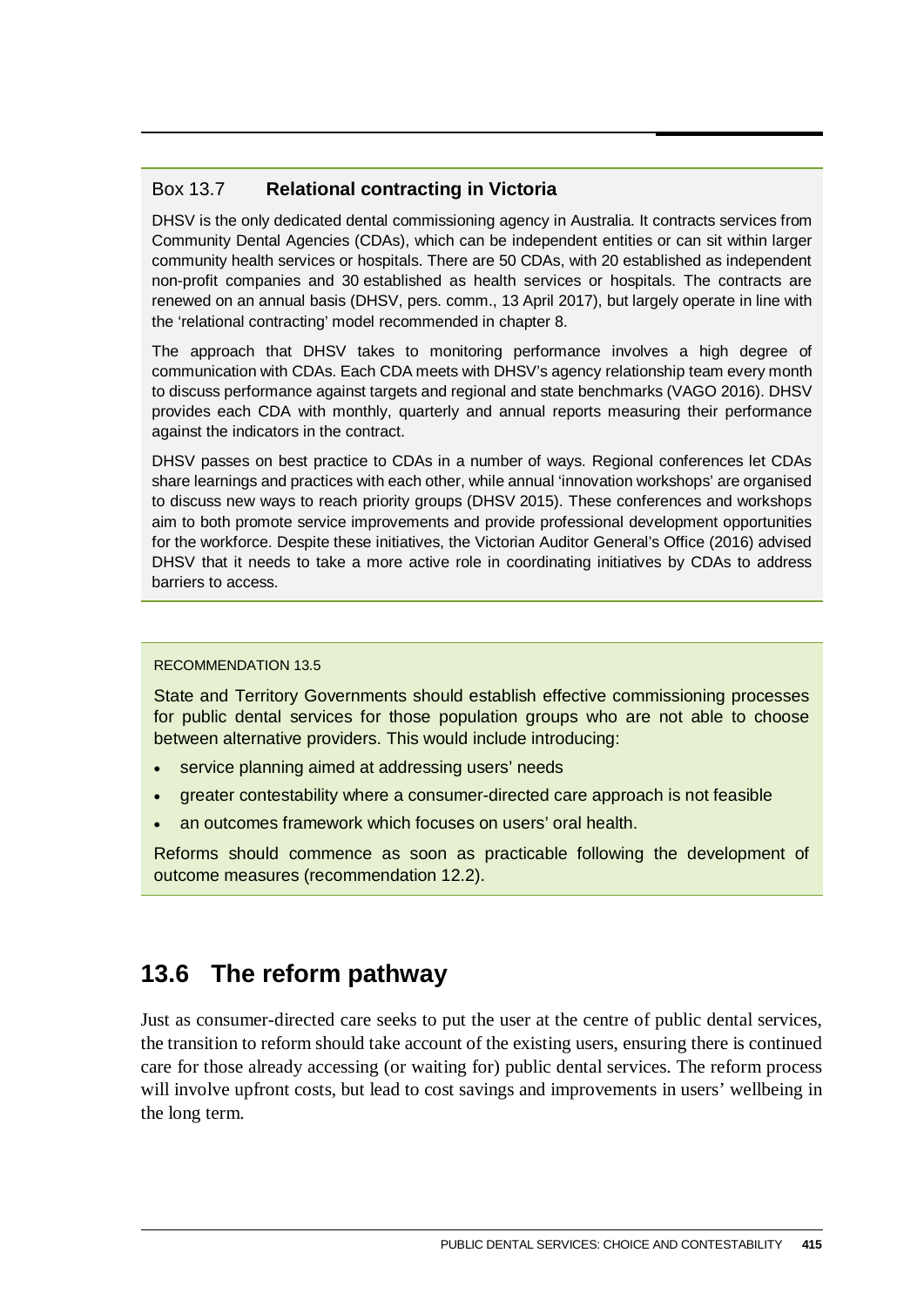# **Managing risk through staged implementation**

The Commission's proposed dental reforms should be implemented in a staged manner to reduce the likelihood of unintended consequences. Broadly, this should encompass improvements to data collection and commissioning within the public dental system, followed by the development and rollout of consumer-directed care.

Implementing improvements to data collection and commissioning

Benchmarking of waiting times and the adoption of digital health records should be implemented relatively quickly.

The current development of outcome measures should continue. In the first instance, they can be used to evaluate the effectiveness of public dental services. In the longer term, outcome measures would assist in targeting new services and, by measuring outcomes for users, refining the payment model. As DHSV noted, outcome measures are key to delivering an effective service for users:

If greater contestability is implemented without outcomes measures we could end up with a more costly, less effective system. (DHSV, sub. 465, p. 9)

Following the development of outcome measures, governments should improve their commissioning processes and examine opportunities for introducing greater contestability in public dental services.

Commissioning of services in certain settings should commence with State and Territory Governments conducting systematic service planning within their jurisdictions. At first, governments could commission services in areas where choice is not feasible, including remote provision and other outreach services. Outcome measures could be used in the contracting process. The full implementation of consumer-directed care is a long-term process. As such, there may also be a role for the broader application of contestability to some general public dental services until consumer-directed care is rolled out.

Reforms to improve data collection and commissioning would on their own improve the effectiveness of public dental services in Australia.

#### Implementing the consumer-directed care reforms

Once the outcome measures are in use, the consumer-directed care scheme should be developed.

As discussed above, the NHS in England is undertaking a staged 'evolutionary not revolutionary' approach to reforming the dental payment models in England (UK Department of Health 2015). The payment model there has moved from pilots (which commenced in 2011), to prototype models (from 2016) and, depending on the results of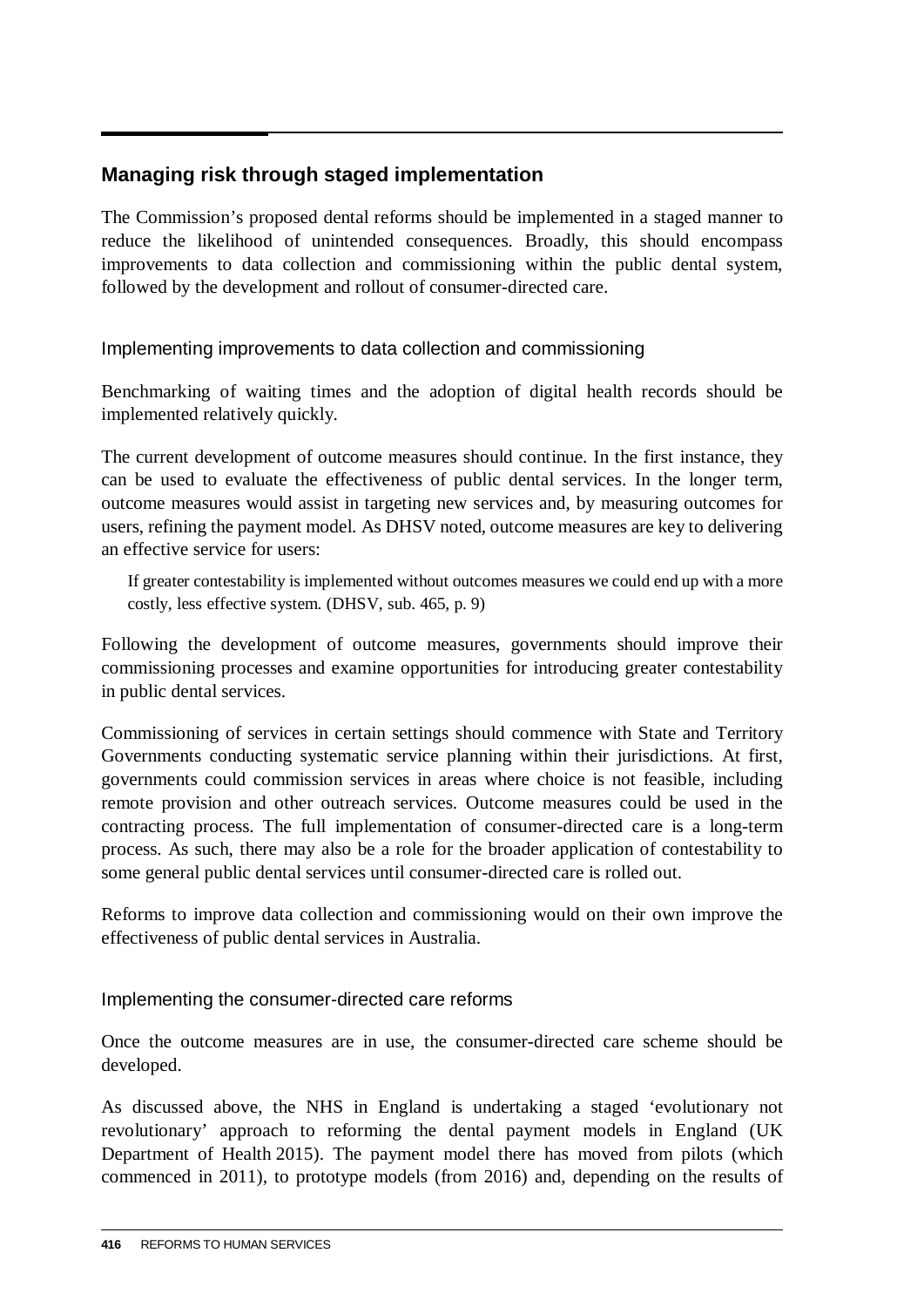evaluations, will proceed to progressive rollout from 2018-19. Examining the change in treatments delivered by NHS dentists before and after the introduction of activity-based funding in 2006, Tickle et al. (2011) concluded that changes to financial incentive structures can produce large and abrupt changes in professional behaviours, suggesting that care needs to be taken in the implementation process.

Accordingly, the Commission proposes that the development of the consumer-directed care scheme begin by establishing initial test sites before a staged rollout.

- First, as in England, different 'blends' of the payment model should be used at initial test sites. For example, one blend could pay a relatively large share of the overall payment through a risk-weighted capitation payment, and a small outcome payment over a three year enrolment period; a second test site could invert this blend (using a small capitation payment and a larger outcome payment). The effects of different blends on the treatment of different population groups (for example, children or older Australians) should also be tested. This stage should also test the effect of the other elements of the blended payment model (Tasmanian Government, sub. DR590), such as what level of outcome payments would be needed to incentivise providers' behaviour.
- Once evidence from these sites has been evaluated and a desired payment model finalised, the scheme should be progressively rolled out. Information from the trials should inform the pace and location of the rollout of consumer-directed care, and funding requirements.
	- Rollout should initially occur in public dental clinics (giving governments greater control to further refine the system), after which the system should be opened to all prospective providers.
	- The shift of the CDBS to the Commission's payment model should be amongst the first elements of the rollout.
	- Consumer-directed care would not be feasible where people are not able to choose between alternative competing providers, for example, for populations with complex and special needs. In these circumstances, governments should continue to commission dental services.
- After one full enrolment period has been completed, the initial outcomes (centred on user outcomes but also including costs, take up and changes in service and provider mix) should be assessed and any changes made to the scheme.

Completing the implementation of this reform package will take time and resources. If done properly, the Commission's model represents a long-term and systemic reform to the provision of public dental services. As such, the Commission considers that the implementation process (including the test sites and subsequent evaluations) should be provided with specific funding, separate from the ongoing delivery of public dental services.

In the interim, the Commission expects the public dental system to continue to operate as it does now, but enhanced by the information available through benchmarking, outcome measures and digital oral health records.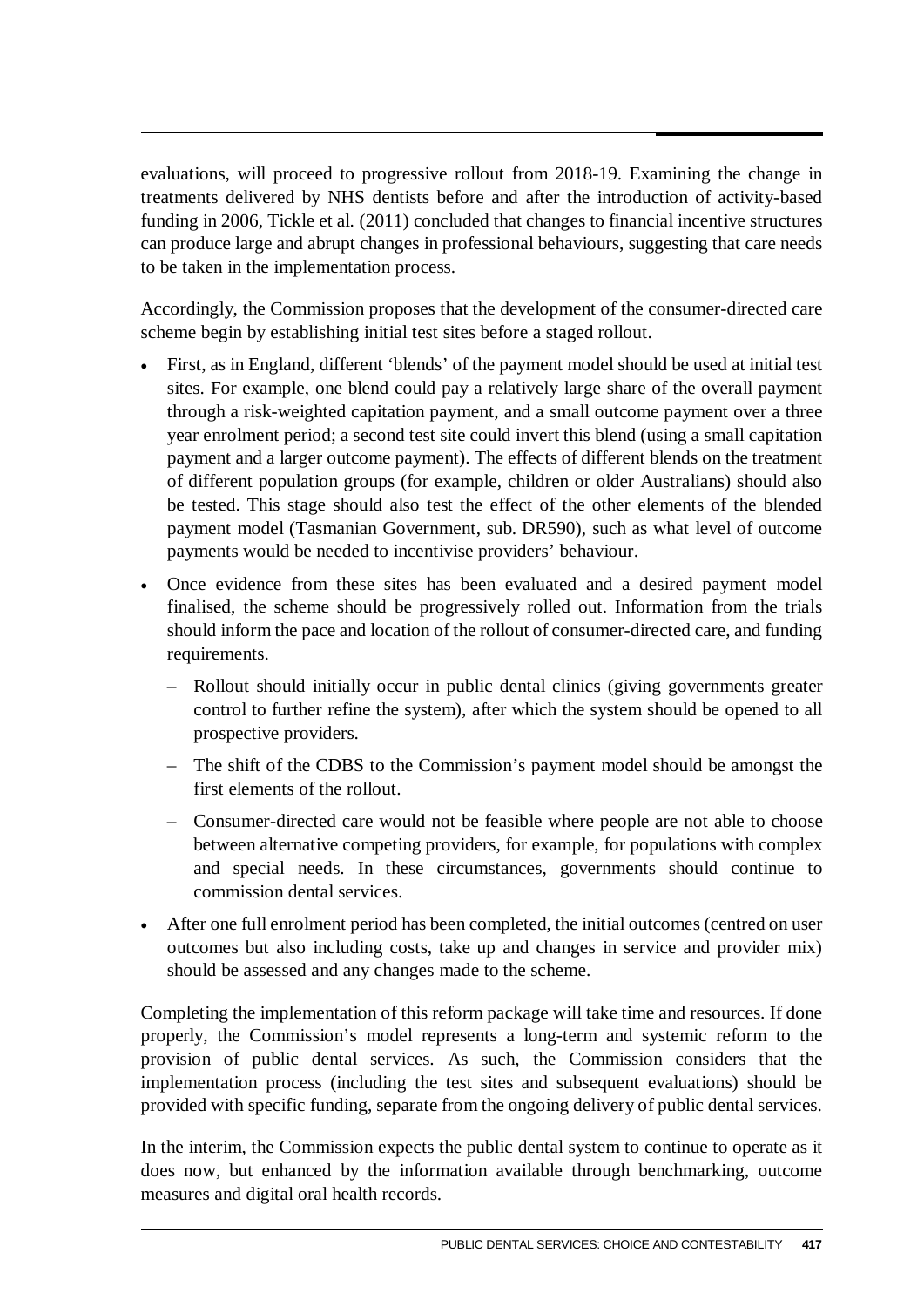#### RECOMMENDATION 13.6

The Australian, State and Territory Governments should transition to a consumer-directed care approach to providing public dental services by first establishing initial test sites before a staged rollout.

- Test sites should commence following the development of outcome measures (recommendation 12.2), and evaluate new blended payment and allocation models.
- Transfer of the Child Dental Benefit Schedule to the blended payment model should be an early priority of the rollout.

# **Stewardship of reforms**

#### Supervision and evaluation of the reform process

The implementation pathway charts a fundamental shift in how public dental services are provided in Australia. As such, it requires careful design and oversight from the governments involved. As noted in chapter 12, to date, public dental services have not been a major policy focus for governments. Several inquiry participants also called for national leadership and coordination in implementing consumer-directed care and underpinning reforms. For example, Dr. Martin Dooland AM suggested that:

… the development of these foundations for the planning of test sites will need very strong national leadership rather than independent action by the State and Territory governments. One possible option would be the re-establishment of the National Advisory Council on Dental Health, or a similar steering group. Central leadership would ideally be provided with the appointment of a national Chief Dental Advisor. (sub. DR494, p. 1)

The Commission agrees that clear leadership is required to steer such comprehensive and long-term reforms. One way to provide leadership would be to establish an implementation steering group with representatives from the Australian, State and Territory Governments. The steering group would need to be appropriately resourced and supported by technical expertise. To ensure a smooth transition from existing arrangements, there may be merit in the steering group being led by an experienced administrator.

Before the commencement of test sites, the role of the steering group would be to oversee the development and adoption of the Commission's underpinning reforms to provide the framework for consumer-directed care. Following that, the steering group's primary role would be to oversee the design, implementation, monitoring and evaluation of outcomes from initial sites and the rollout of consumer-directed care. The steering group should disseminate the findings from test sites to inform the final design of the consumer-directed care scheme.

Frameworks should be put in place before test sites commence to assist the steering group's evaluation function. Specifically, governments should consider the data that would be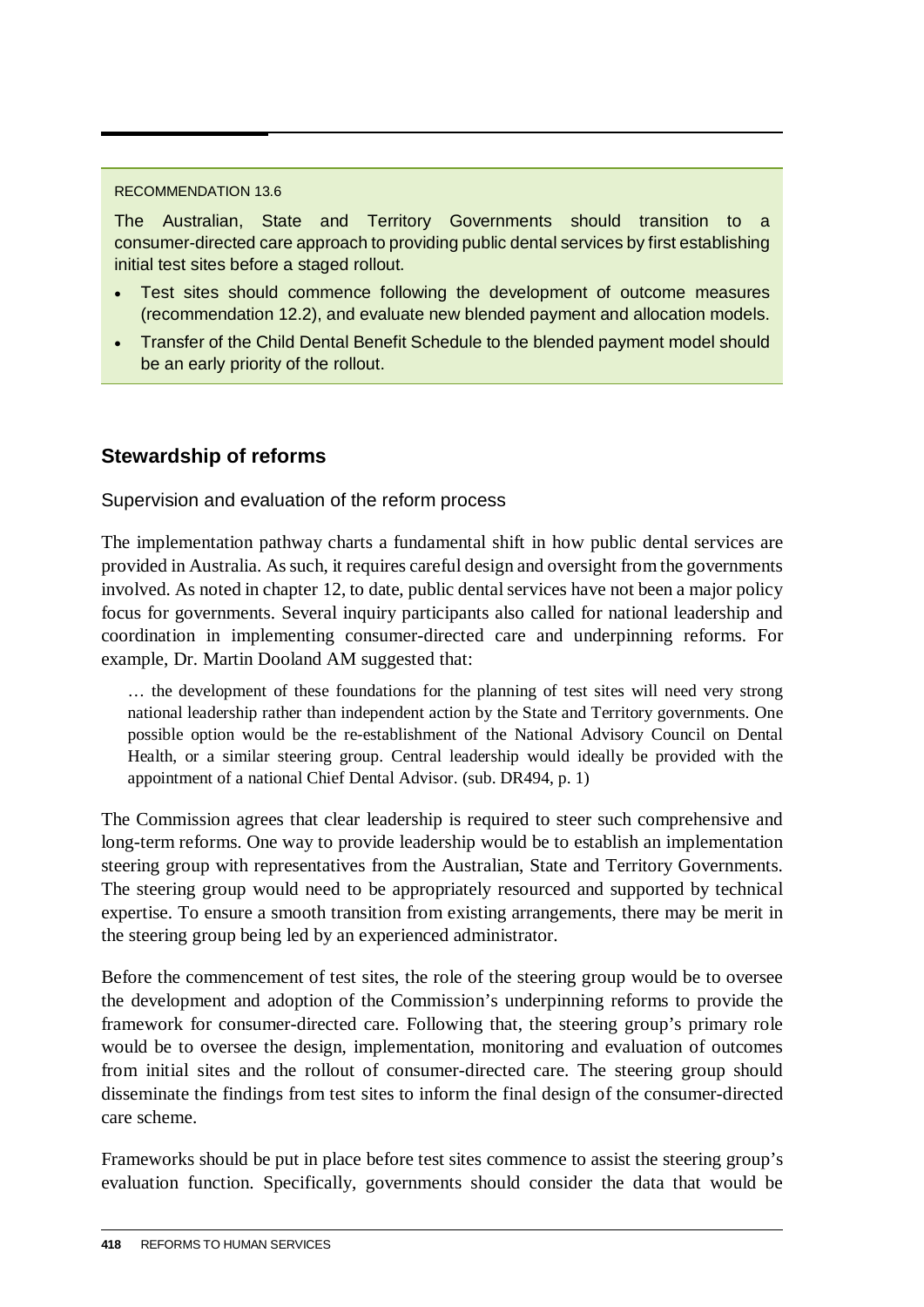needed from the trials, and the means to collect and analyse it as part of the design and implementation of the test sites. Data and evaluation systems were put in place as part of the NHS dental contract reforms, where the NHS established an *Evidence and Learning Reference Group* with responsibility for gathering evidence and lessons from the pilot models.

After the initial rollout of the Commission's reforms, the steering group could oversee the establishment of annual system performance reporting (using the benchmarking and outcome measure, as well as the outcome indicators identified by the National Oral Health Plan). Such reporting would bring transparency to the system, and prominence to discussion of oral health issues within the broader health system.

#### Ongoing stewardship of public dental services

Once the Commission's model is fully implemented, governments (as stewards of the system (chapter 2)) would be responsible and accountable for ongoing monitoring of the activities and performance of providers, and the outcomes for public dental patients. This role would apply to both the consumer-directed care and commissioned service streams of public dental services. Stewards would need to monitor a mix of measures — ones that can quickly highlight potential problems (for example, within the risk weighting or payment models) that need further investigation, and others that can be used to evaluate service effectiveness. Stewards could also be responsible for the ongoing publishing of annual system performance reporting.

For commissioned services, evaluation would help commissioning agencies identify effective practices, disseminate innovations and promote ongoing service improvements. Commissioning agencies would need to monitor the accessibility of services and whether there are emerging gaps in service provision.

Public dental stewards would also need to decide how to allocate funding between the different delivery streams of consumer-directed care and commissioning. Stewards should be able to draw on available data sources to make evidence-based decisions about how to improve system-level outcomes in the most effective way. Stewards should also weigh up the relative merits of other policies, such as oral health promotion, to determine how best to identify and deliver services to high-risk cohorts.

# **The costs and benefits of reform**

Implementing the Commission's model will involve significant change and cost, but would also lead to significant benefits. While some of these benefits will accrue as cost savings to government, as the Northern Territory Government submitted, it is also important to consider the benefit to users (that is, improvements in their wellbeing):

Public dental services need to be regarded as an investment rather than only a cost. This is important in the context of vulnerable populations, in order to consider the relative value in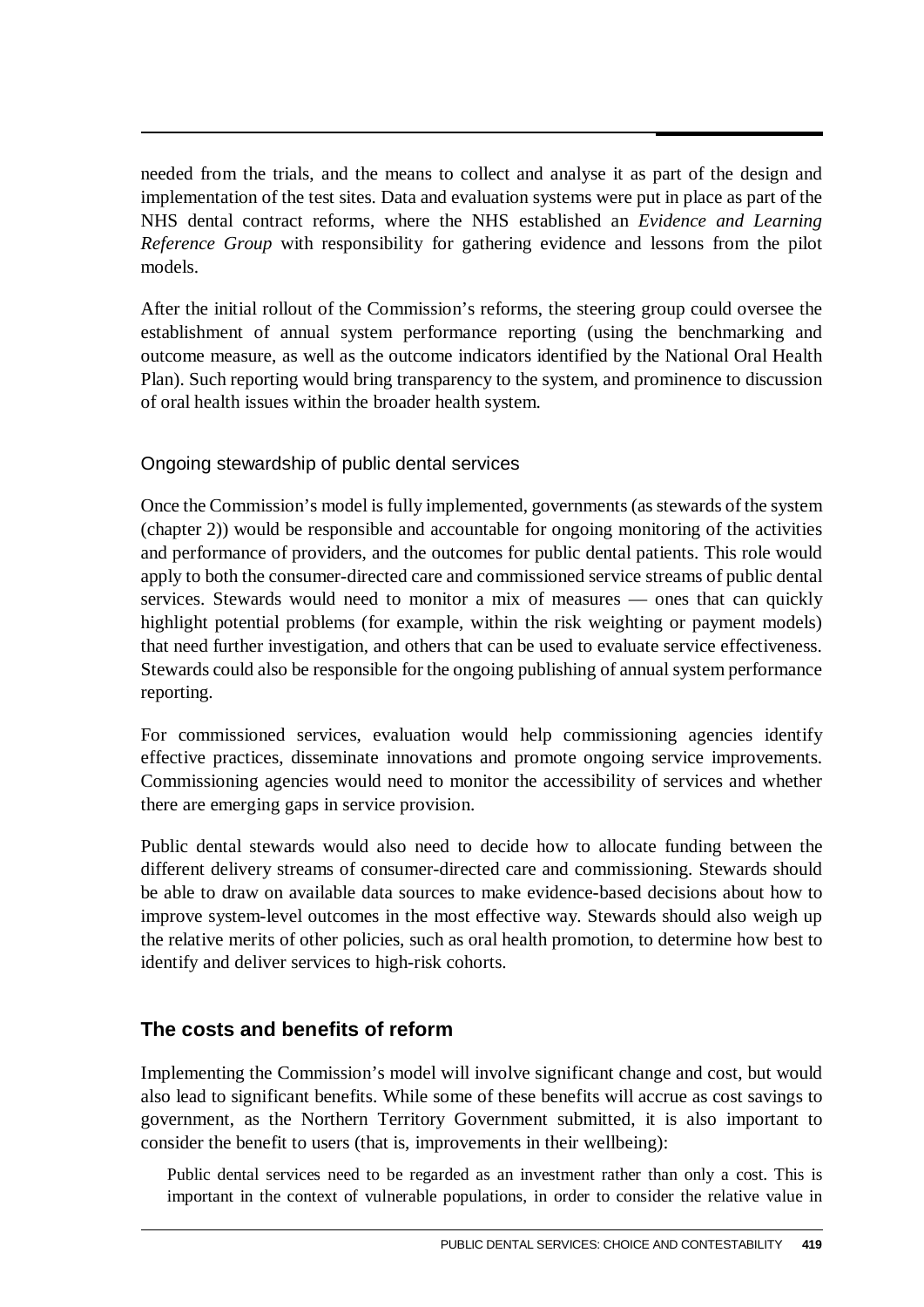providing general and preventative dental services. This is particularly relevant to remote populations where service delivery costs can be substantial, but health and social benefits provided to disadvantaged individuals and communities are often overlooked in modelling. (sub. DR593, p. 24)

While elements of the underpinning reforms (chapter 12) — including electronic health records in Queensland and the development of outcome measures in Victoria — are already underway in some jurisdictions, progress on the these reforms would require co-operation and resources from all jurisdictions.

These underpinning reforms enable several broad improvements to the public dental system.

- Performance benchmarking would improve transparency and accountability, enabling better system-level planning and, at a more detailed level, inform consumer choice.
- Outcome measures would provide better information on the effectiveness of treatments, improve incentives for providers (both within a consumer-directed care and commissioning context), and form the basis for an outcomes framework as part of systematic service planning.
- A digital oral health record would improve the coordination of care, integration within the wider health system and could support user choice through portable data.

These reforms would also give more information and transparency about the needs of the eligible population and the appropriate funding of public dental services.

As described above, implementing consumer-directed care is a long and multifaceted process. The costs involve including designing, coordinating and conducting the test sites and the eventual payment model, and would include the development of an *Oral Health Assessment Tool* for clinical assessment undertaken at the patient's chosen dental clinic. The Commission's model would involve different overhead costs to present public dental services. In particular, not all jurisdictions currently operate a centralised waiting list and resourcing the public dental call centre with staff trained to deliver an initial phone risk assessment may involve additional costs for some.

The use of a risk-based allocation model coupled with a blended payment model could see a shift in the distribution of funding towards preventive care. Identifying and investing in timely access to consumer-directed care for patients at high risk of developing or worsening oral disease would change the mix of dental services provided, towards:

- more preventive care that reduces the likelihood of developing an oral health problem, minimises the progress of a problem at an early stage, and where oral disease has already taken place, halts the progression of further damage to teeth and gums
- fewer costly and avoidable treatments both within the public dental sector (urgent treatments and restorative services) and in the broader health system (preventable hospitalisations and GP visits).